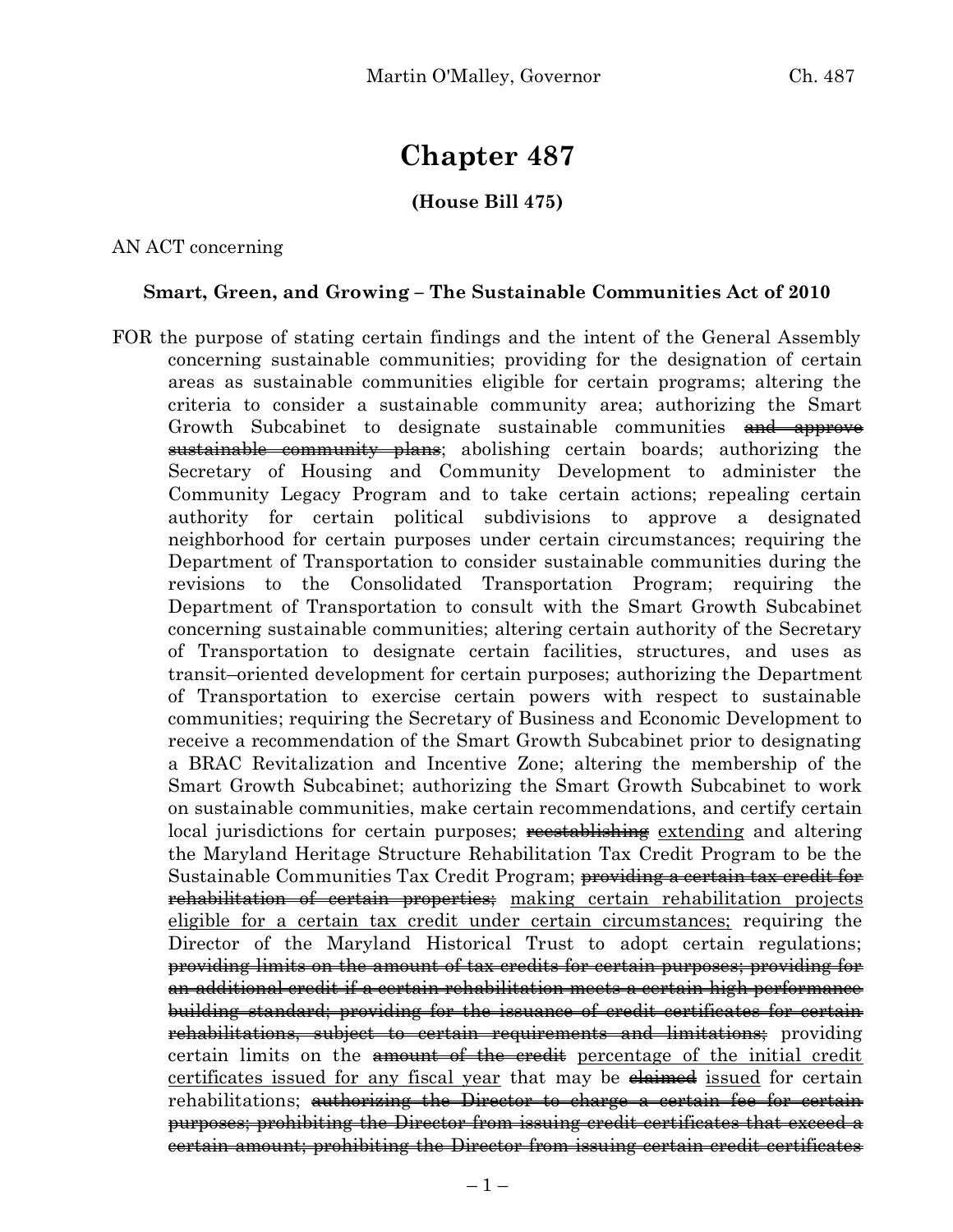before a certain date or after a certain date; establishing the Maryland Department of Planning Sustainable Communities Tax Credit Administration Fund; providing for amended tax returns under certain circumstances; authorizing the allocation of the credit in a certain manner; providing for certain determinations by the Comptroller; providing for the expiration of certain initial credit certificates under certain circumstances; establishing certain requirements for certain rehabilitation projects to be eligible for the tax credit; altering the percentage of qualified rehabilitation expenditures for which the credit is allowed for certain projects; altering the name of a certain reserve fund; authorizing the Governor to include an appropriation to a certain reserve fund for certain fiscal years; extending through a certain fiscal year certain authority for the Director to issue certain initial credit certificates; providing for altering certain reporting requirements; providing for the recapture of the credit under certain circumstances; providing for the termination of the Sustainable Communities Tax Credit Program; requiring certain funds in the Heritage Structure Rehabilitation Tax Credit Reserve Fund to revert to the General Fund on a certain date; providing for the application of certain provisions of this Act consideration of certain community legacy areas and certain designated neighborhoods as sustainable communities under certain circumstances; requiring a sponsor of a community legacy area or a designated neighborhood to submit a certain application under certain circumstances; providing for the retroactive application of a certain provision of this Act; authorizing the Comptroller to make certain determinations and adopt certain regulations; defining certain terms; altering certain definitions; and generally relating to sustainable communities.

BY repealing and reenacting, with amendments,

Article – Economic Development Section 5–1304 Annotated Code of Maryland (2008 Volume and 2009 Supplement)

BY adding to

Article – Housing and Community Development Section 6–104 Annotated Code of Maryland (2006 Volume and 2009 Supplement)

BY repealing and reenacting, with amendments,

Article – Housing and Community Development Section 6–201, 6–202, 6–204 through 6–211, 6–213, 6–301, 6–303, 6–304, and 6–306 Annotated Code of Maryland (2006 Volume and 2009 Supplement)

BY repealing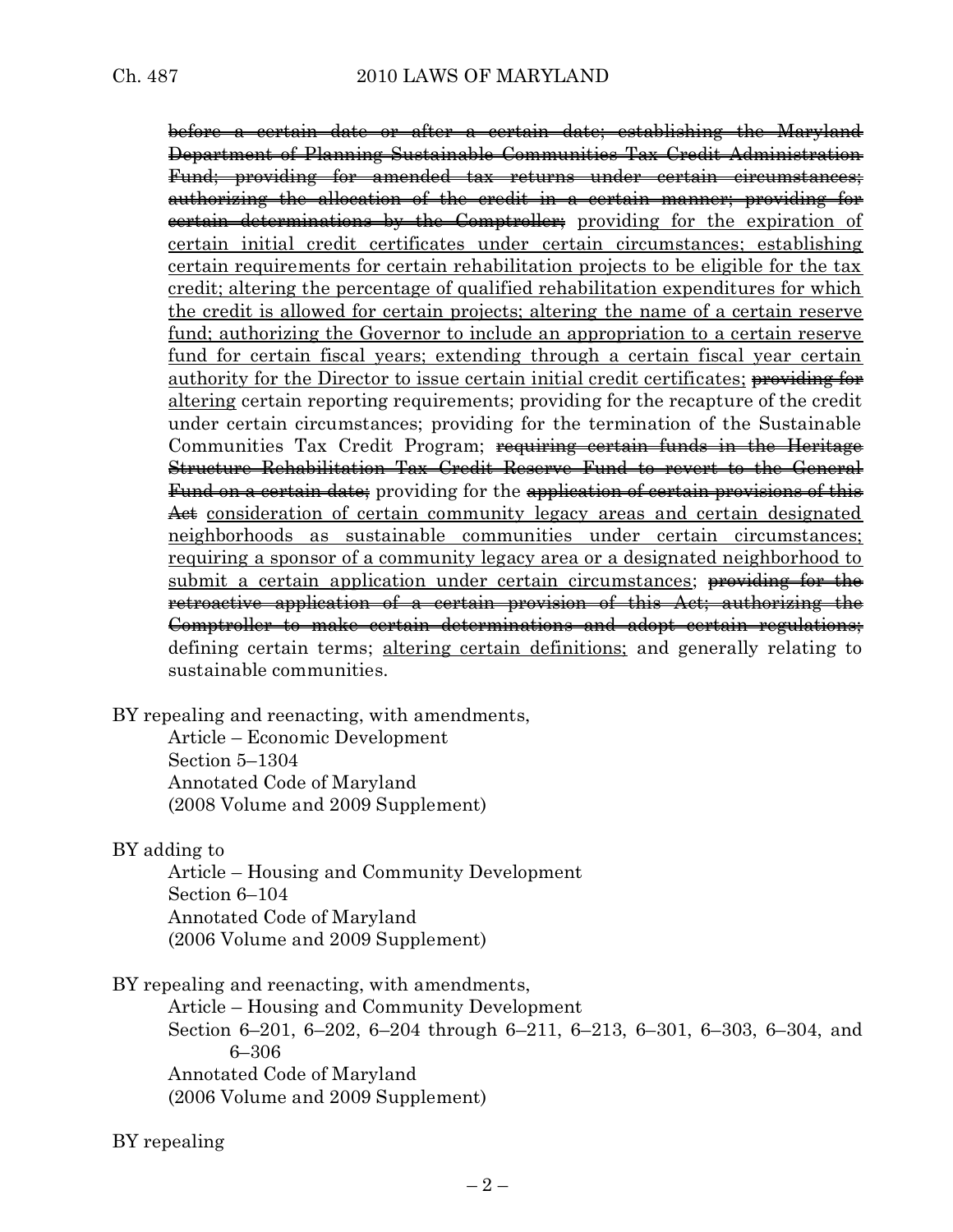Article – Housing and Community Development Section 6–203, 6–212, and 6–305 Annotated Code of Maryland (2006 Volume and 2009 Supplement)

#### BY adding to

Article – State Finance and Procurement Section 5–901 through 5–911 to be under the new subtitle "Subtitle 9. Sustainable Communities Tax Credit Program" Annotated Code of Maryland (2009 Replacement Volume)

BY repealing and reenacting, with amendments, Article – State Government

> Section 9–1406(b)(12) and (13) and (h) Annotated Code of Maryland (2009 Replacement Volume)

#### BY adding to

Article – State Government Section 9–1406(b)(14) through(16) Annotated Code of Maryland (2009 Replacement Volume)

#### BY adding to

Article – Transportation Section 2–701 through 2–703 to be under the new subtitle "Subtitle 7. Sustainable Communities" Annotated Code of Maryland (2008 Replacement Volume and 2009 Supplement)

BY repealing and reenacting, with amendments,

Article – Transportation Section  $7-101(m)$ Annotated Code of Maryland (2008 Replacement Volume and 2009 Supplement)

#### BY repealing and reenacting, with amendments,

Article – Insurance Section 6–105.2 Annotated Code of Maryland (2003 Replacement Volume and 2009 Supplement)

# BY repealing and reenacting, with amendments,

Article – Tax – General Section 10–704.5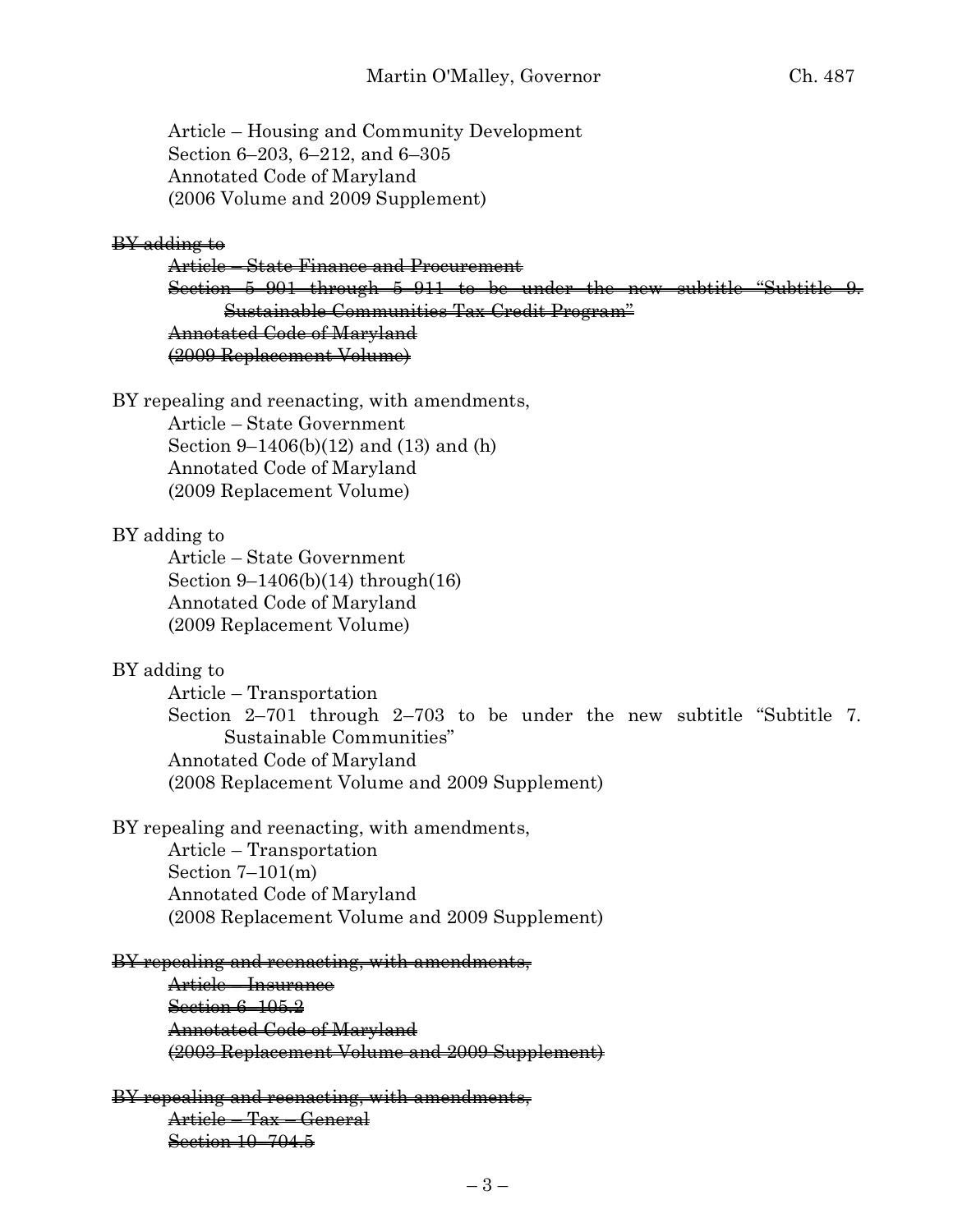### Annotated Code of Maryland (2004 Replacement Volume and 2009 Supplement)

BY repealing and reenacting, with amendments, and transferring to the Session Laws Article – State Finance and Procurement

Section 5A–303 Annotated Code of Maryland (2009 Replacement Volume)

### Preamble

WHEREAS, In June 2009, the Obama Administration announced a new interagency partnership on sustainable communities between the Department of Transportation, the Department Housing and Urban Development, and the Environmental Protection Agency to better coordinate federal transportation, environmental protection, and housing investments; and

WHEREAS, An early action by the federal interagency partnership announced a set of Livability Principles to guide future federal investments, policy development, and programs towards the creation of sustainable communities; and

WHEREAS, In the Obama Administration's Fiscal Year 2010 Budget submission and in the current funding bills before Congress, \$150 million is provided to the federal Department of Housing and Urban Development and the Department of Transportation to award grants to communities for more integrated regional planning and sustainability projects; and

WHEREAS, A number of studies, reports, and articles by organizations including the Environmental Protection Agency have found that one of the keys to revitalizing and maintaining the character of town centers and preserving surrounding agricultural land in small and rural communities is the promotion of integrated housing, historic preservation, economic, and transportation development in town centers; and

WHEREAS, As <del>resources, both natural and financial, become more scarce, there</del> is a need for more integrated thinking about how transportation, land use, and housing programs all intersect with environmental, economic, and equity goals at the **State level; and** natural and financial resources dwindle, there is a need for tax incentives that will create jobs and spur entrepreneurship, to unlock sources of credit and capital which have been in short supply as a result of the financial crisis and that will do so in a way that promotes and furthers the State's goal of revitalizing communities; and

WHEREAS, The State of Maryland needs to further refine its focus on and develop a coordinated approach to creating, enhancing, supporting, and revitalizing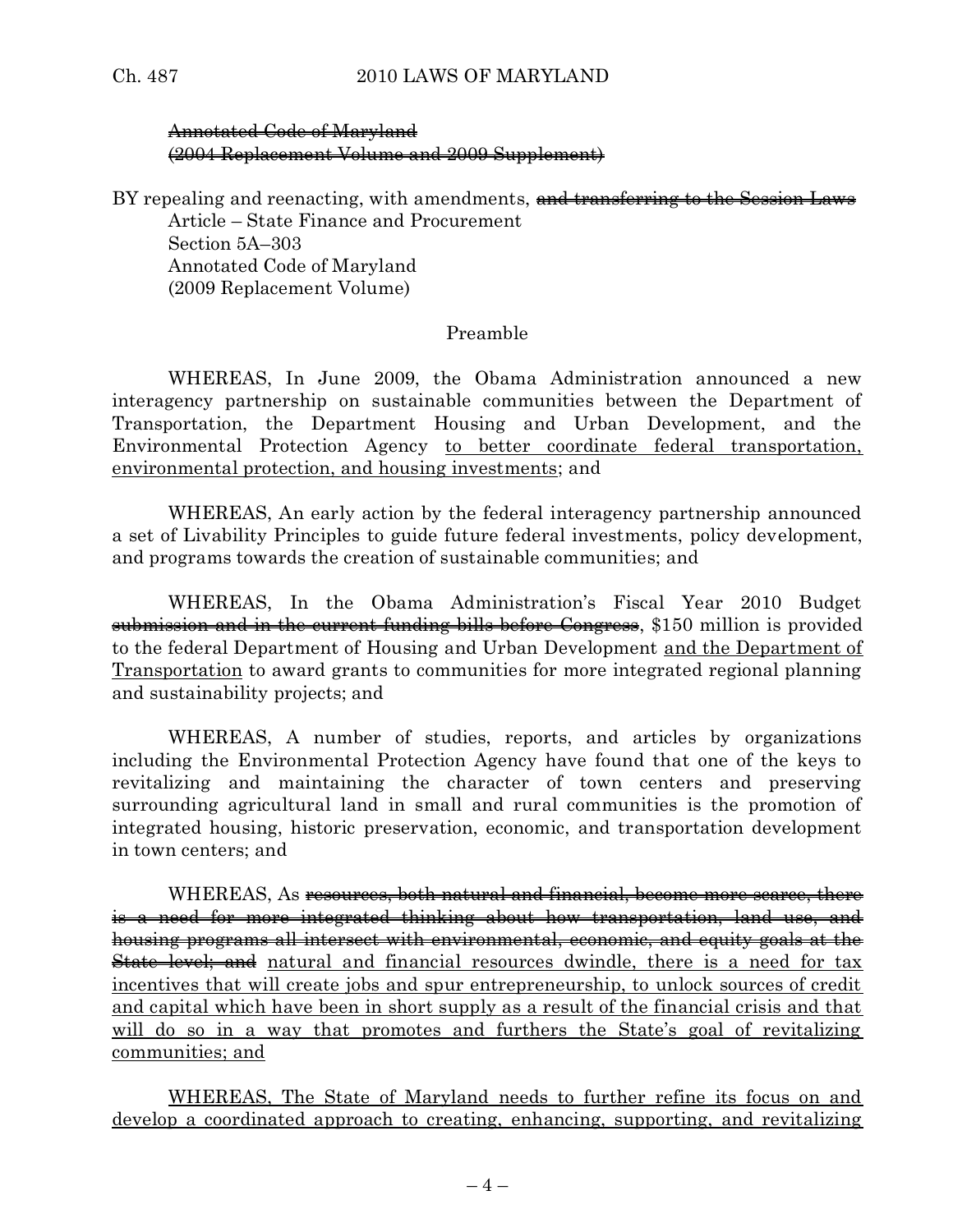sustainable communities in order to position itself to take advantage of federal opportunities; and

WHEREAS, The State of Maryland has several programs that are focused on revitalizing communities and have operated independently of each other to achieve similar but slightly different policy goals and that now require more integrated thinking about how transportation, land use, and housing programs intersect with environmental, economic, and equity goals at the State level; and

WHEREAS, These revitalization programs can be better coordinated and targeted to achieve investment in housing, historic preservation, economic growth, and transportation development in existing neighborhoods and town centers; now, therefore,

SECTION 1. BE IT ENACTED BY THE GENERAL ASSEMBLY OF MARYLAND, That the Laws of Maryland read as follows:

### **Article – Economic Development**

5–1304.

(a) (1) Within 60 days after a submission date, the Secretary**, AFTER RECEIVING A RECOMMENDATION OF THE SMART GROWTH SUBCABINET,** may designate one or more BRAC Revitalization and Incentive Zones from among the areas described in the applications timely submitted.

(2) The designation of an area as a BRAC Revitalization and Incentive Zone is effective for 10 years, beginning on the date the first property in the BRAC Revitalization and Incentive Zone becomes a qualified property, as defined in § 2–222 of the Tax – Property Article.

(3) The Secretary may not designate more than six BRAC Revitalization and Incentive Zones in a calendar year.

(4) A county may not receive more than two BRAC Revitalization and Incentive Zones.

(5) The precise location and boundaries of a BRAC Revitalization and Incentive Zone may be determined only on application to and approval by the Secretary.

(b) **[**Before designating a BRAC Revitalization and Incentive Zone, the Secretary shall consult with the following cabinet secretaries or their respective designees:

(1) the Secretary of Transportation;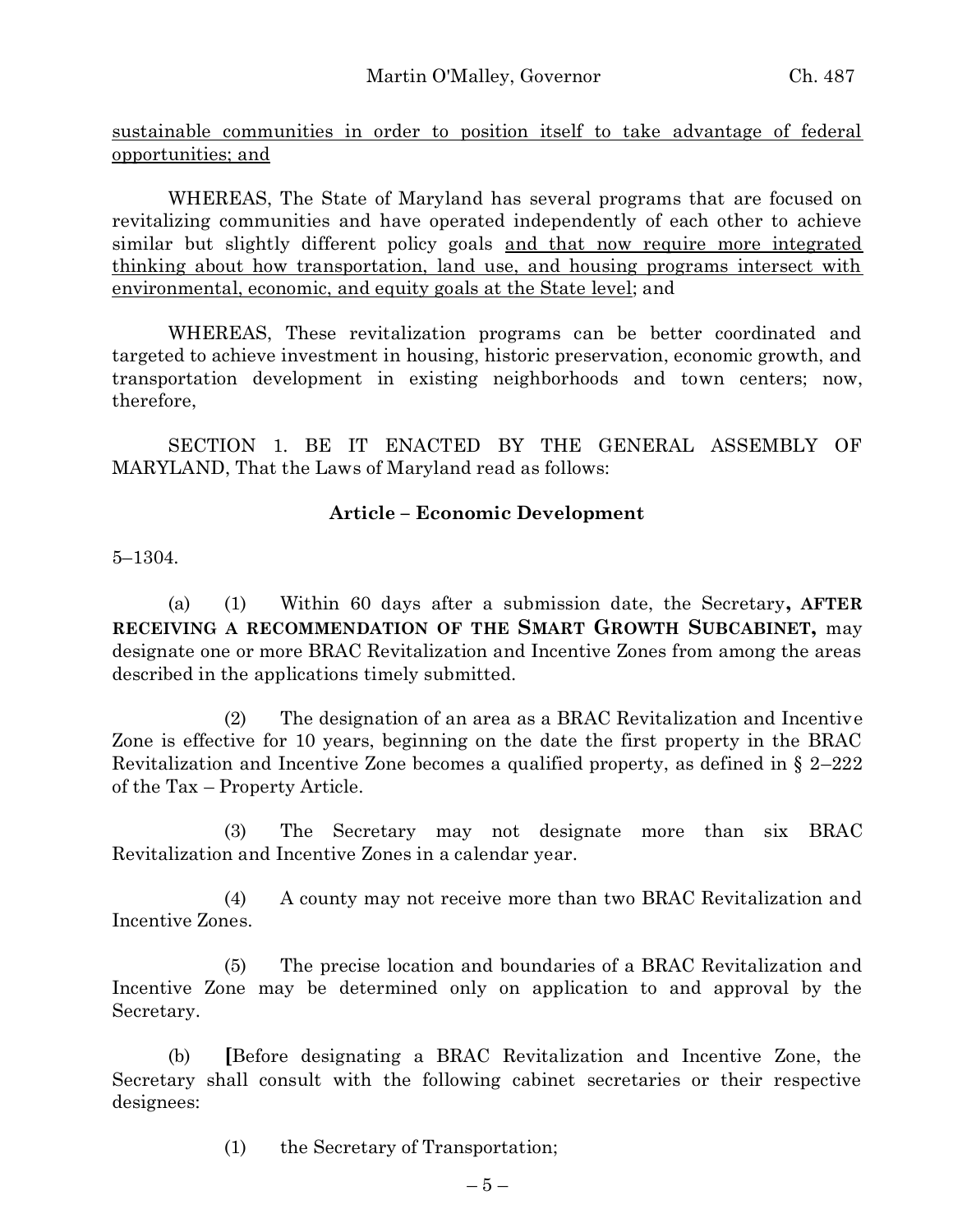- (2) the Secretary of Housing and Community Development;
- (3) the Secretary of the Environment; and
- (4) the Secretary of Planning.
- (c)**]** The designation of the Secretary is final.

**[**(d)**] (C)** At any time, a political subdivision may reapply to the Secretary to designate as a BRAC Revitalization and Incentive Zone an area that is not designated.

**[**(e)**] (D)** (1) This subsection applies only to a political subdivision that is authorized under § 7–211.3 of the Tax – Property Article to enter into a payment in lieu of tax agreement with a private developer for federal enclave property.

(2) The Secretary may not designate a BRAC Revitalization and Incentive Zone in a county until, in the judgment of the Secretary, the political subdivision has entered into good faith negotiations for a payment in lieu of tax agreement with all private developers of federal enclave property.

### **Article – Housing and Community Development**

### **6–104.**

**(A) (1) THE GENERAL ASSEMBLY FINDS THAT THE STATE MUST HAVE SUSTAINABLE COMMUNITIES IN ORDER TO:**

**(I) PRESERVE AND PROTECT THE STATE'S NATURAL RESOURCES; AND** 

**(II) ACHIEVE THE STATE'S ECONOMIC GROWTH, RESOURCE PROTECTION, AND PLANNING POLICY IN § 5–7A–01 OF THE STATE FINANCE AND PROCUREMENT ARTICLE.**

**(2) THE GENERAL ASSEMBLY FINDS THAT SUSTAINABLE COMMUNITIES ARE PLACES WHERE PUBLIC AND PRIVATE INVESTMENTS AND PARTNERSHIPS ACHIEVE:**

**(I) DEVELOPMENT OF A HEALTHY LOCAL ECONOMY;**

**(II) PROTECTION AND APPRECIATION OF HISTORIC AND CULTURAL RESOURCES;**

**(III) A MIX OF LAND USES;**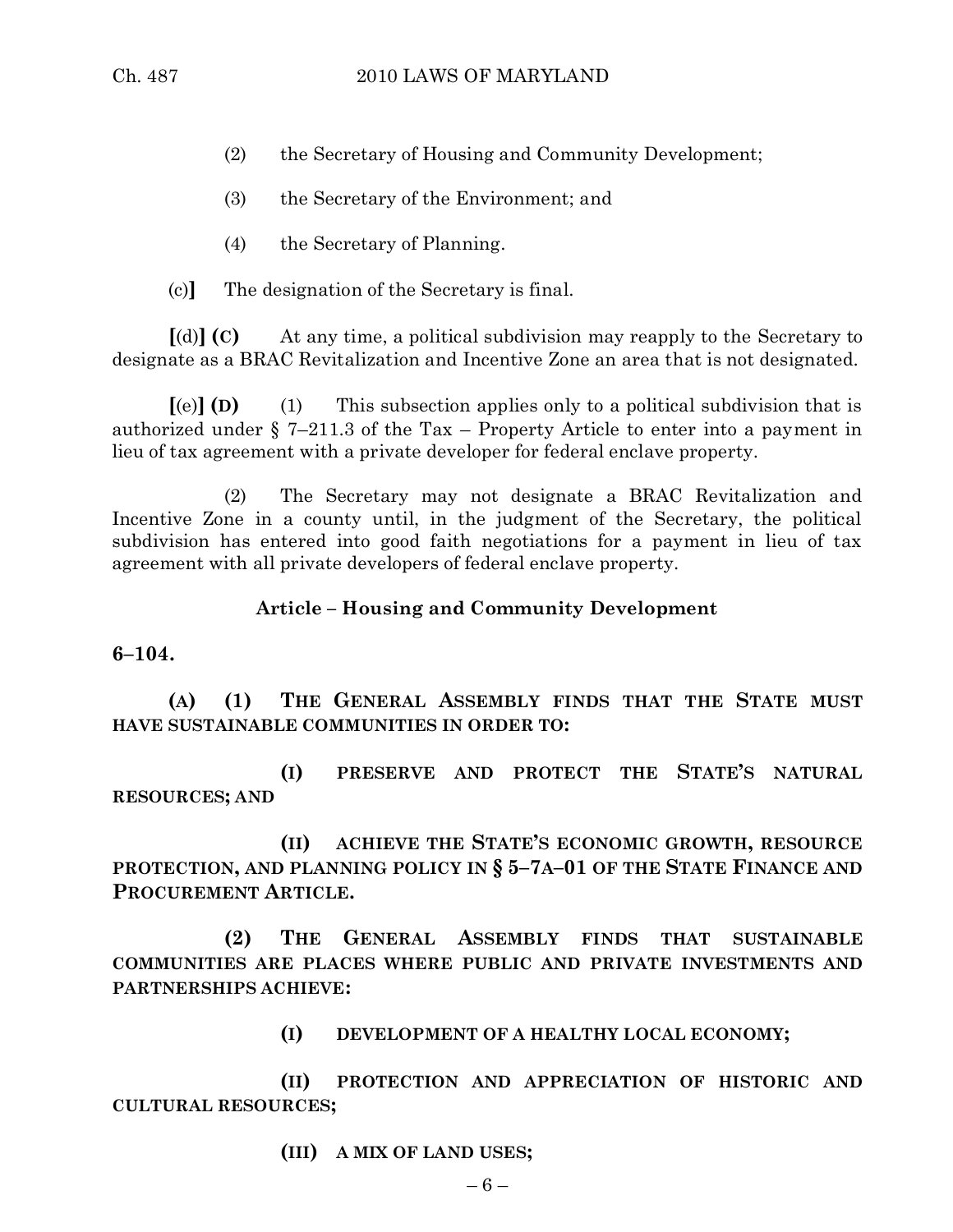**(IV) AFFORDABLE AND SUSTAINABLE HOUSING AND JOB OPTIONS; AND**

**(V) GROWTH AND DEVELOPMENT PRACTICES THAT PROTECT THE ENVIRONMENT AND CONSERVE AIR, WATER, AND ENERGY RESOURCES, ENCOURAGE WALKABILITY AND RECREATIONAL OPPORTUNITIES, AND, WHERE AVAILABLE, CREATE ACCESS TO TRANSIT.**

**(B) IT IS THE INTENT OF THE GENERAL ASSEMBLY THAT THE COMMUNITY LEGACY AND DESIGNATED NEIGHBORHOOD BUSINESS DEVELOPMENT PROGRAMS:**

**(1) BE USED TO CREATE, ENHANCE, SUPPORT, AND REVITALIZE SUSTAINABLE COMMUNITIES ACROSS THE STATE; AND**

**(2) BE COORDINATED WITH OTHER STATE PROGRAMS, SUCH AS THE SUSTAINABLE COMMUNITIES TAX CREDIT PROGRAM ESTABLISHED UNDER TITLE 5 5A, SUBTITLE 9 3 OF THE STATE FINANCE AND PROCUREMENT ARTICLE, IN ORDER TO MAXIMIZE THE STATE'S INVESTMENT IN SUSTAINABLE COMMUNITIES.**

6–201.

(a) In this subtitle the following words have the meanings indicated.

(b) "Application" means an application to the **[**Board**] SECRETARY** that includes a request to:

(1) designate an area as a **SUSTAINABLE** community **[**legacy area**]**;

(2) approve a **SUSTAINABLE** community **[**legacy**]** plan; or

(3) approve a community legacy project.

(c) **[**"Board" means the Community Legacy Board.

(d)**]** "Community development financial institution" has the meaning stated in 12 U.S.C. § 4702.

**[**(e)**] (D)** "Community development organization" means an entity that meets the qualifications of § **[**6–204**] 6–203** of this subtitle.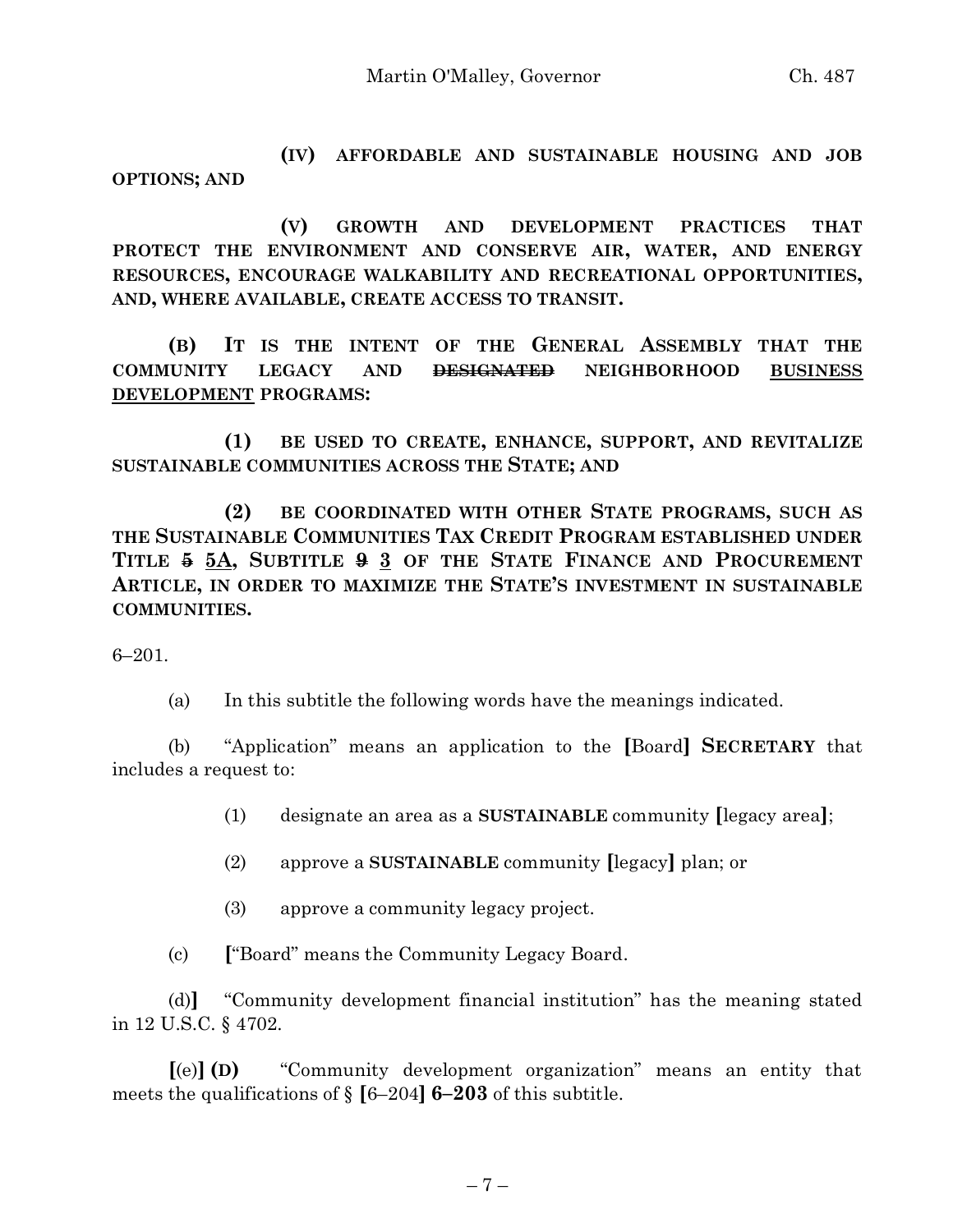#### Ch. 487 2010 LAWS OF MARYLAND

**[**(f)**] (E)** "Community legacy agreement" means an agreement between the Department and a sponsor to develop a **SUSTAINABLE** community **[**legacy**]** plan or to implement one or more community legacy projects in a designated **SUSTAINABLE** community **[**legacy area**]**.

**[**(g) "Community legacy area" means the part of a priority funding area that:

(1) as determined by the Board, satisfies the requirements of  $\S 6-206$ of this subtitle; or

(2) has been designated as a BRAC Revitalization and Incentive Zone under Title 5, Subtitle 13 of the Economic Development Article.

(h) "Community legacy plan" means a plan consisting of one or more community legacy projects to prevent or reverse the decline of or disinvestment in a community legacy area through improvements in residential, commercial, or other public or private properties.**]**

**[**(i)**] (F)** "Community legacy project" includes projects to:

(1) create, improve, or preserve housing opportunities by acquiring, constructing, rehabilitating, or improving new or existing residential properties;

(2) demolish buildings or improvements strategically to enhance the use of land;

(3) create, improve, or preserve commercial or mixed–use development, including an appropriate combination of properties related to business, housing, open–space, and institutional uses;

(4) develop public infrastructure that is incidental to the implementation of a community legacy project, such as streets, parking, public utilities, landscaping, lighting, and improvements to pedestrian and bicycle circulation;

space;

(5) encourage and develop cooperative ownership or control of open

(6) develop or create strategies designed to increase investment in existing communities, including outreach activities to attract business, capital, residents, and visitors and the development and maintenance of resources directly related to the development of a **SUSTAINABLE** community **[**legacy**]** plan or the implementation of a community legacy project;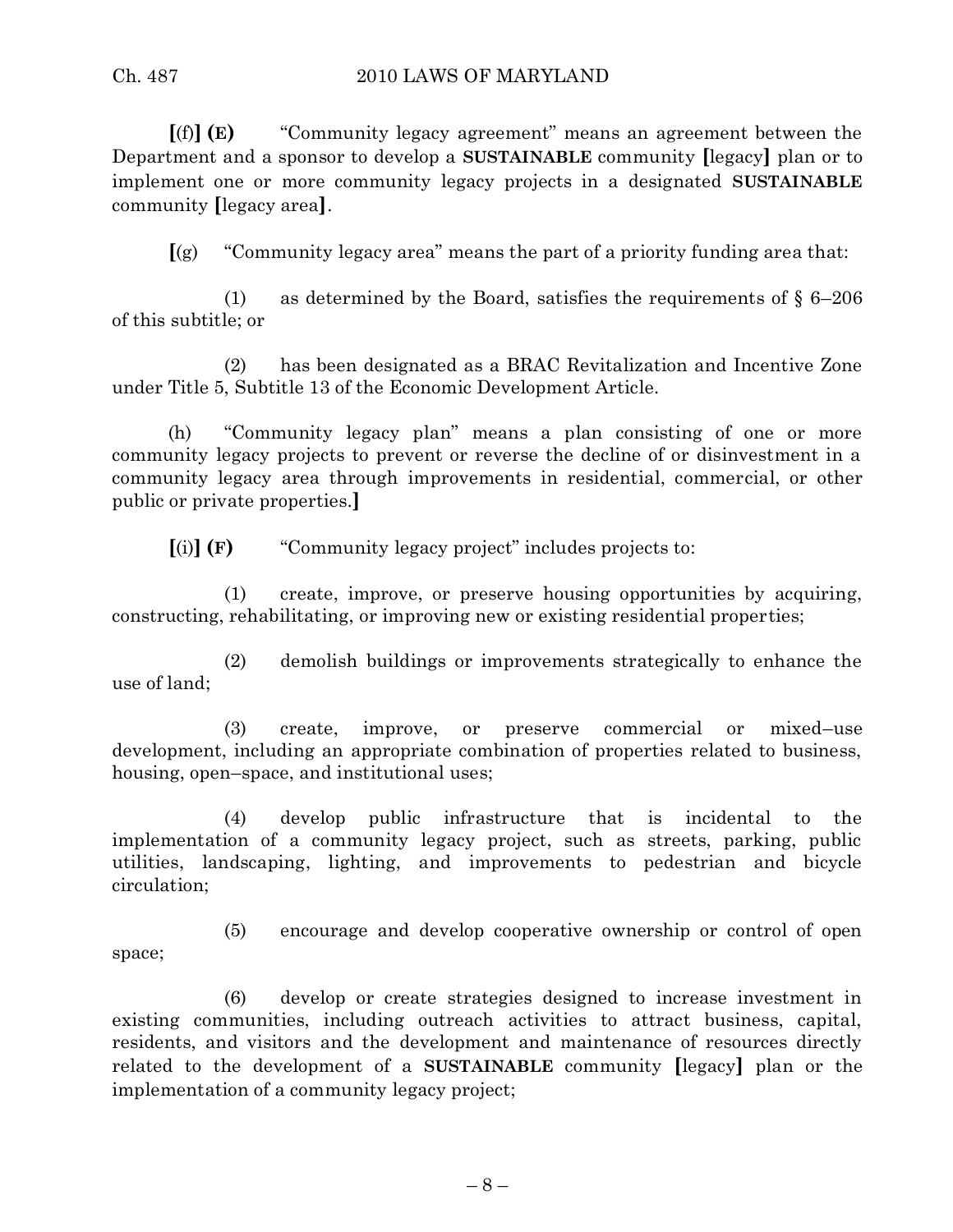(7) engage in landbanking or otherwise acquire or improve vacant buildings or unimproved land;

(8) provide financial assistance for neighborhood intervention projects;

or

(9) develop other plans or implement other projects as the **[**Board**] DEPARTMENT** considers necessary to further the purposes of this subtitle.

**[**(j)**] (G)** "Financial assistance" includes:

- (1) a grant;
- (2) a loan;

(3) a reduction in the principal obligation of or rate of interest payable on a loan or portion of a loan;

(4) a prepayment of interest on a subordinate or superior loan or portion of a loan;

- (5) an assurance;
- (6) a guarantee; or
- (7) any other form of credit enhancement.

**[**(k)**] (H)** "Landbanking" means acquiring or holding improved and unimproved property:

(1) in anticipation of future development of the property; or

(2) to keep the future use of the property and improvements affordable.

**[**(l)**] (I)** "Priority funding area" means an area designated as a priority funding area under § 5–7B–02 of the State Finance and Procurement Article.

**[**(m)**] (J)** "Program" means the Community Legacy Program established by this subtitle.

**(K) "SMART GROWTH SUBCABINET" MEANS THE SUBCABINET ESTABLISHED UNDER § 9–1406 OF THE STATE GOVERNMENT ARTICLE.**

**(L) "SUSTAINABLE COMMUNITY" MEANS THE PART OF A PRIORITY FUNDING AREA THAT:**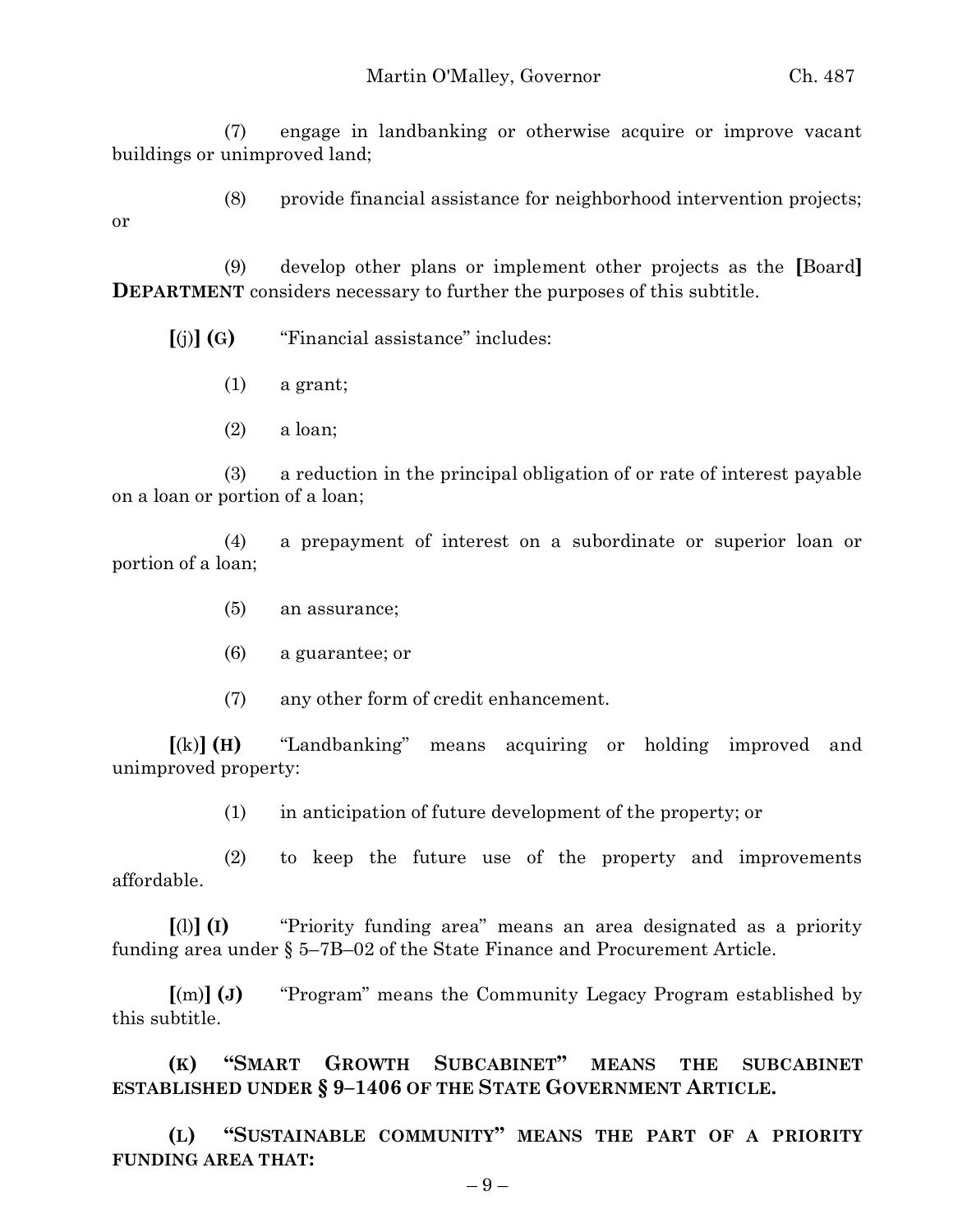**(1) AS DETERMINED BY THE SMART GROWTH SUBCABINET, SATISFIES THE REQUIREMENTS OF § 6–205 OF THIS SUBTITLE;**

**(2) HAS BEEN DESIGNATED AS A BRAC REVITALIZATION AND INCENTIVE ZONE UNDER TITLE 5, SUBTITLE 13 OF THE ECONOMIC DEVELOPMENT ARTICLE; OR**

**(3) HAS BEEN DESIGNATED A TRANSIT–ORIENTED DEVELOPMENT UNDER § 7–101 OF THE TRANSPORTATION ARTICLE.**

**(M) "SUSTAINABLE COMMUNITY PLAN" MEANS A PLAN CONSISTING OF ONE OR MORE COMMUNITY LEGACY PROJECTS OR OTHER REVITALIZATION PROJECTS TO PREVENT OR REVERSE THE DECLINE OF OR DISINVESTMENT IN A SUSTAINABLE COMMUNITY THROUGH IMPROVEMENTS IN RESIDENTIAL, COMMERCIAL, OR OTHER PUBLIC OR PRIVATE PROPERTIES.**

6–202.

- (a) There is a Community Legacy Program.
- (b) The Department **[**and the Board**]** shall administer the Program.
- (c) The purposes of the Program are to:

(1) preserve existing communities as desirable places to live and conduct business to reduce outward pressure for sprawl development; and

(2) provide financial assistance to sponsors or their designees to develop **SUSTAINABLE** community **[**legacy**]** plans or community legacy projects.

(d) The Program shall encourage partnerships among the federal government, the State government, political subdivisions, and community development organizations to develop and implement **SUSTAINABLE** community **[**legacy**]** plans and community legacy projects.

(e) A **SUSTAINABLE** community **[**legacy**]** plan or a community legacy project may be sponsored by a political subdivision, a group of political subdivisions, a community development organization, or a community development financial institution.

**[**6–203.

(a) There is a Community Legacy Board.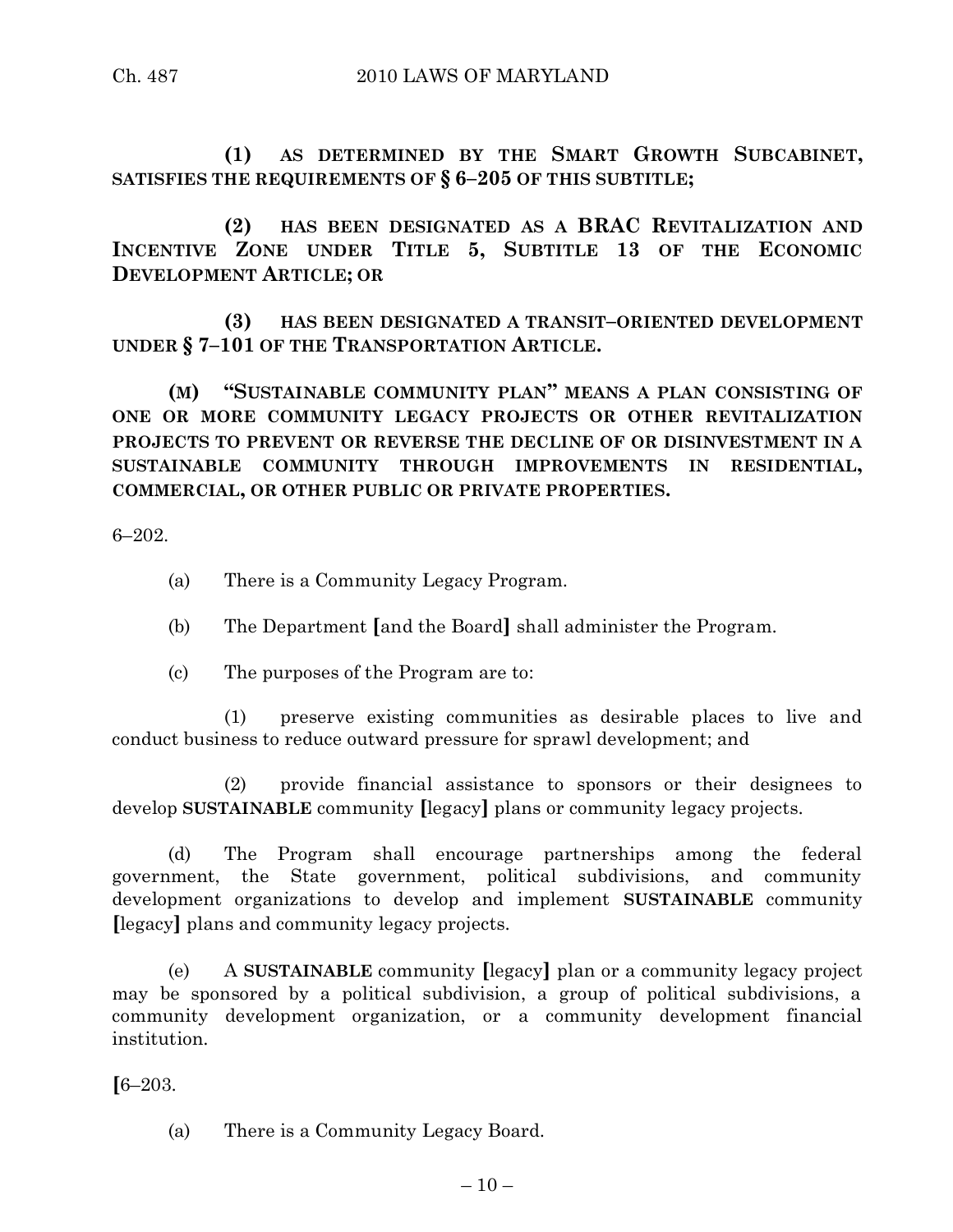(b) The Board consists of the following five members:

- (1) the Secretary of Housing and Community Development;
- (2) the Secretary of Natural Resources;
- (3) the Secretary of Planning;
- (4) the Secretary of Transportation; and
- (5) the Governor's Special Secretary for Smart Growth.

(c) The Secretary of Housing and Community Development is the chair of the Board.

- (d) The Department shall provide staff to the Board.
- (e) The Board may:
	- (1) exercise all powers necessary to carry out this subtitle; and
	- (2) recommend to the Secretary the adoption of regulations.**]**

**[**6–204.**] 6–203.**

A corporation, foundation, or other legal entity qualifies as a community development organization if:

(1) its purpose is to improve the physical, economic, or social environment of the area where it operates; and

(2) no part of its net earnings inures to the benefit of a private shareholder or individual holding an interest in that entity.

**[**6–205.**] 6–204.**

(a) A sponsor may file one or more applications in accordance with the schedules that the **[**Board**] DEPARTMENT** establishes.

(b) An application shall set forth:

(1) a description of one or more **[**community legacy areas**] SUSTAINABLE COMMUNITIES** where the sponsor proposes to develop a **SUSTAINABLE** community **[**legacy**]** plan or to carry out a community legacy project using the standards listed in § **[**6–206**] 6–205** of this subtitle;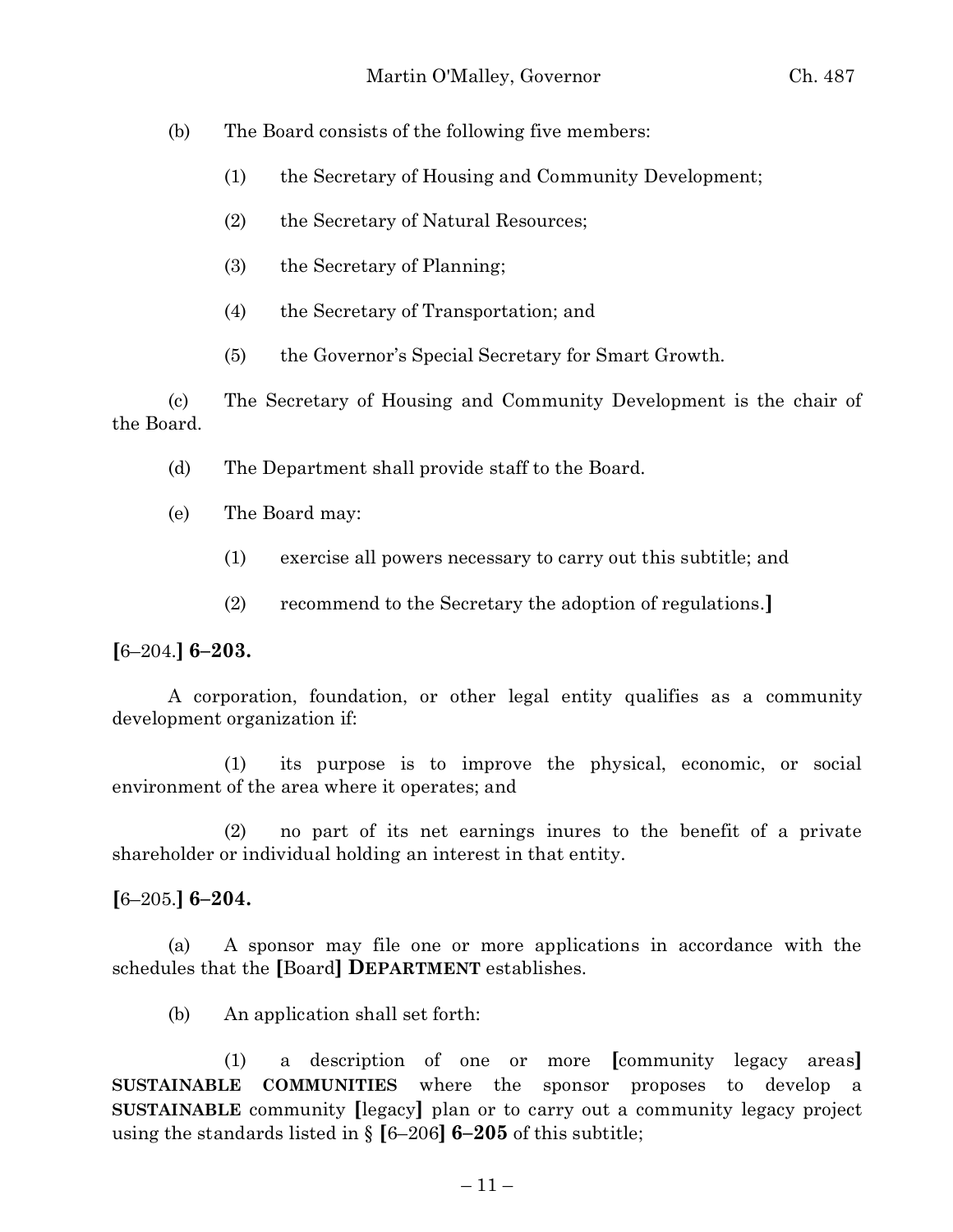### Ch. 487 2010 LAWS OF MARYLAND

(2) a detailed description of the proposed **SUSTAINABLE** community **[**legacy**]** plan or proposed community legacy project;

(3) the amount and type of financial assistance sought;

(4) the ability of the sponsor to carry out the proposed **SUSTAINABLE** community **[**legacy**]** plan or community legacy project;

(5) the strength and quality of partnerships created among the federal government, the State government, political subdivisions, community development organizations, and other private organizations to develop the **SUSTAINABLE** community **[**legacy**]** plan or carry out the community legacy project, including:

- (i) financial support;
- (ii) dedication of staff and resources; and
- (iii) commitment to and development of local smart growth

policies;

(6) proposed benchmarks for evaluating whether the proposed **SUSTAINABLE** community **[**legacy**]** plan or community legacy project results in a desired outcome for a proposed **SUSTAINABLE** community **[**legacy area**]**, such as:

- (i) stabilizing it;
- (ii) reversing its social, economic, or physical decline; or
- (iii) encouraging growth in it; and

(7) the process used to seek and receive public input on the proposed **SUSTAINABLE** community **[**legacy**]** plan or community legacy project, including the nature and extent of public support or opposition.

(c) **(1) [**Except as provided in subsection (d) of this section, a community legacy plan or a community legacy project does not take effect until its sponsor has submitted to the Board an application for its approval and the Board has approved it**] THE SMART GROWTH SUBCABINET, ON THE RECOMMENDATION OF THE SECRETARY, MAY DESIGNATE AN AREA AS A SUSTAINABLE COMMUNITY OR MAY APPROVE A SUSTAINABLE COMMUNITY PLAN**.

**(2) IF THE SMART GROWTH SUBCABINET HAS NOT ACTED WITHIN 90 DAYS OF A RECOMMENDATION FROM THE SECRETARY, THE SECRETARY MAY DESIGNATE AN AREA AS A SUSTAINABLE COMMUNITY WITHOUT THE APPROVAL OF THE SMART GROWTH SUBCABINET.**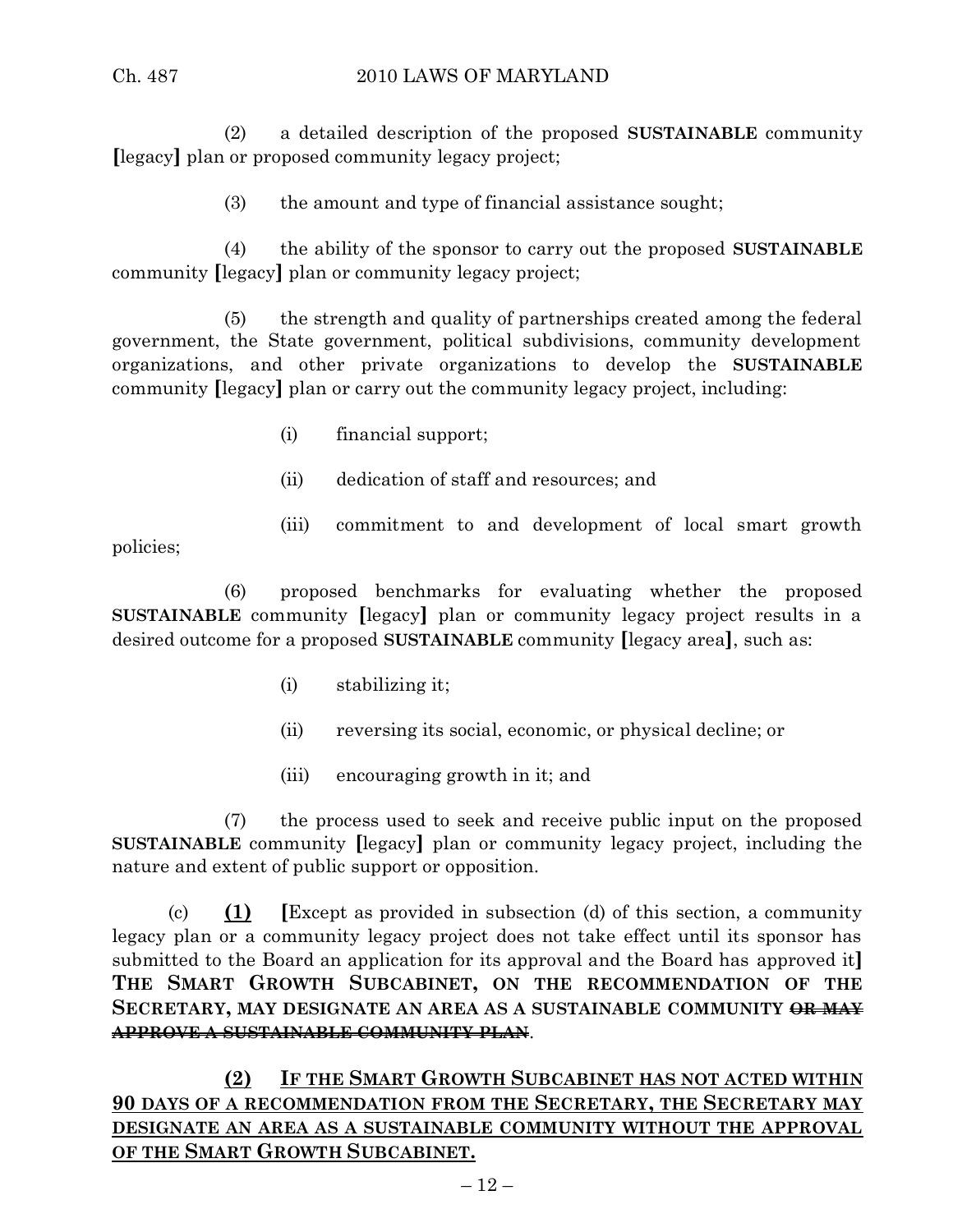**[**(d) The Secretary may approve a community legacy project without the approval of the Board in the case of an emergency or when the project requires urgent approval if the project is funded from the reserve established under  $\S 6-213(h)$  of this subtitle.**]**

**[**6–206.**] 6–205.**

**(A)** The **[**Board**] SMART GROWTH SUBCABINET, ON THE RECOMMENDATION OF THE SECRETARY,** may designate an area as a **SUSTAINABLE** community **[**legacy area**]** if the sponsor demonstrates that past and current trends in homeownership, property values, commercial and residential vacancy, and business or housing investment show a need for reinvestment in the area and if:

(1) entities in the community, such as **LOCAL GOVERNMENTS,** employers, educational institutions, civic organizations, community organizations, or cultural organizations, support the proposed **SUSTAINABLE** community **[**legacy**]** plan **[**or community legacy project**]** and have pledged resources to develop or implement it;

(2) the proposed **SUSTAINABLE** community **[**legacy**]** plan **[**or community legacy project**]** addresses the need for reinvestment in the area and will enhance the area, and give individuals of different incomes a range of housing options, employment opportunities, and other amenities;

(3) a community in the proposed area is culturally or historically significant;

- **[**or**]**
- (4) the proposed area is near a town center or a transportation center;

(5) the proposed **SUSTAINABLE** community **[**legacy**]** plan **[**or community legacy project**]** is consistent with and complements other existing or proposed projects for housing, commercial or community development, education, historic preservation, neighborhood revitalization, transportation, or other things significant to the comprehensive enhancement of the community**; OR**

**(6) THERE IS A DEMONSTRATED NEED FOR FINANCING ASSISTANCE FOR SMALL BUSINESSES, NONPROFIT ORGANIZATIONS, OR MICROENTERPRISES; OR**

**(7) OTHER STANDARDS THAT THE DEPARTMENT CONSIDERS RELEVANT AS SET FORTH IN REGULATIONS, INCLUDING STANDARDS ESTABLISHED FOR OTHER STATE OR FEDERAL PROGRAMS**.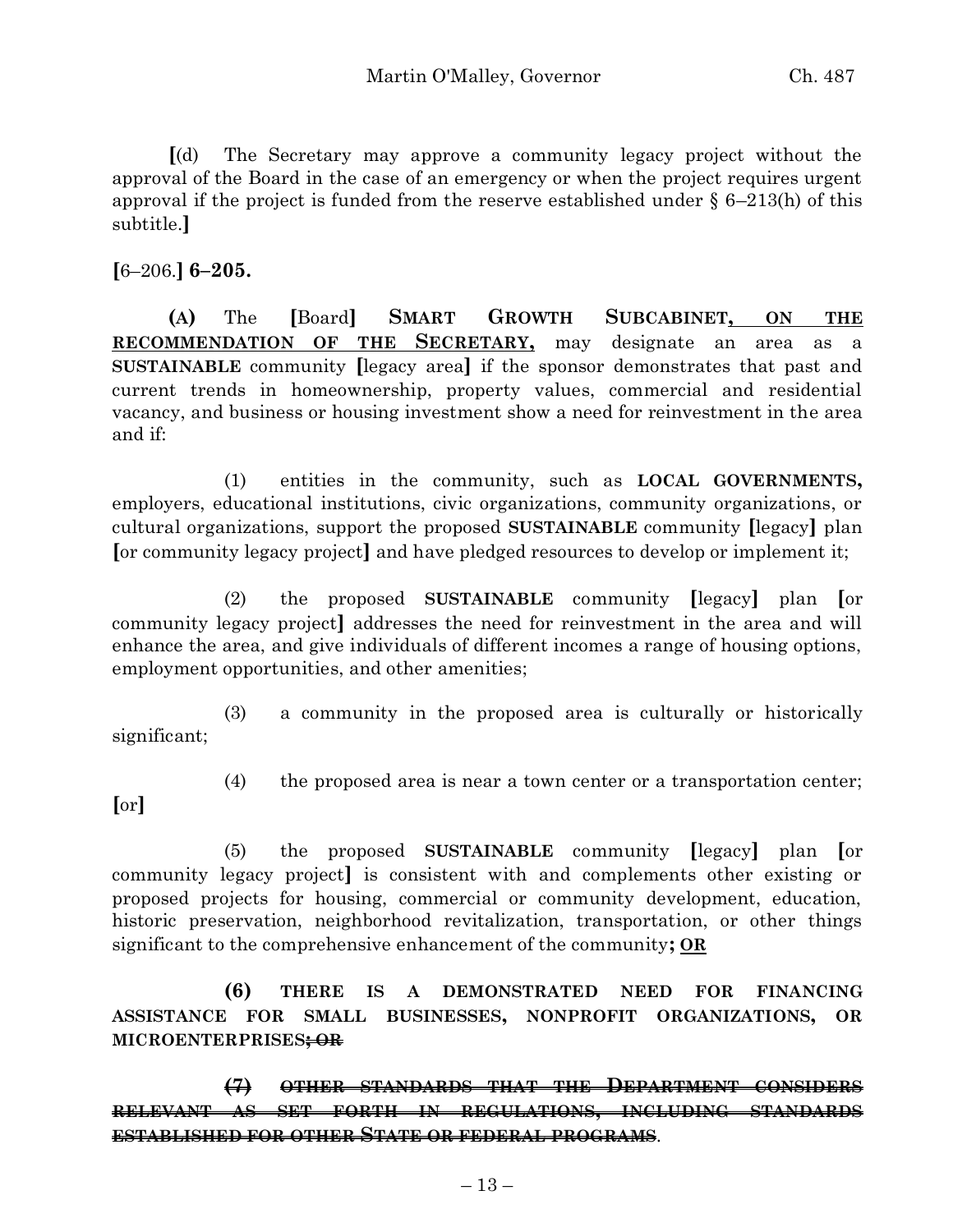# **(B) (1) TO MAINTAIN A SUSTAINABLE COMMUNITY DESIGNATION,:**

# **(I) EVERY 5 YEARS A SPONSOR SHALL FILE AN UPDATED PLAN AND APPLICATION WITH THE DEPARTMENT; AND**

**(II) THE SECRETARY SHALL MAKE DESIGNATION RECOMMENDATIONS FOR APPROVAL BY THE SMART GROWTH SUBCABINET UNDER § 6–204 OF THIS SUBTITLE.**

**(2) THE DEPARTMENT SHALL CONVENE AN INTERAGENCY REVIEW TEAM FROM THE AGENCIES OF THE SMART GROWTH SUBCABINET TO:**

**(I) REVIEW APPLICATIONS AND PLANS;**

**(II) PROVIDE ASSISTANCE AND GUIDANCE TO APPLICANTS;**

**AND**

# **(III) MAKE RECOMMENDATIONS TO THE SECRETARY.**

**(3) THE SMART GROWTH SUBCABINET MAY REDESIGNATE AN AREA AS A SUSTAINABLE COMMUNITY TAKING INTO CONSIDERATION THE FACTORS IN SUBSECTION (A) OF THIS SECTION.**

**[**6–207.**] 6–206.**

(a) The **[**Board**] DEPARTMENT** shall:

(1) review each application and may request more information from the sponsor;

(2) accept public input on each application;

(3) submit each application to appropriate State units and **APPROPRIATE MEMBERS OF THE SMART GROWTH SUBCABINET;**

**(4)** consider any recommendation a State unit **OR MEMBER OF THE SMART GROWTH SUBCABINET** makes;

**[**(4)**] (5)** consider geographic balance when reviewing applications; **AND**

**[**(5)**] (6)** give priority in awarding financial assistance to applicants that are likely to repay the financial assistance to a community development financial institution or to the Community Legacy Financial Assistance Fund**[**; and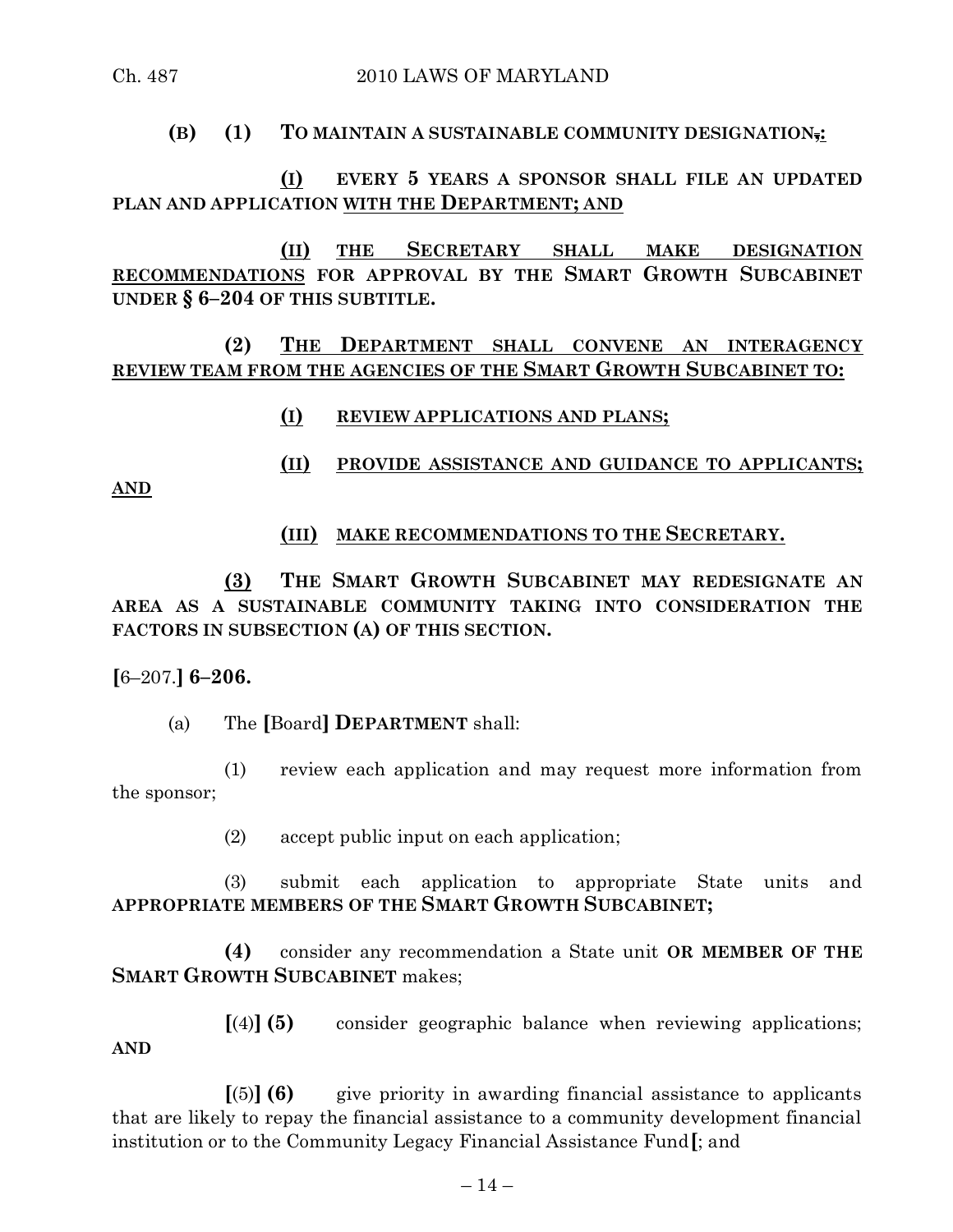(6) refer to the Secretary each application that it approves**]**.

(b) (1) The **[**Board**] DEPARTMENT** may not approve an application unless the political subdivision in which the proposed project is located approves the application by resolution.

(2) If an application affects a **SUSTAINABLE** community **[**legacy area**]** entirely within a municipal corporation, the approval must come from the municipal corporation rather than the surrounding county.

(3) If an application affects a **SUSTAINABLE** community **[**legacy area**]** within more than one political subdivision, each political subdivision must approve it by resolution.

(c) The Secretary shall award financial assistance to a sponsor or a sponsor's designee:

(1) in the amount and of the type that the **[**Board**] SECRETARY** determines; and

(2) under the terms of a community legacy agreement.

**[**6–208.**] 6–207.**

(a) The Department and the sponsor shall execute a community legacy agreement.

(b) The sponsor shall comply with the terms of the community legacy agreement and any regulations the Department adopts to carry out this subtitle.

(c) Not more than 15% of the total financial assistance that the Program provides may be used for noncapital expenditures.

(d) The Department may exercise any remedy provided under the community legacy agreement or by law if a sponsor:

(1) violates any provision of the community legacy agreement; or

(2) ceases to meet the requirements of this subtitle.

**[**6–209.**] 6–208.**

(a) Subject to this section, the Department has the powers necessary or desirable to implement the Program.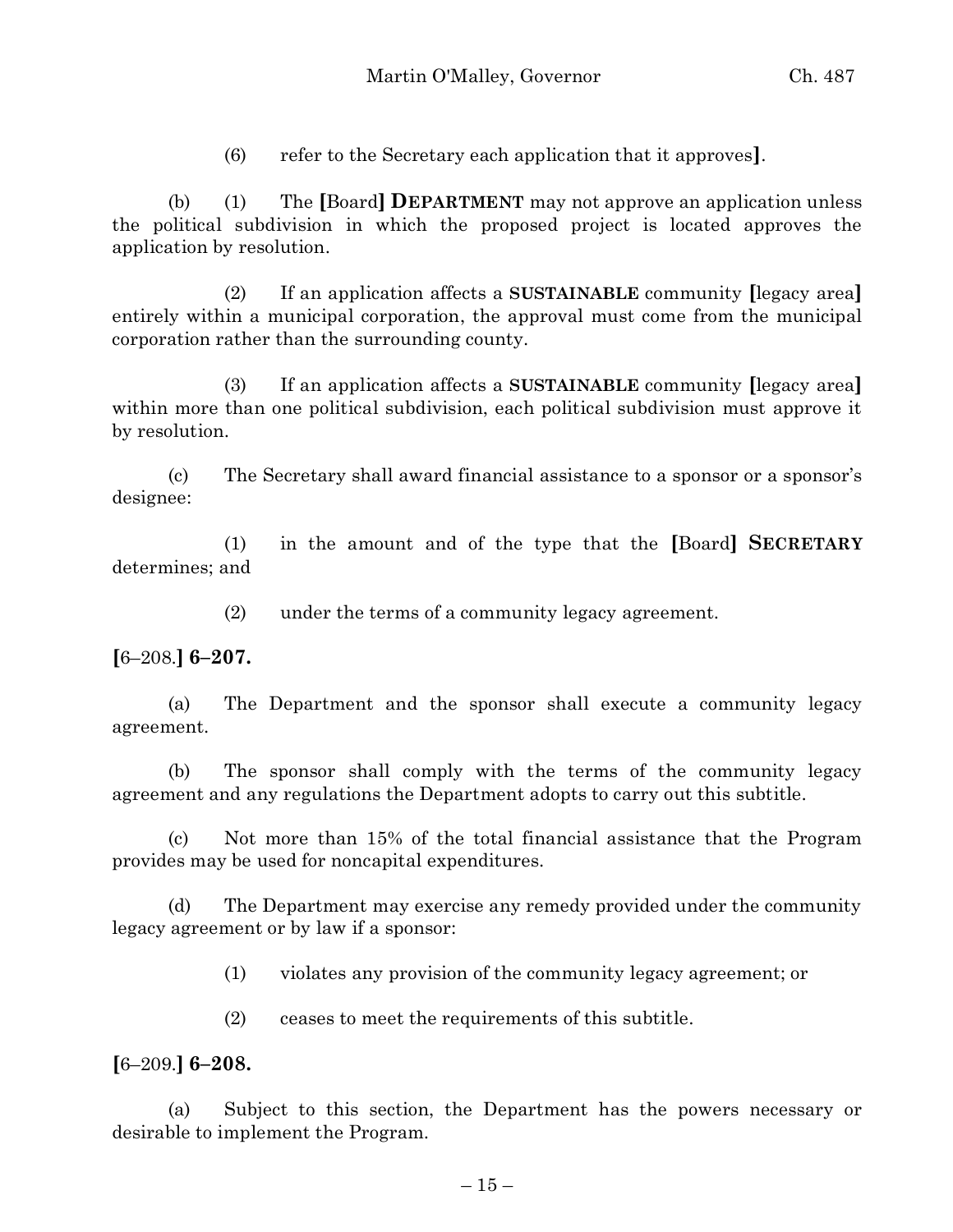(b) (1) The Department may determine the terms and conditions for financial assistance awarded under  $\{ [6-207(c)] \, 6-206(c) \}$  of this subtitle.

(2) Financial assistance may be secured by a mortgage, lien, or security interest that is superior to or subordinate to other mortgages, liens, or security interests.

(3) The Department may establish time limits for the use of financial assistance.

(c) (1) The Department may enforce the terms and conditions of the financial assistance given under this subtitle.

(2) Notwithstanding any other law, if a loan or grant is secured by a first or subordinate mortgage or other lien, the Department may:

(i) begin an action to protect or enforce any right given by law, a contract, or other agreement;

(ii) foreclose on property;

(iii) purchase property at any foreclosure or other sale, or acquire or take possession of the property through conveyance in lieu of foreclosure or otherwise, and convey property after acquiring it;

(iv) settle or compromise any debt or obligation owed to the Department;

(v) pay the principal of and interest on any obligation incurred in connection with the property, and dispose of or otherwise deal with the property to protect the interests of the Program; or

(vi) release or sell any mortgage, obligation, or property that the Department holds at public or private sale, with or without public bidding.

(d) (1) The Department may contract with any person, including a private property manager, mortgage servicer, architect, engineer, or other property consultant, or with any governmental unit, for property or services necessary to operate the Program or to implement community legacy projects.

(2) The Department may make agreements with other governmental units to establish partnerships to carry out the Program.

(3) The Department may contract for and accept any grant, contribution, or loan of money, property, or other aid from the federal government and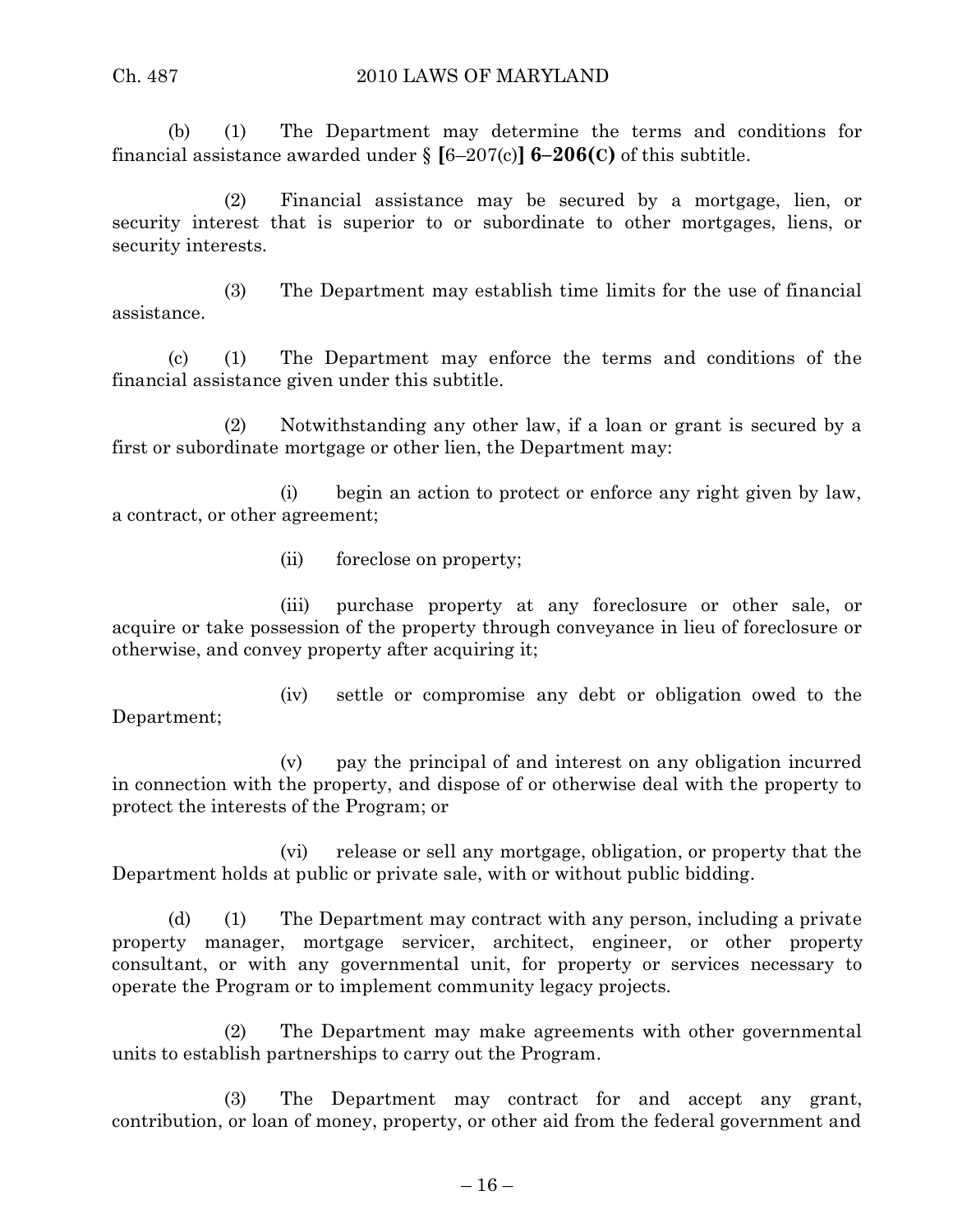may do all things consistent with this subtitle to qualify for the aid or participate in or administer a federal program.

(e) In connection with loans that it makes, the Department may:

(1) require and obtain appraisals, credit information, and other pertinent information; and

(2) charge interest.

(f) When it is consistent with the best interests of the State to do so, the Department may consent to the modification of any provision of any loan or other financial assistance.

### **[**6–210.**] 6–209.**

(a) The purposes of a neighborhood intervention project are to provide financial assistance for:

(1) buying properties that need rehabilitation and redeveloping the properties through rehabilitation, demolition, reconstruction, or re–use; or

(2) demolishing property improvements and preparing property for revitalization, redevelopment, or re–use.

(b) To be eligible for financial assistance for a neighborhood intervention project, an applicant shall be:

- (1) a political subdivision; or
- (2) a community development finance institution.

(c) To be eligible for financial assistance, the applicant must provide evidence at the time of application that:

- (1) the applicant has a legal interest in the property through:
	- (i) ownership of the property;
- (ii) a contract, option, or other legal right to acquire the property; or

(iii) the right to demolish the improvements on the property;

(2) the applicant intends to revitalize, redevelop, sell, or re–use the property as part of a redevelopment strategy for the property or a redevelopment plan;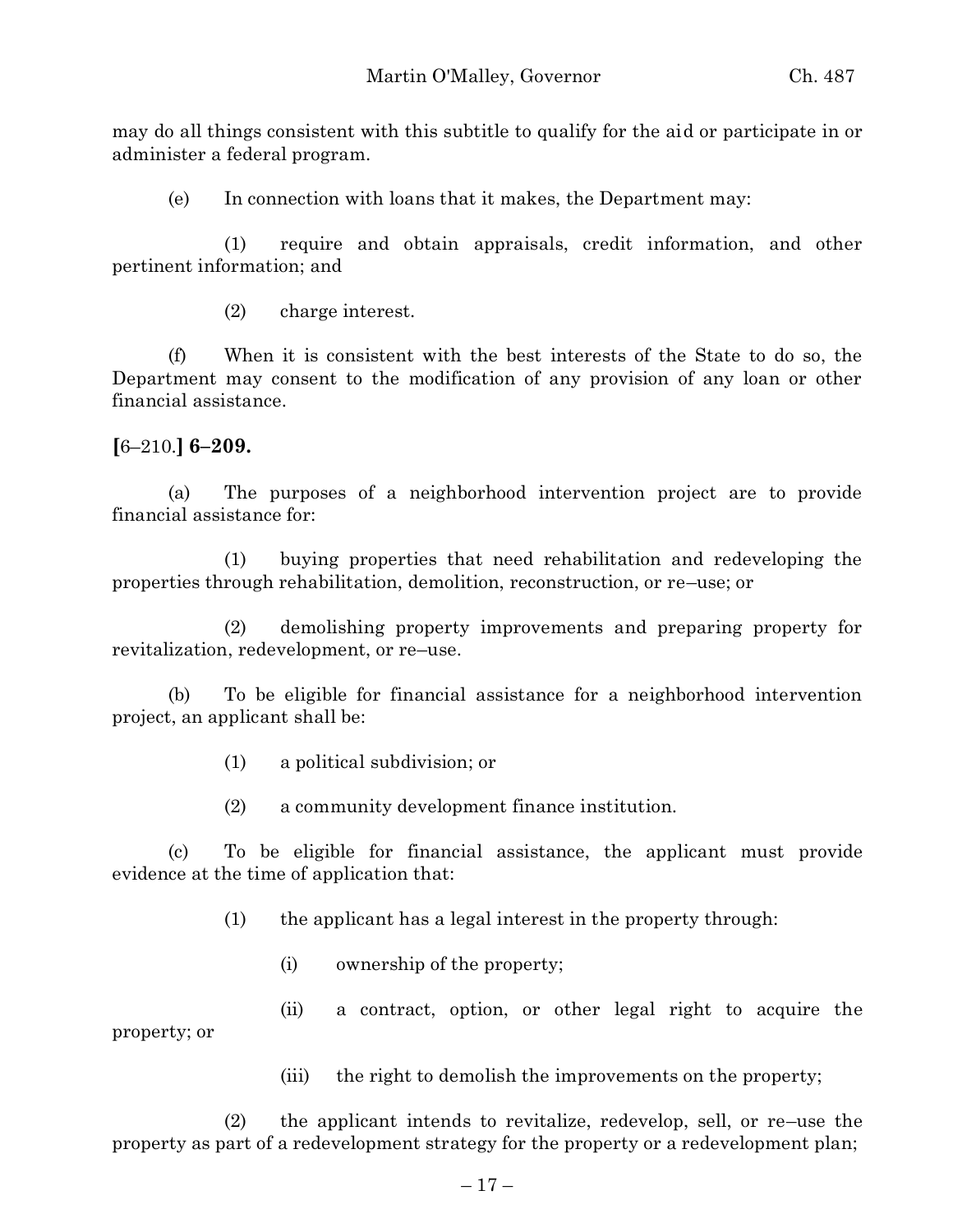(3) the applicant has complied with the requirements of §§ 5A–325 and 5A–326 of the State Finance and Procurement Article and § 13–1112(b) of the Financial Institutions Article;

(4) the financial assistance from the Program is the least amount necessary to complete the project; and

(5) the project meets any other condition that the **[**Board**] DEPARTMENT** may require under this subtitle.

(d) Unless waived by **[**the Board or**]** the Secretary **[**acting under subsection (f) of this section**]**, a neighborhood intervention project shall meet the additional following requirements:

(1) the project shall be located in a **SUSTAINABLE** community **[**legacy area**]** and be a part of a **SUSTAINABLE** community **[**legacy**]** plan in accordance with §§ **[**6–205(b)(1) and 6–206**] 6–204(B)(1) AND 6–205** of this subtitle; and

(2) for a project under subsection (a)(2) of this section, the applicant shall agree to repay the financial assistance to the Community Legacy Financial Assistance Fund, up to the amount the applicant receives from:

(i) the net proceeds of the sale of the property on which the demolition took place; or

(ii) any payment to the applicant relating to the property, including any payment for the costs of demolishing the improvements on the property.

(e) (1) The **[**Board**] SECRETARY** may not allocate annually more than 15% of the Community Legacy Financial Assistance Fund to neighborhood intervention projects.

(2) The **[**Board**] SECRETARY** may not award more than \$500,000 for any neighborhood intervention project.

(3) The restrictions in paragraphs (1) and (2) of this subsection do not apply to projects approved by the Secretary **[**under subsection (f) of this section.

(f) The Secretary may approve a neighborhood intervention project without the approval of the Board**]** in the case of an emergency or when the project requires urgent approval if the project is funded from the reserve established under  $§$   $[6-213(h)]$   $6-211(H)$  of this subtitle.

**[**6–211.**] 6–210.**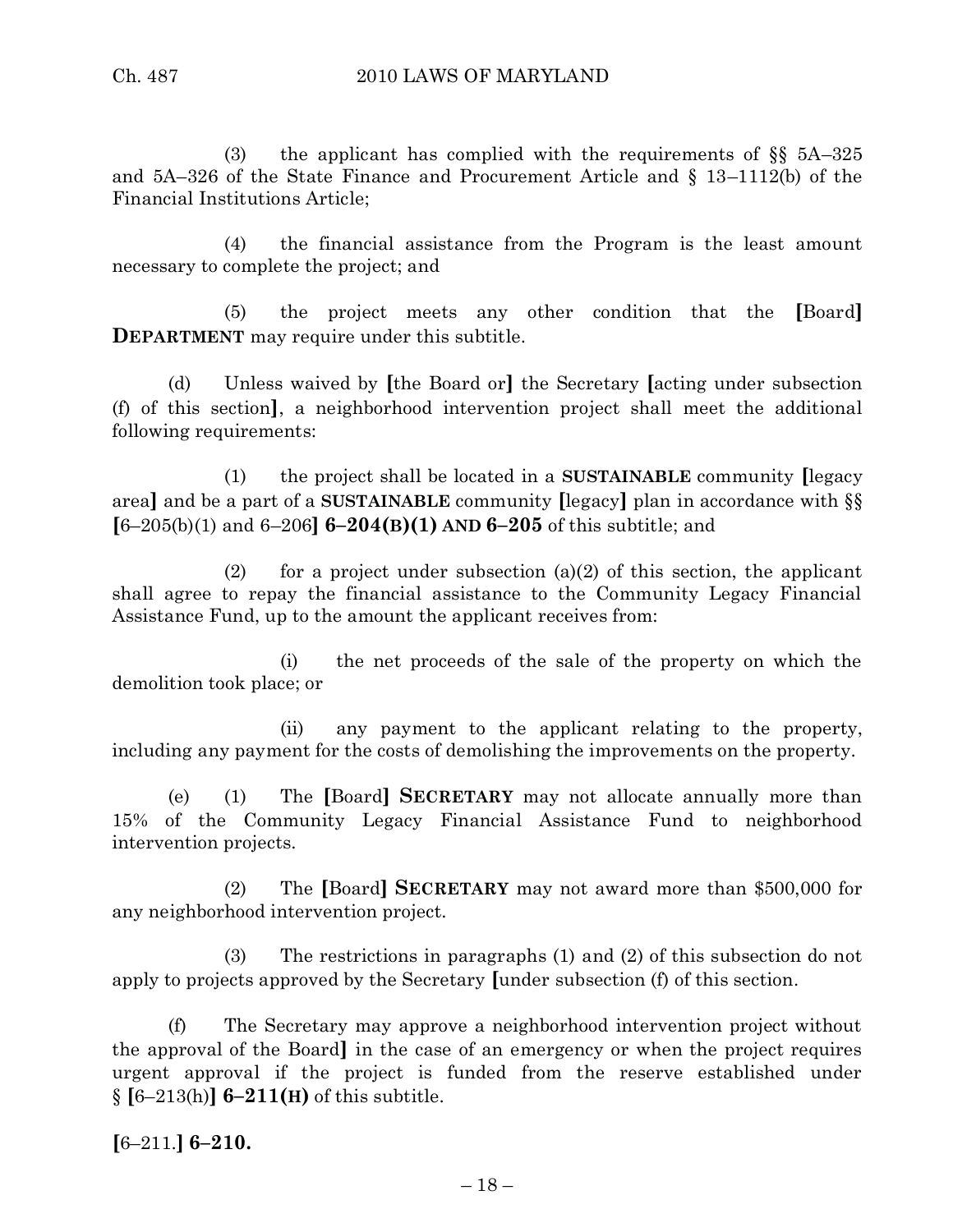(a) The sponsor shall submit to the **[**Board**] DEPARTMENT** quarterly progress reports on the development of a **SUSTAINABLE** community **[**legacy**]** plan or the implementation of a community legacy project.

(b) (1) The **[**Board**] DEPARTMENT** shall submit an annual report to the Governor and, subject to § 2–1246 of the State Government Article, to the General Assembly on or before each October 31.

(2) The report shall include:

(i) the financial status of the Program for the preceding fiscal year, including the amount and type of financial assistance encumbered and disbursed;

(ii) the number of applications received;

(iii) the number and location of **[**community legacy areas**] SUSTAINABLE COMMUNITIES** designated; and

(iv) a summary of the quarterly reports submitted by sponsors under subsection (a) of this section.

# **[**6–212.

(a) There is an Advisory Committee to the Board.

(b) The Committee shall:

(1) make recommendations to the Board concerning community legacy areas, community legacy plans, and community legacy projects; and

(2) consider the matters that the Board requests.

(c) (1) The Committee consists of the following 11 members appointed by the Governor:

(i) one member to represent the Department of Business and Economic Development;

(ii) one member to represent the Governor's Office of Crime Control and Prevention;

(iii) one member to represent the Department of General Services;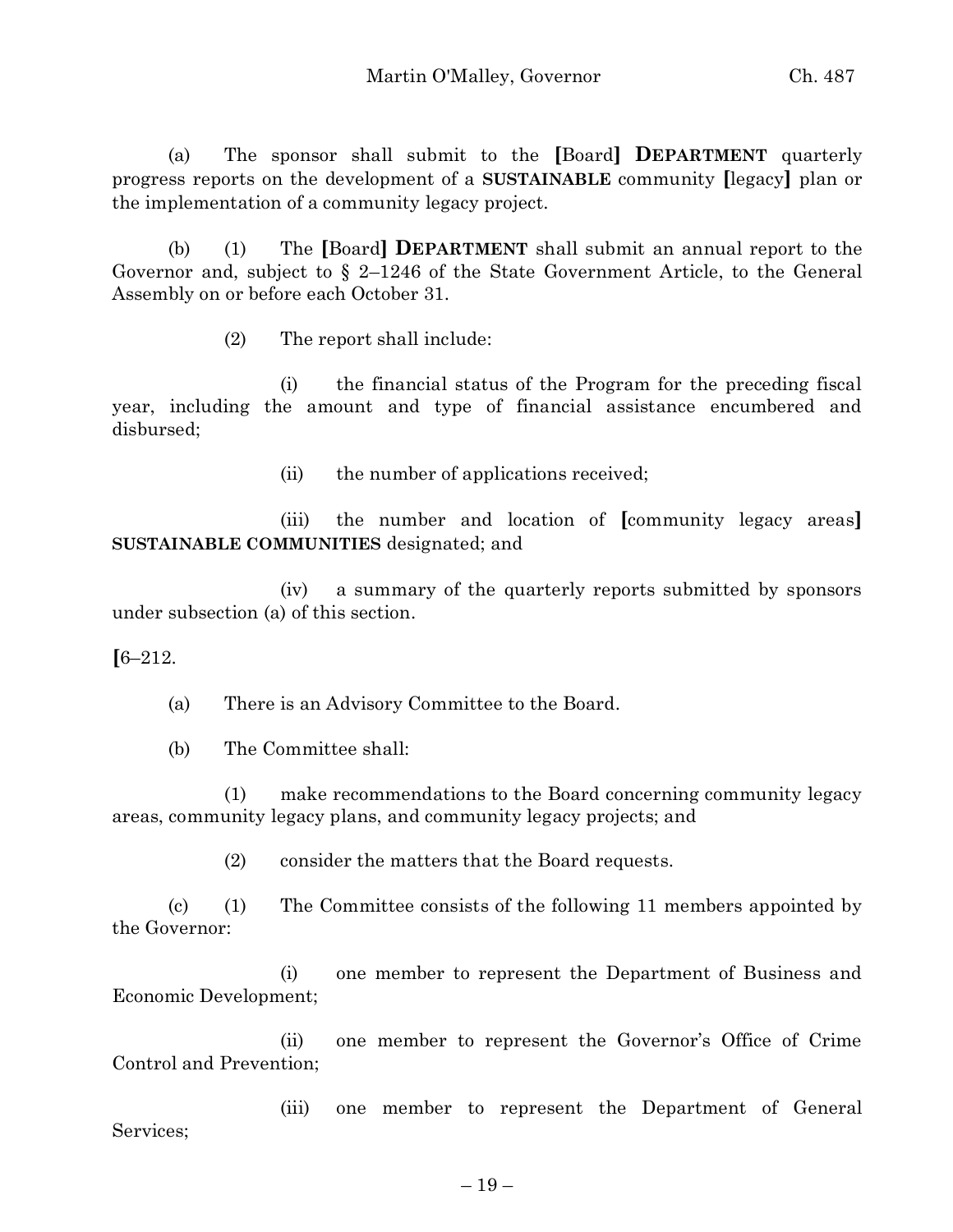(iv) one member to represent the State Economic Growth, Resource Protection, and Planning Commission; and

(v) seven members with experience and expertise in community development and preservation.

(2) Members with experience and expertise in community development and preservation may include representatives of political subdivisions, advocacy organizations, the business community, and the public.

(d) To the extent possible, the members shall reflect the geographic and ethnic diversity of the State.

(e) (1) The term of a member is 3 years.

(2) A member may not serve more than two terms consecutively.

(3) The terms of the members are staggered as required by the terms provided for members of the Committee on October 1, 2005.

(4) At the end of a term, a member continues to serve until a successor is appointed.

(5) A member who is appointed after a term has begun serves only for the rest of the term and until a successor is appointed.

(f) A member:

(1) may not receive compensation as a member of the Committee; but

(2) is entitled to reimbursement for expenses under the Standard State Travel Regulations as provided in the State budget.

(g) The Governor shall designate a chair from among the members of the Committee.

(h) The Department shall provide staff to the Committee.**]**

# **[**6–213.**] 6–211.**

(a) In this section, "Fund" means the Community Legacy Financial Assistance Fund.

 $-20-$ 

(b) There is a Community Legacy Financial Assistance Fund.

(c) The Fund shall be used to carry out this subtitle.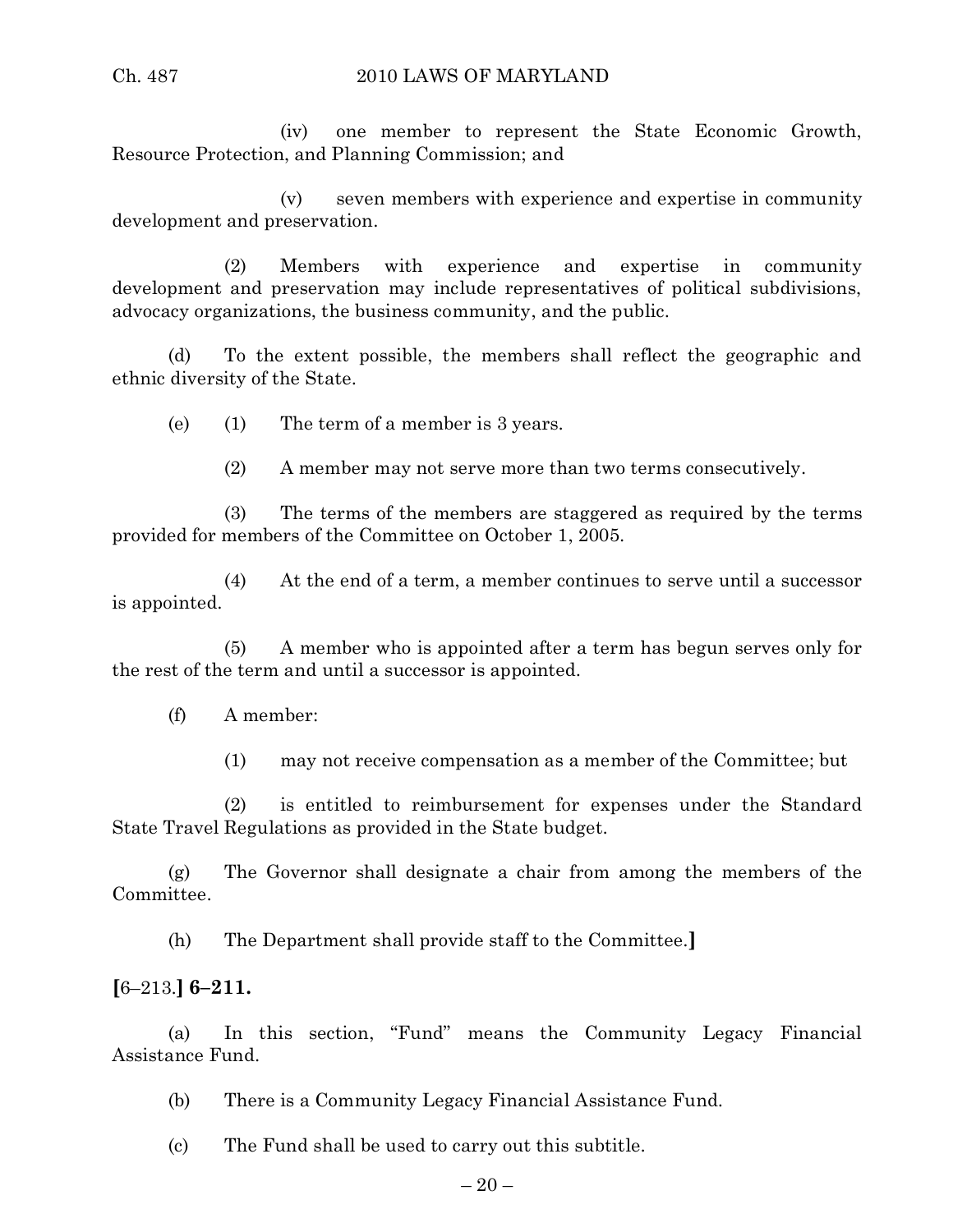(d) (1) The Secretary shall administer the Fund in accordance with **[**the recommendations of the Board**] THIS SUBTITLE**.

(2) The State Treasurer shall hold and the Comptroller shall account for the Fund.

(e) The Fund is a continuing, nonlapsing special fund that is not subject to  $\S$ 7–302 of the State Finance and Procurement Article.

(f) The Fund consists of:

(1) money appropriated in the State budget to the Fund;

(2) earnings from the investment of money in the Fund;

(3) repayments and prepayments of financial assistance provided by the Program; and

(4) any other money accepted for the benefit of the Fund from any governmental or private source.

(g) Notwithstanding any other law, the State Treasurer may invest money in the Fund in the same way as money is invested by the State Retirement and Pension System.

(h) In any fiscal year, the Secretary may hold up to 10% of the money in the Fund in reserve for emergency use or urgent projects in accordance with this subtitle.

6–301.

(a) In this subtitle the following words have the meanings indicated.

**[**(b) "Designated neighborhood" means:

(1) an area approved as a designated neighborhood under § 6–305 of this subtitle; or

(2) an area located in a priority funding area and designated as a BRAC Revitalization and Incentive Zone under Title 5, Subtitle 13 of the Economic Development Article.**]**

**[**(c)**] (B)** (1) "Development costs" means the costs incurred to construct or rehabilitate a neighborhood business development project.

(2) "Development costs" includes the costs of: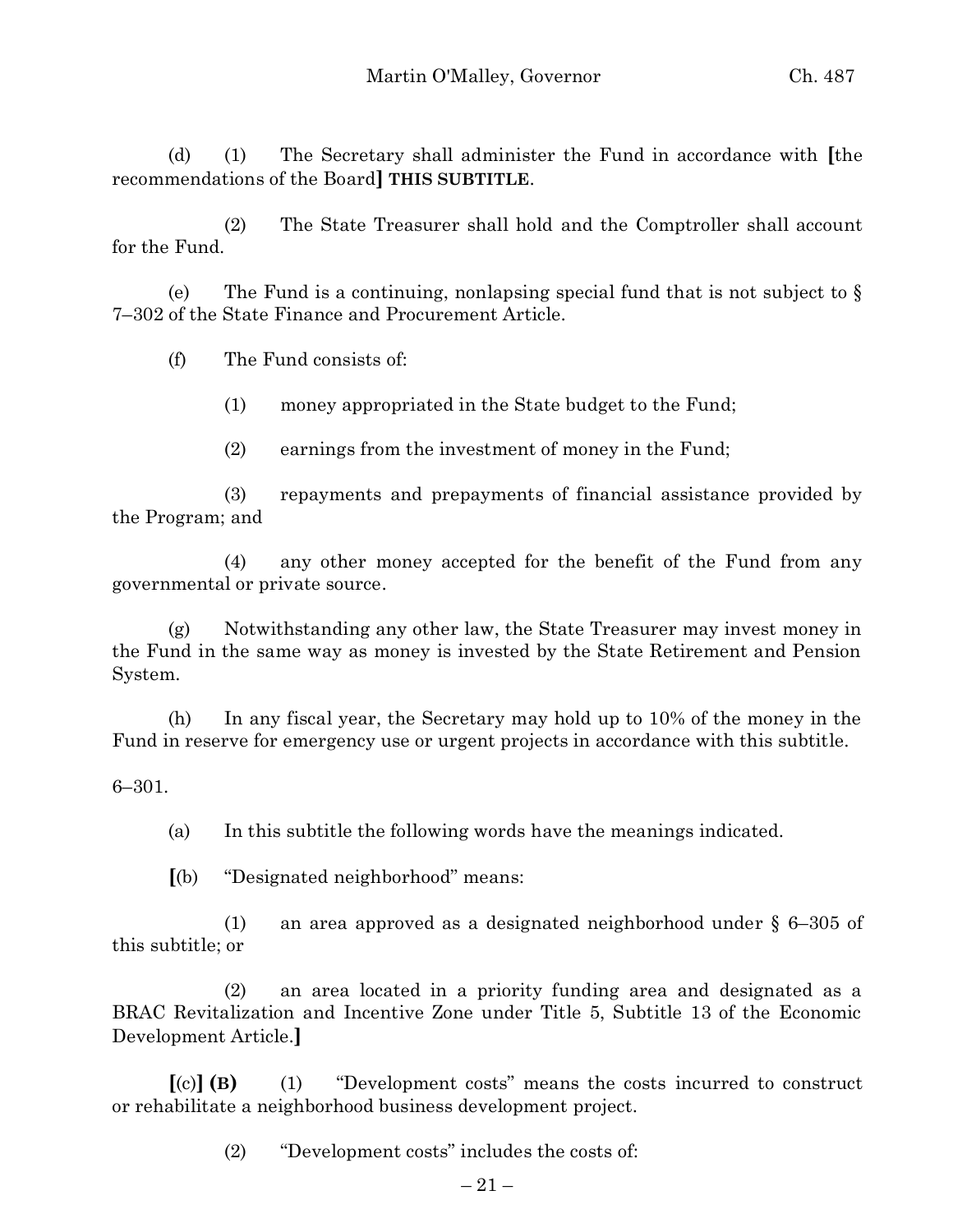(i) necessary studies, surveys, plans, and specifications;

(ii) architectural, engineering, or other special services, including flood plain studies, environmental audits, and critical area or wetland assessments;

- (iii) land and improvements;
- (iv) site preparation;
- (v) construction, reconstruction, and rehabilitation;
- (vi) machinery, equipment, and furnishings;

(vii) essential start–up operating costs, including working capital and initial occupancy expenses;

- (viii) indemnity and surety bonds and premiums on insurance;
- (ix) temporary relocation expenses; and
- (x) other necessary fees.
- **[**(d)**] (C)** "Fund" means the Neighborhood Business Development Fund.

**[**(e)**] (D)** "Microenterprise" means a business with not more than five employees that:

- (1) requires not more than \$35,000 in total start–up capital; and
- (2) does not have access to the traditional commercial banking sector.

**[**(f)**] (E)** "Program" means the Neighborhood Business Development Program.

**[**(g)**] (F)** "Project" means a neighborhood business development project that receives financial assistance from the Fund.

**[**(h)**] (G)** "Small business" means a business that qualifies as a small business under § 6–302 of this subtitle.

**(H) "SUSTAINABLE COMMUNITY" MEANS THE PART OF A PRIORITY FUNDING AREA THAT:**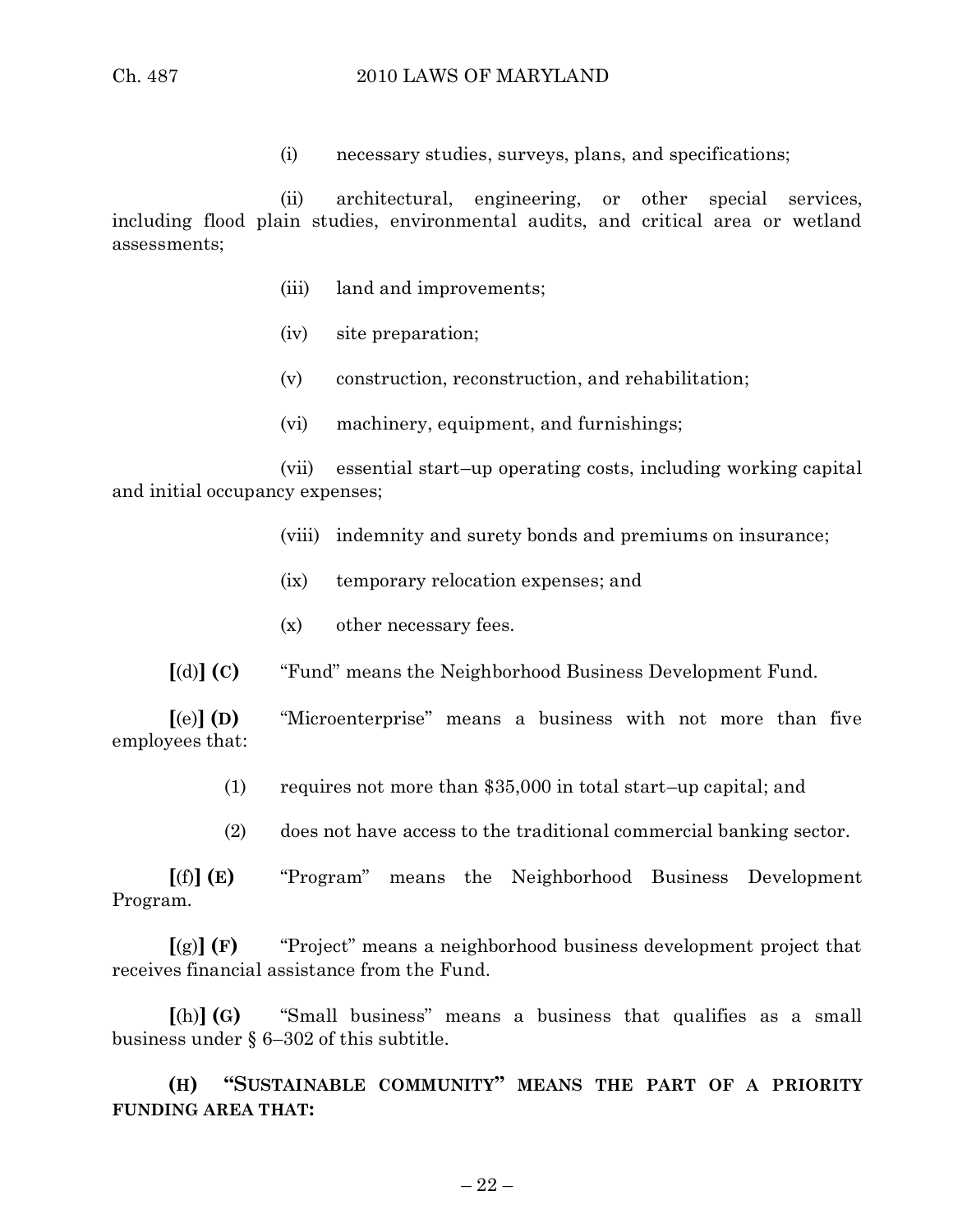**(1) AS DETERMINED BY THE SMART GROWTH SUBCABINET, SATISFIES THE REQUIREMENTS OF § 6–205 OF THIS TITLE;**

**(2) HAS BEEN DESIGNATED AS A BRAC REVITALIZATION AND INCENTIVE ZONE UNDER TITLE 5, SUBTITLE 13 OF THE ECONOMIC DEVELOPMENT ARTICLE; OR**

**(3) HAS BEEN DESIGNATED A TRANSIT–ORIENTED DEVELOPMENT UNDER § 7–101 OF THE TRANSPORTATION ARTICLE.**

6–303.

(a) There is a Neighborhood Business Development Program.

(b) The purposes of the Program are, in **[**designated neighborhoods**] SUSTAINABLE COMMUNITIES**, to**:**

(1) help develop, redevelop, or expand small businesses and microenterprises;

(2) stimulate investment by the private sector;

(3) invest in revitalization projects for small businesses and microenterprises; and

(4) stimulate political subdivisions to participate in developing and expanding small businesses and microenterprises.

(c) The Program includes:

(1) the Business Development Program; and

(2) the Capital Access Program.

6–304.

(a) There is a Business Development Program in the Neighborhood Business Development Program.

(b) The Business Development Program shall provide financial assistance to projects in **[**designated neighborhoods**] SUSTAINABLE COMMUNITIES**.

**[**6–305.

With the concurrence of the Secretary, a political subdivision may approve a designated neighborhood after considering: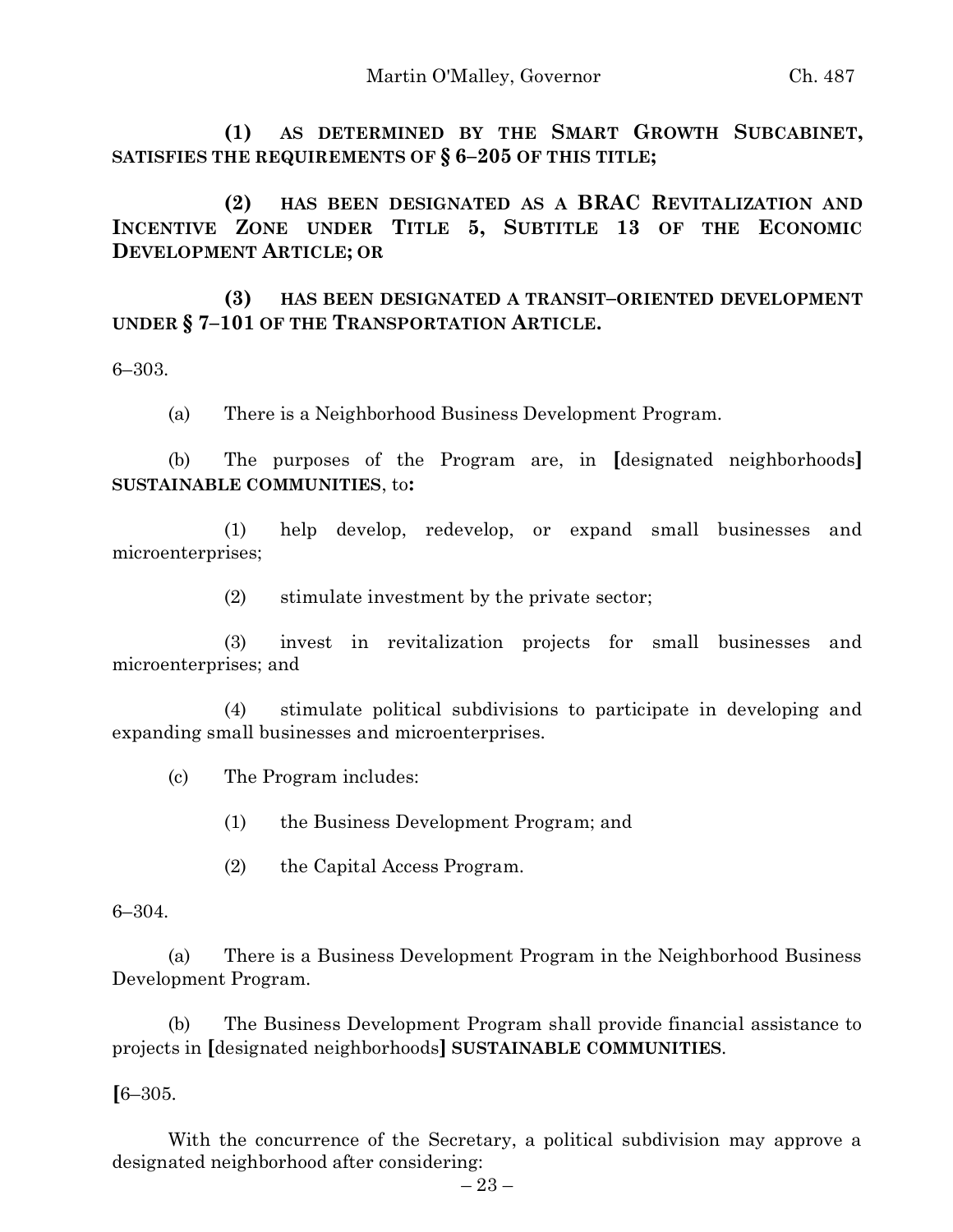- (1) the availability, cost, and condition of business facilities;
- (2) the age and number of abandoned structures;
- (3) the age and number of substandard structures;

(4) the income of residents relative to State or regional median incomes, including the number of welfare recipients;

(5) the extent of unemployment and the availability of jobs for residents;

(6) the need for financing for small businesses, nonprofit organizations, or microenterprises to upgrade social and economic conditions;

(7) the development or redevelopment strategy of the political subdivision for the area and any plans, or financial commitment to undertake improvements there; and

(8) other standards that the Department considers relevant as set forth in regulations, including standards established for other State or federal programs.**]**

### 6–306. **6–305.**

(a) (1) A small business, nonprofit organization, or microenterprise may apply for financial assistance under the Business Development Program.

(2) The Department shall review each application.

(b) An applicant may qualify for financial assistance for a project in a **[**designated neighborhood**] SUSTAINABLE COMMUNITY** if the application demonstrates that:

(1) the project has significant commitments for financing from other private and nonState public sources that are sufficient to complete the project with the money from the Fund;

(2) the financial assistance from the Fund is the minimum amount necessary to make the project financially feasible;

(3) the project is ready to proceed when it receives financial assistance from the Business Development Program; and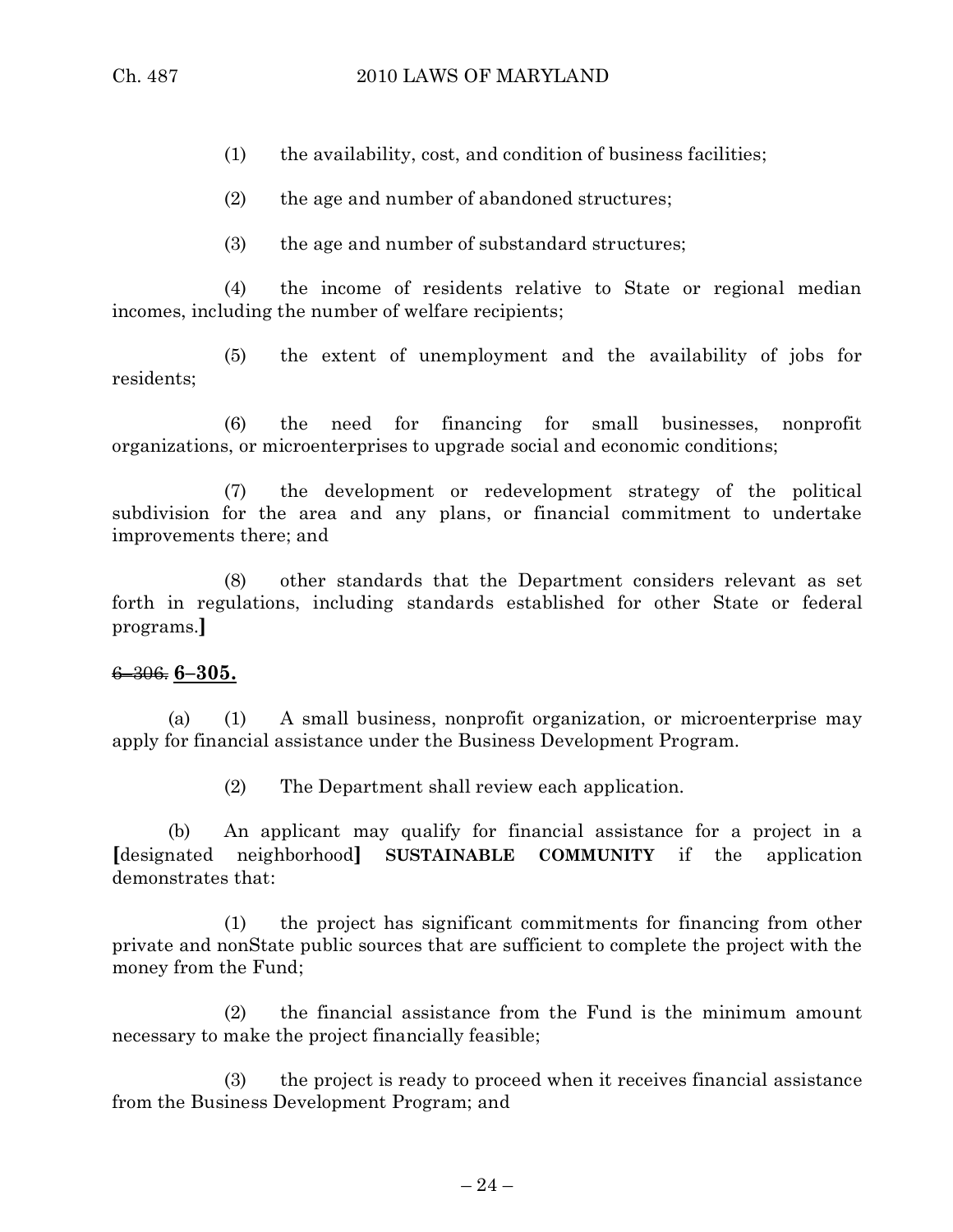(4) the political subdivision has adopted a resolution, or its authorized designee has delivered a letter to the Business Development Program, that expresses support for the project.

(c) Financial assistance under the Business Development Program may be provided to a small business, nonprofit organization, or microenterprise as:

- (1) a grant;
- (2) a loan;

(3) a reduction in the principal obligation of or interest rate on a loan or portion of a loan;

(4) a prepayment of interest on a subordinate or superior loan or portion of a loan;

- (5) an assurance;
- (6) a guarantee; or
- (7) any other form of credit enhancement.

### **Article – State Finance and Procurement**

#### **SUBTITLE 9. SUSTAINABLE COMMUNITIES TAX CREDIT PROGRAM.**

### **5–901.**

**(A) (1) THE GENERAL ASSEMBLY FINDS THAT THE STATE MUST HAVE SUSTAINABLE COMMUNITIES IN ORDER TO:**

**(I) PRESERVE AND PROTECT THE STATE'S NATURAL RESOURCES; AND**

**(II) ACHIEVE THE STATE'S ECONOMIC GROWTH, RESOURCE PROTECTION, AND PLANNING POLICY IN § 5–7A–01 OF THIS TITLE.**

**(2) THE GENERAL ASSEMBLY FINDS THAT SUSTAINABLE COMMUNITIES ARE PLACES WHERE PUBLIC AND PRIVATE INVESTMENTS AND PARTNERSHIPS ACHIEVE:**

**(I) DEVELOPMENT OF A HEALTHY LOCAL ECONOMY;**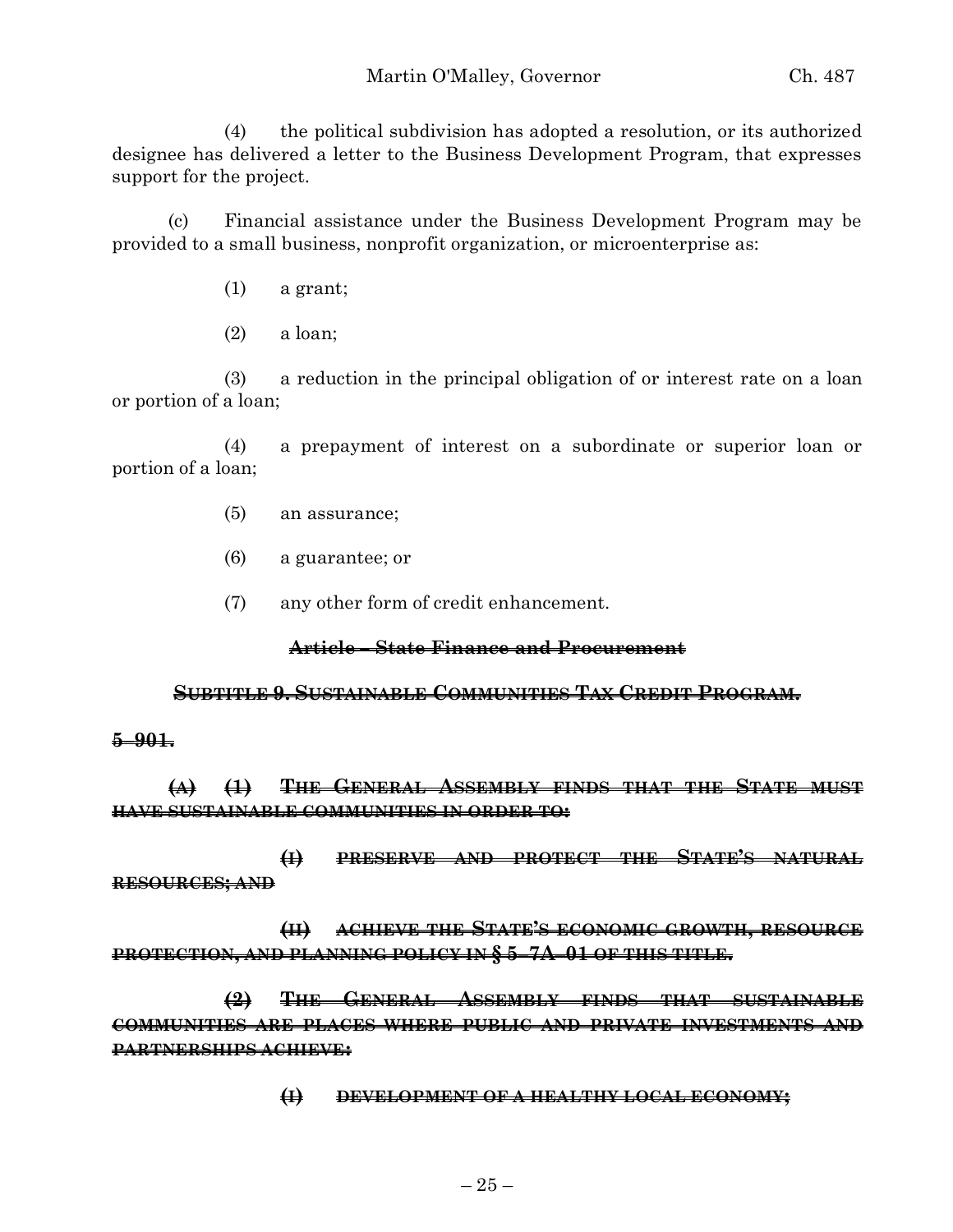**(II) PROTECTION AND APPRECIATION OF HISTORIC AND CULTURAL RESOURCES;**

**(III) A MIX OF LAND USES;**

**(IV) AFFORDABLE AND SUSTAINABLE HOUSING AND JOB OPTIONS; AND**

**(V) GROWTH AND DEVELOPMENT PRACTICES THAT PROTECT THE ENVIRONMENT AND CONSERVE AIR, WATER, AND ENERGY RESOURCES, ENCOURAGE WALKABILITY AND RECREATIONAL OPPORTUNITIES, AND WHERE AVAILABLE, CREATE ACCESS TO TRANSIT.**

**(B) IT IS THE INTENT OF THE GENERAL ASSEMBLY THAT THE SUSTAINABLE COMMUNITIES TAX CREDIT PROGRAM:**

**(1) BE USED TO CREATE, ENHANCE, SUPPORT, AND REVITALIZE SUSTAINABLE COMMUNITIES ACROSS THE STATE; AND**

**(2) BE COORDINATED WITH OTHER STATE PROGRAMS, SUCH AS THE COMMUNITY LEGACY AND NEIGHBORHOOD BUSINESS DEVELOPMENT PROGRAMS ESTABLISHED UNDER TITLE 6 OF THE HOUSING AND COMMUNITY DEVELOPMENT ARTICLE, IN ORDER TO MAXIMIZE THE STATE'S INVESTMENT IN SUSTAINABLE COMMUNITIES.**

### **5–902.**

**(A) IN THIS SUBTITLE THE FOLLOWING WORDS HAVE THE MEANINGS INDICATED.**

**(B) "BUSINESS ENTITY" MEANS:**

**(1) A PERSON CONDUCTING OR OPERATING A TRADE OR BUSINESS IN THE STATE; OR**

**(2) AN ORGANIZATION OPERATING IN MARYLAND THAT IS EXEMPT FROM TAXATION UNDER § 501(C)(3) OF THE INTERNAL REVENUE CODE.**

**(C) "CERTIFIED HERITAGE AREA" HAS THE MEANING STATED IN § 13–1101 OF THE FINANCIAL INSTITUTIONS ARTICLE.**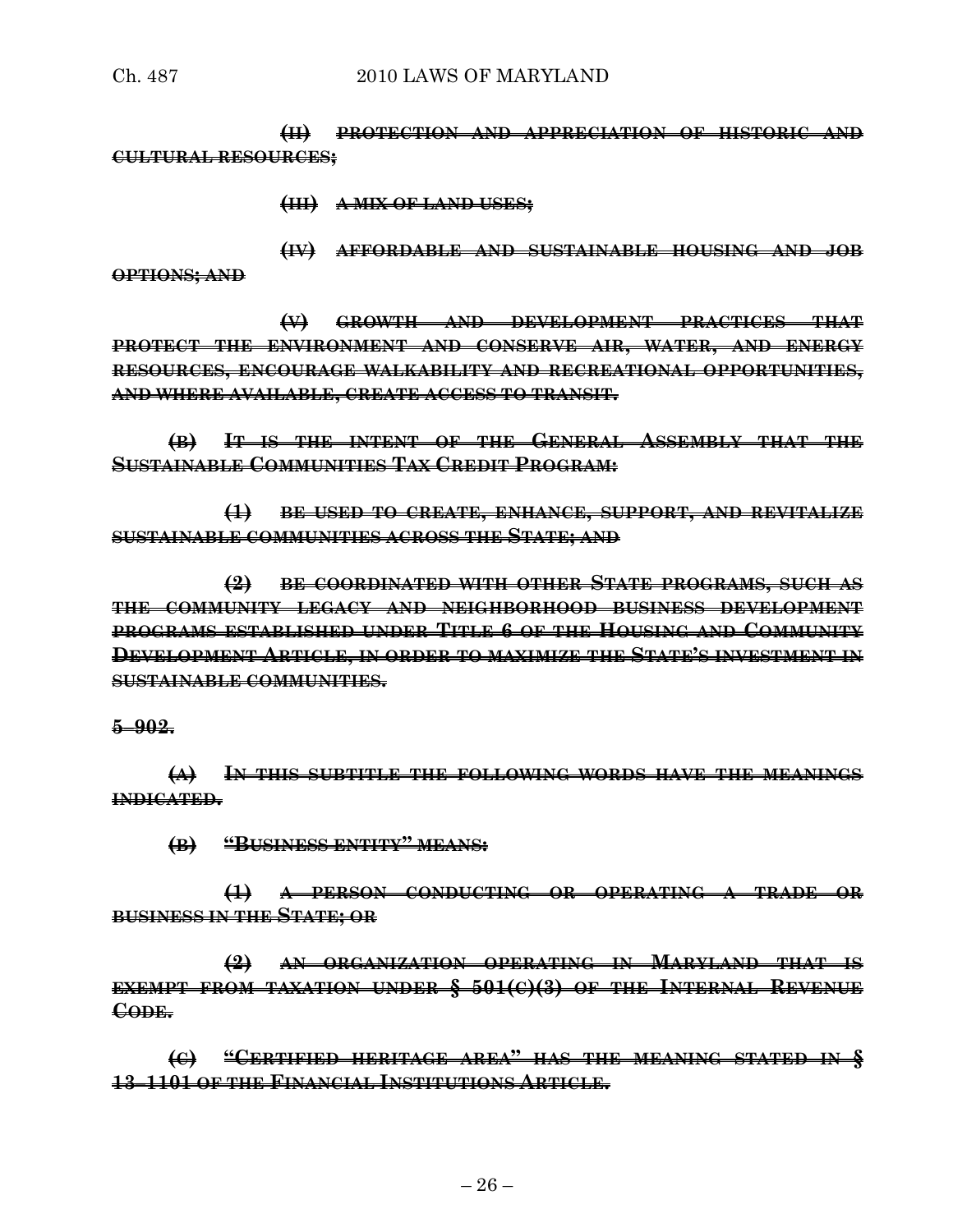**(D) (1) "CERTIFIED HISTORIC STRUCTURE" MEANS A STRUCTURE THAT IS LOCATED IN THE STATE AND IS:**

**(I) LISTED IN THE NATIONAL REGISTER OF HISTORIC PLACES;**

**(II) DESIGNATED AS A HISTORIC PROPERTY UNDER LOCAL LAW AND DETERMINED BY THE DIRECTOR TO BE ELIGIBLE FOR LISTING ON THE NATIONAL REGISTER OF HISTORIC PLACES;**

**(III) 1. LOCATED IN A HISTORIC DISTRICT LISTED ON THE NATIONAL REGISTER OF HISTORIC PLACES OR IN A LOCAL HISTORIC DISTRICT THAT THE DIRECTOR DETERMINES IS ELIGIBLE FOR LISTING ON THE NATIONAL REGISTER OF HISTORIC PLACES; AND**

**2. CERTIFIED BY THE DIRECTOR AS CONTRIBUTING TO THE SIGNIFICANCE OF THE DISTRICT; OR**

**(IV) LOCATED IN A CERTIFIED HERITAGE AREA AND CERTIFIED BY THE MARYLAND HERITAGE AREAS AUTHORITY AS CONTRIBUTING TO THE SIGNIFICANCE OF THE CERTIFIED HERITAGE AREA.**

**(2) "CERTIFIED HISTORIC STRUCTURE" DOES NOT INCLUDE A STRUCTURE THAT IS OWNED BY THE STATE, A POLITICAL SUBDIVISION OF THE STATE, OR THE FEDERAL GOVERNMENT.**

**(E) "CERTIFIED REHABILITATION" MEANS A COMPLETED REHABILITATION OF:**

**(1) A CERTIFIED HISTORIC STRUCTURE THAT THE DIRECTOR CERTIFIES IS A SUBSTANTIAL REHABILITATION IN CONFORMANCE WITH THE REHABILITATION STANDARDS OF THE UNITED STATES SECRETARY OF THE INTERIOR; OR**

**(2) A QUALIFIED REHABILITATED STRUCTURE.**

**(F) "COMMERCIAL REHABILITATION" MEANS A REHABILITATION OF A STRUCTURE OTHER THAN A SINGLE–FAMILY, OWNER–OCCUPIED RESIDENCE.**

**(G) "DIRECTOR" MEANS THE DIRECTOR OF THE MARYLAND HISTORICAL TRUST.**

**(H) "FINANCIAL ASSISTANCE" MEANS ACTION BY THE STATE OR A STATE UNIT TO AWARD GRANTS, LOANS, LOAN GUARANTEES, OR INSURANCE TO**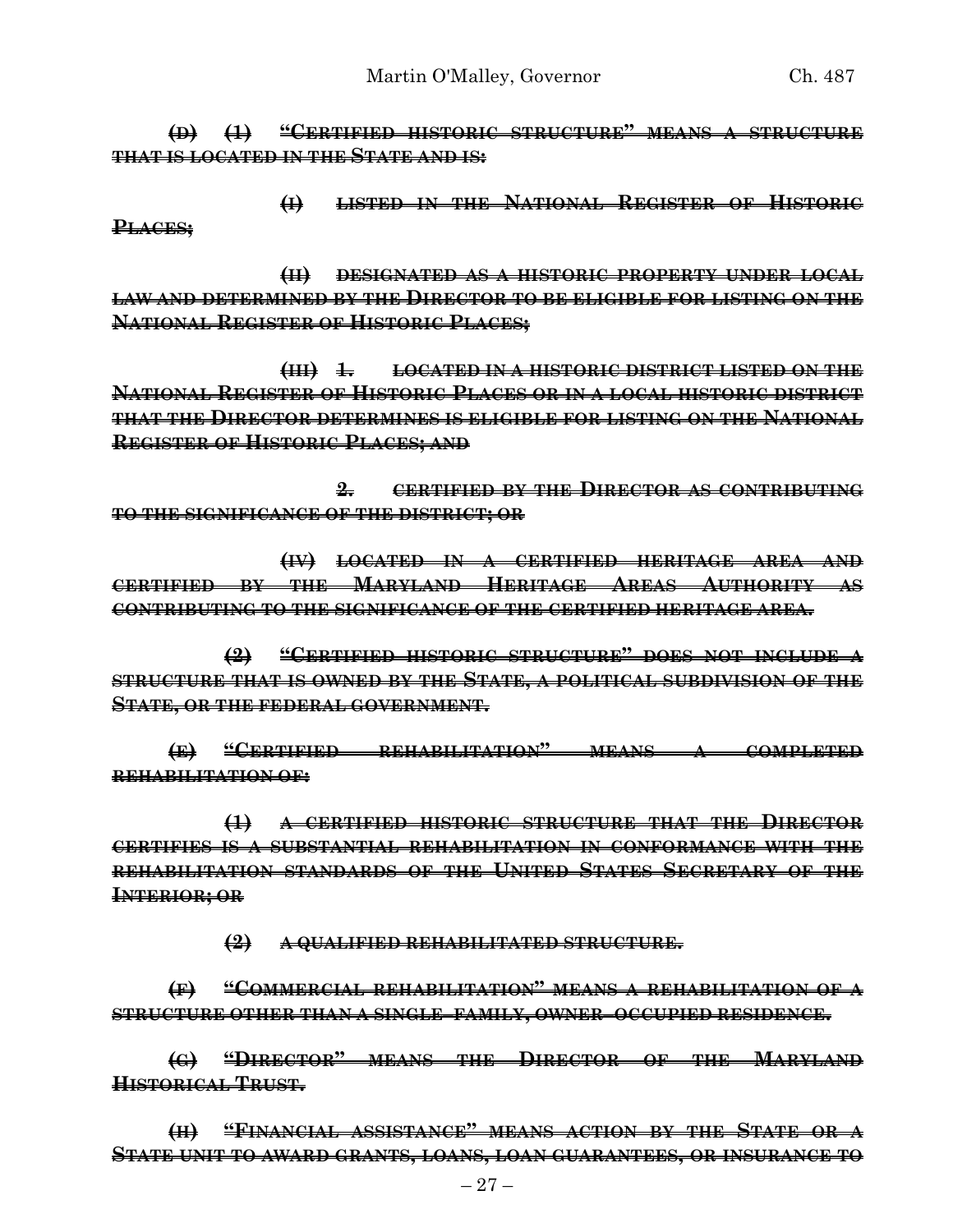**A PUBLIC OR PRIVATE ENTITY TO FINANCE, WHOLLY OR PARTLY, A PROJECT THAT INVOLVES OR MAY RESULT IN BUILDING CONSTRUCTION, BUILDING ALTERATION, OR LAND DISTURBANCE.**

#### **(I) "HIGH PERFORMANCE BUILDING" MEANS A BUILDING THAT:**

**(1) MEETS OR EXCEEDS THE CURRENT VERSION OF THE U.S. GREEN BUILDING COUNCIL'S LEED (LEADERSHIP IN ENERGY AND ENVIRONMENTAL DESIGN) GREEN BUILDING RATING SYSTEM GOLD RATING; OR**

**(2) ACHIEVES AT LEAST A COMPARABLE NUMERIC RATING ACCORDING TO A NATIONALLY RECOGNIZED, ACCEPTED, AND APPROPRIATE NUMERIC SUSTAINABLE DEVELOPMENT RATING SYSTEM, GUIDELINE, OR STANDARD APPROVED BY THE SECRETARIES OF BUDGET AND MANAGEMENT AND GENERAL SERVICES UNDER § 3–602.1 OF THIS ARTICLE.**

**(J) (1) "HISTORIC PROPERTY" MEANS A DISTRICT, SITE, BUILDING, STRUCTURE, MONUMENT, OR OBJECT SIGNIFICANT TO:**

**(I) THE PREHISTORY OR HISTORY OF THE STATE; OR**

**(II) THE UPLAND OR UNDERWATER ARCHEOLOGY, ARCHITECTURE, ENGINEERING, OR CULTURE OF THE STATE.**

**(2) "HISTORIC PROPERTY" INCLUDES RELATED ARTIFACTS, RECORDS, AND REMAINS.**

**(K) "INITIAL CREDIT CERTIFICATE" MEANS A CERTIFICATE THAT GUARANTEES THE BUSINESS ENTITY A TAX CREDIT UNDER THE PROVISIONS OF THIS SUBTITLE.**

**(L) "LOCAL HISTORIC DISTRICT" MEANS A DISTRICT THAT THE GOVERNING BODY OF A COUNTY OR MUNICIPAL CORPORATION, OR THE MAYOR AND CITY COUNCIL OF BALTIMORE, HAS DESIGNATED UNDER LOCAL LAW AS HISTORIC.**

**(M) "MAIN STREET MARYLAND COMMUNITY" MEANS:**

**(1) A COMMERCIAL AREA IN A LOCAL JURISDICTION DESIGNATED BY THE SECRETARY OF HOUSING AND COMMUNITY DEVELOPMENT AS A MAIN STREET MARYLAND COMMUNITY UNDER THE MAIN STREET MARYLAND PROGRAM ON OR BEFORE JANUARY 1, 2010; OR**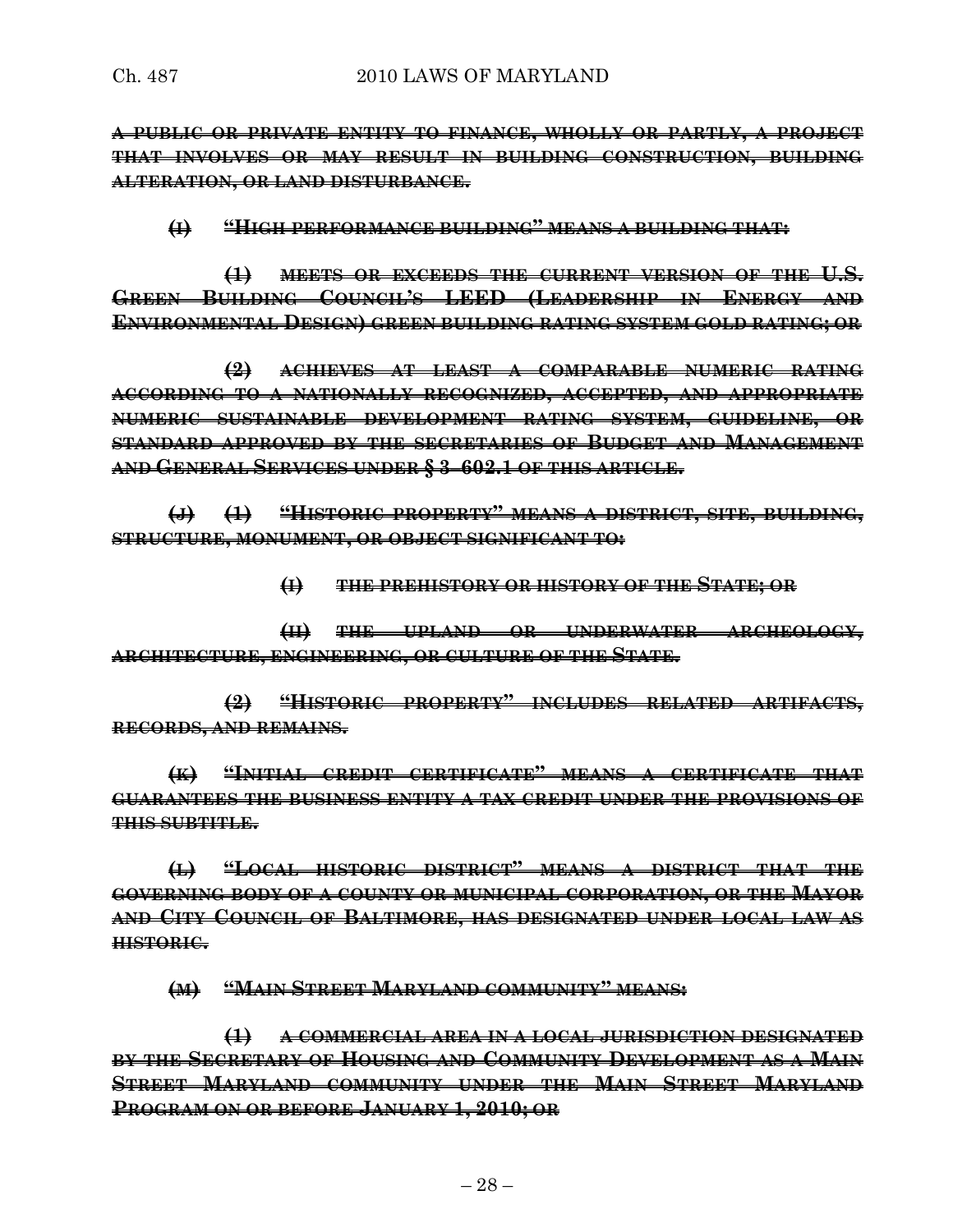**(2) A COMMERCIAL AREA IN BALTIMORE CITY DESIGNATED AS A MAIN STREET BY THE MAYOR OF BALTIMORE CITY ON OR BEFORE JANUARY 1, 2010.**

**(N) "MAIN STREET MARYLAND PROGRAM" MEANS THE MARYLAND MAIN STREET DESIGNATION PROGRAM FOR LOCAL JURISDICTIONS ESTABLISHED IN THE CODE OF MARYLAND REGULATIONS (COMAR).**

**(O) "MAPLE STREET COMMUNITY" MEANS A RESIDENTIAL AREA IN A LOCAL JURISDICTION DESIGNATED BY THE SECRETARY OF HOUSING AND COMMUNITY DEVELOPMENT UNDER COMAR AS PART OF THE MAIN STREET MARYLAND PROGRAM ON OR BEFORE JANUARY 1, 2010.**

**(P) "NATIONAL REGISTER STRUCTURE" MEANS A STRUCTURE THAT IS:**

**(1) LISTED ON THE NATIONAL REGISTER OF HISTORIC PLACES; OR**

**(2) LOCATED IN A HISTORIC DISTRICT LISTED ON THE NATIONAL REGISTER OF HISTORIC PLACES AND CERTIFIED BY THE DIRECTOR AS CONTRIBUTING TO THE SIGNIFICANCE OF THE DISTRICT.**

**(Q) "POLITICAL SUBDIVISION" MEANS A COUNTY OR MUNICIPAL CORPORATION OF THE STATE.**

**(R) "PROGRAM" MEANS THE SUSTAINABLE COMMUNITIES TAX CREDIT PROGRAM.**

**(S) "QUALIFIED REHABILITATION EXPENDITURE" MEANS ANY AMOUNT THAT:**

**(1) IS PROPERLY CHARGEABLE TO A CAPITAL ACCOUNT;**

**(2) IS EXPENDED IN THE REHABILITATION OF A STRUCTURE THAT BY THE END OF THE CALENDAR YEAR IN WHICH THE CERTIFIED REHABILITATION IS COMPLETED IS A CERTIFIED HISTORIC STRUCTURE OR A QUALIFIED REHABILITATED STRUCTURE;**

**(3) IS EXPENDED IN COMPLIANCE WITH A PLAN OF PROPOSED REHABILITATION THAT HAS BEEN APPROVED BY THE DIRECTOR; AND**

**(4) IS NOT FUNDED, FINANCED, OR OTHERWISE REIMBURSED BY ANY:**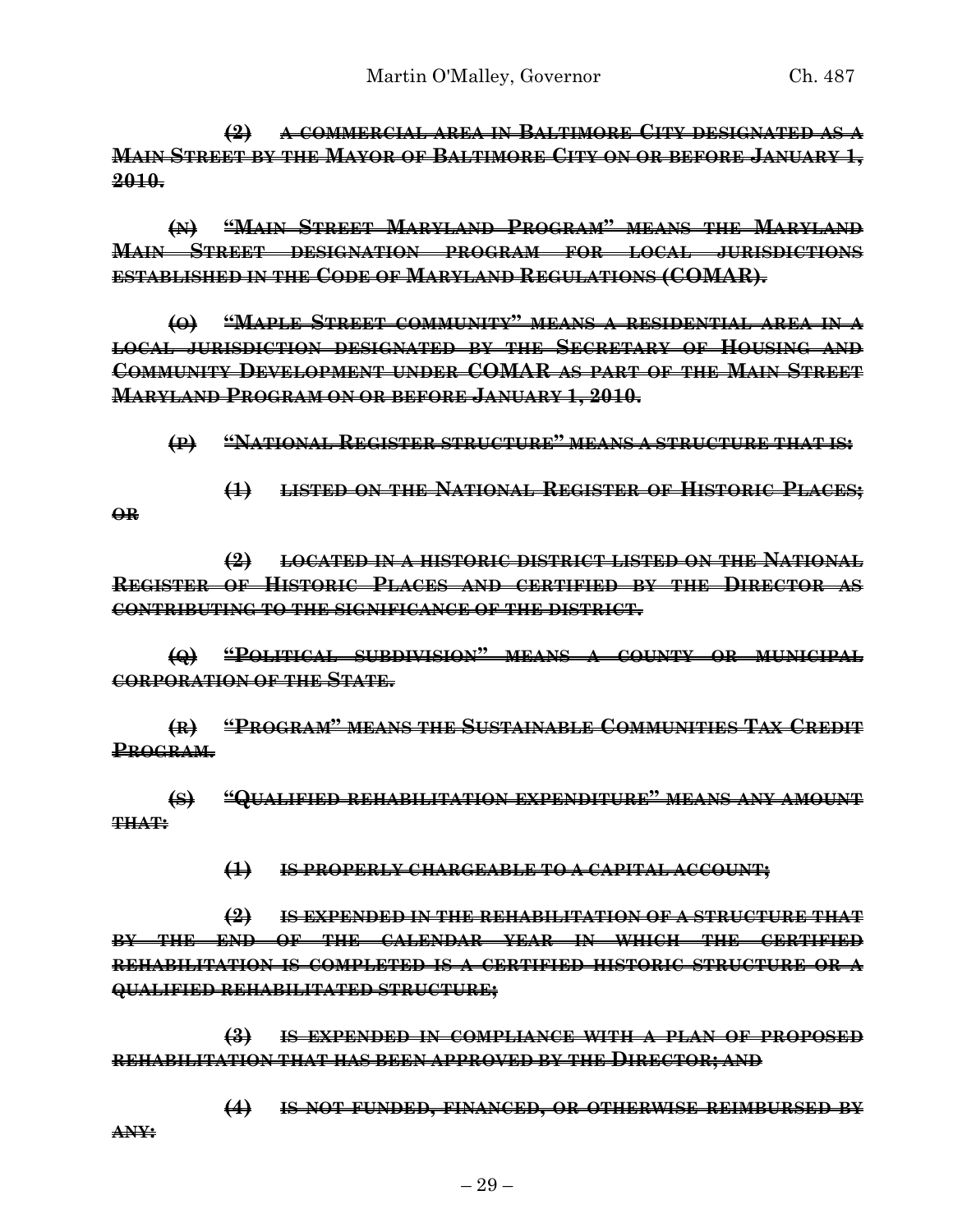#### **(I) STATE OR LOCAL GRANT;**

**(II) GRANT MADE FROM THE PROCEEDS OF TAX–EXEMPT BONDS ISSUED BY THE STATE, A POLITICAL SUBDIVISION OF THE STATE, OR AN INSTRUMENTALITY OF THE STATE OR OF A POLITICAL SUBDIVISION OF THE STATE;**

**(III) STATE TAX CREDIT OTHER THAN THE TAX CREDIT UNDER THIS SUBTITLE; OR**

**(IV) OTHER FINANCIAL ASSISTANCE FROM THE STATE OR A POLITICAL SUBDIVISION OF THE STATE, OTHER THAN A LOAN THAT MUST BE REPAID AT AN INTEREST RATE THAT IS GREATER THAN THE INTEREST RATE ON GENERAL OBLIGATION BONDS ISSUED BY THE STATE AT THE MOST RECENT BOND SALE PRIOR TO THE TIME THE LOAN IS MADE.**

**(T) (1) "QUALIFIED REHABILITATED STRUCTURE" MEANS A BUILDING:**

**(I) THAT:**

**1. IS LOCATED IN A TRANSIT–ORIENTED DEVELOPMENT AND IS A COMMERCIAL REHABILITATION; OR**

**2. IS LOCATED IN A MAIN STREET MARYLAND COMMUNITY, A MAPLE STREET COMMUNITY, OR IN FISCAL YEAR 2012, A SUSTAINABLE COMMUNITY;**

**(II) THAT WILL BE SUBSTANTIALLY REHABILITATED UNDER THE PROGRAM; AND**

**(III) THAT MEETS THE REQUIREMENTS SET FORTH IN § 5–904 OF THIS SUBTITLE.**

**(2) "QUALIFIED REHABILITATED STRUCTURE" DOES NOT INCLUDE A CERTIFIED HISTORIC STRUCTURE.**

**(U) (1) "SINGLE–FAMILY, OWNER–OCCUPIED RESIDENCE" MEANS A STRUCTURE OCCUPIED BY THE OWNER AND THE OWNER'S IMMEDIATE FAMILY AS THEIR PRIMARY OR SECONDARY RESIDENCE.**

**(2) "SINGLE–FAMILY, OWNER–OCCUPIED RESIDENCE" INCLUDES A RESIDENTIAL UNIT IN A COOPERATIVE PROJECT OWNED BY OR LEASED TO A**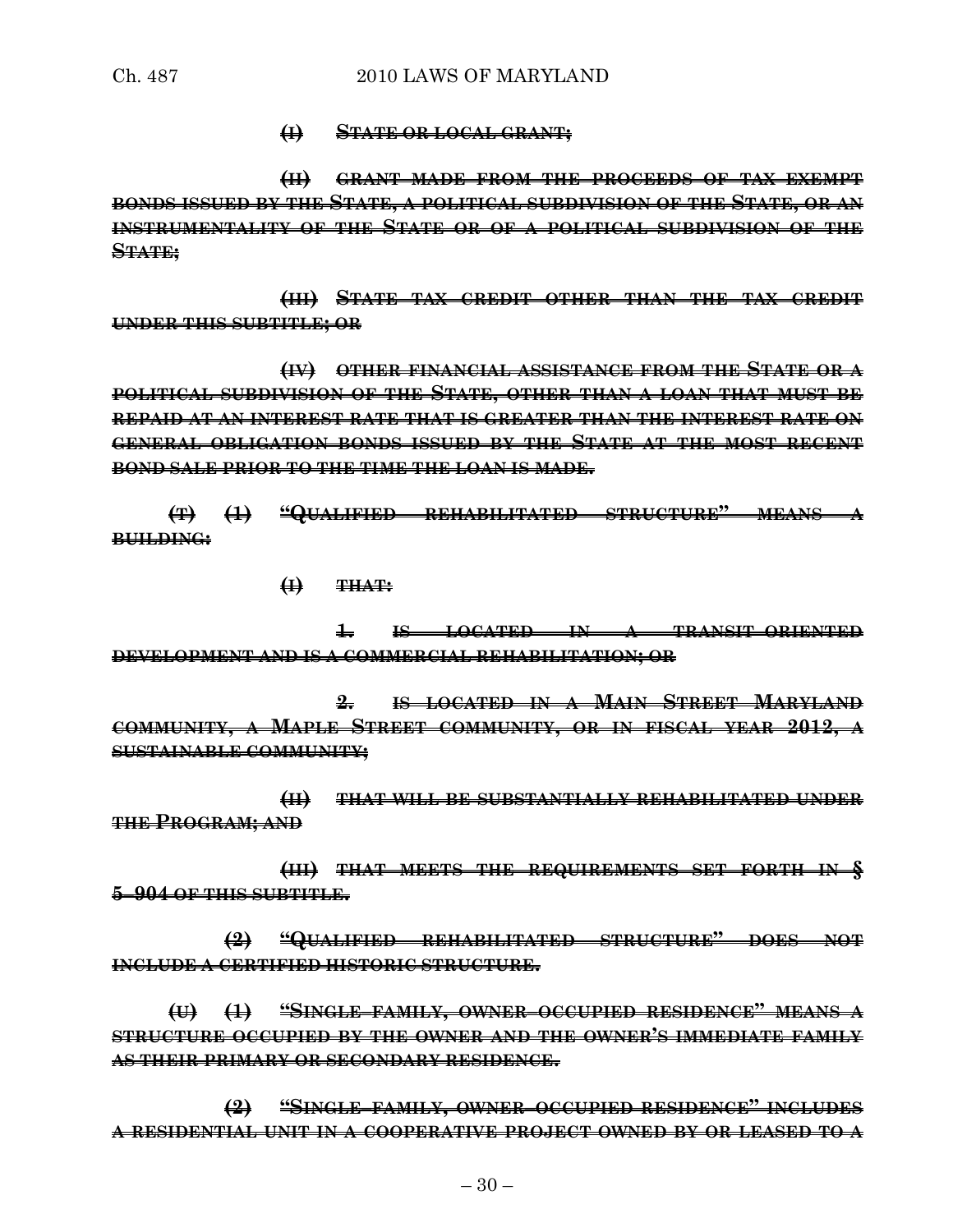**COOPERATIVE HOUSING CORPORATION, AS DEFINED IN § 5–6B–01 OF THE CORPORATIONS AND ASSOCIATIONS ARTICLE, AND LEASED FOR EXCLUSIVE OCCUPANCY TO, AND OCCUPIED BY, A MEMBER OF THE CORPORATION AND THE MEMBER'S IMMEDIATE FAMILY UNDER A PROPRIETARY LEASE.**

**(V) "SMART GROWTH SUBCABINET" MEANS THE SMART GROWTH SUBCABINET ESTABLISHED UNDER TITLE 9, SUBTITLE 14 OF THE STATE GOVERNMENT ARTICLE.**

**(W) "STATE UNIT" HAS THE MEANING STATED IN § 11–101 OF THE STATE GOVERNMENT ARTICLE.**

**(X) "SUSTAINABLE COMMUNITY" HAS THE MEANING STATED IN § 6–201 OF THE HOUSING AND COMMUNITY DEVELOPMENT ARTICLE.**

**(Y) (1) "SUBSTANTIAL REHABILITATION" MEANS REHABILITATION OF A STRUCTURE FOR WHICH THE QUALIFIED REHABILITATION EXPENDITURES, DURING THE 24–MONTH PERIOD SELECTED BY THE INDIVIDUAL OR BUSINESS ENTITY ENDING WITH OR WITHIN THE TAXABLE YEAR, EXCEED:**

**(I) FOR SINGLE–FAMILY, OWNER–OCCUPIED RESIDENTIAL PROPERTY, \$5,000;**

**(II) FOR COMMERCIAL PROPERTY LOCATED IN A MAIN STREET MARYLAND COMMUNITY, THE GREATER OF 50% OF THE ADJUSTED BASIS OF THE STRUCTURE OR \$25,000; OR**

**(III) FOR ALL OTHER COMMERCIAL PROPERTY, THE GREATER OF THE ADJUSTED BASIS OF THE STRUCTURE OR \$25,000.**

**(Z) "TRANSIT–ORIENTED DEVELOPMENT" MEANS TRANSIT–ORIENTED DEVELOPMENT AS DEFINED IN § 7–101 OF THE TRANSPORTATION ARTICLE THAT IS LOCATED WITHIN ONE–HALF MILE OF A TRANSIT STATION ON A LIGHT RAIL OR HEAVY RAIL LINE.**

**(AA) "TRUST" MEANS THE MARYLAND HISTORICAL TRUST ESTABLISHED UNDER SUBTITLE 5A OF THIS TITLE.**

**5–903.**

**(A) THE DIRECTOR SHALL ADOPT REGULATIONS TO:**

**(1) ESTABLISH PROCEDURES AND STANDARDS FOR CERTIFYING HISTORIC STRUCTURES AND REHABILITATIONS UNDER THIS SECTION;**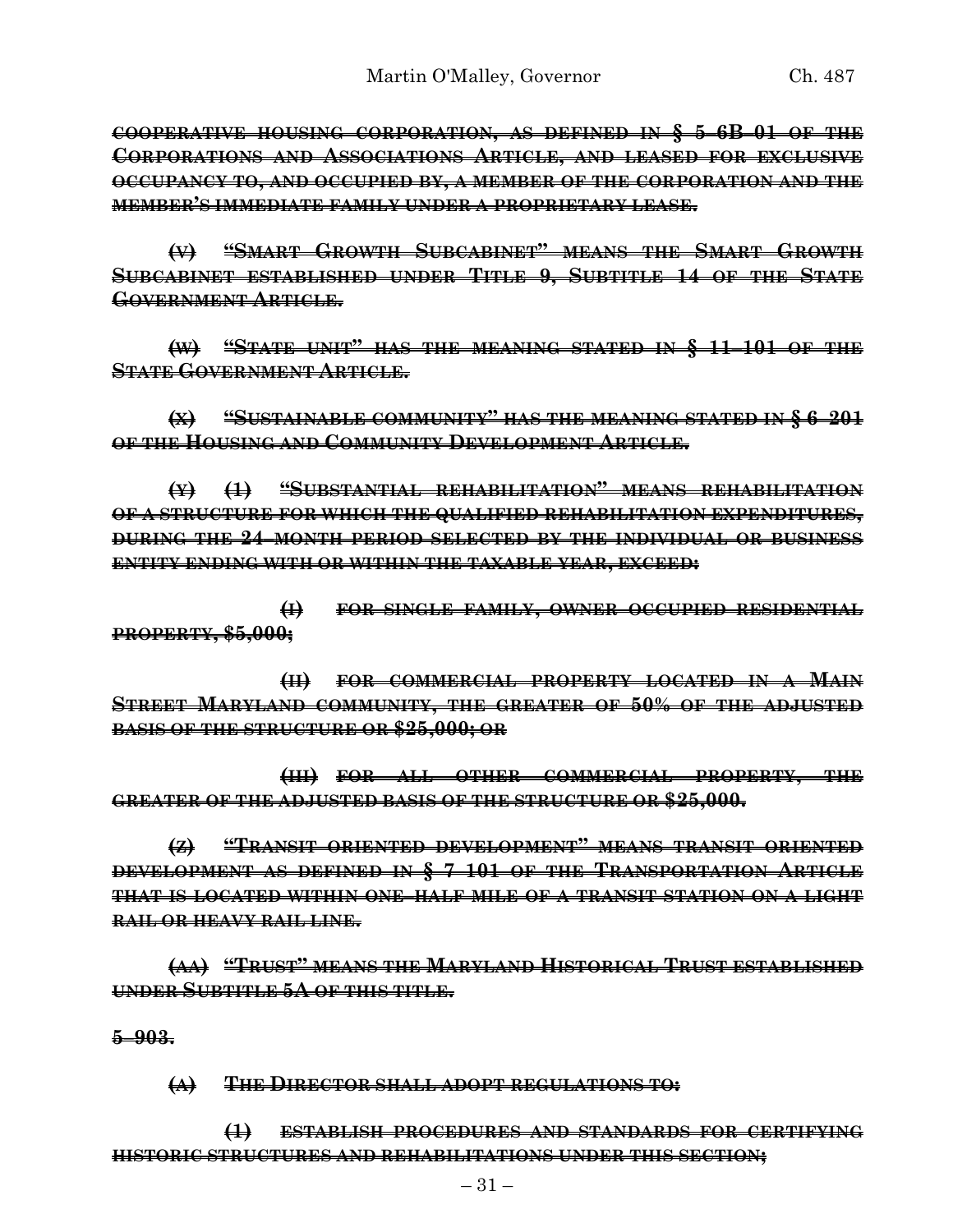**(2) FOR COMMERCIAL REHABILITATIONS, ESTABLISH A RATING SYSTEM, BASED ON PAST PRACTICES AND TO FUND THE HIGHEST QUALITY REHABILITATION PROJECTS THAT WILL PROVIDE A STIMULUS FOR REVITALIZATION BEYOND THE INDIVIDUAL PROJECT, THAT FAVORS THE AWARD OF TAX CREDITS FOR REHABILITATION PROJECTS THAT:**

**(I) ARE LOCATED IN JURISDICTIONS THAT HAVE BEEN HISTORICALLY UNDERREPRESENTED IN THE AWARD OF TAX CREDITS FOR COMMERCIAL REHABILITATIONS, BASED ON THE NUMBER OF NATIONAL REGISTER STRUCTURES IN EACH JURISDICTION;**

**(II) ARE CONSISTENT WITH AND ADVANCE GROWTH AND DEVELOPMENT POLICIES AND PROGRAMS OF THE STATE;**

**(III) ARE LOCATED IN AREAS TARGETED BY THE STATE FOR ADDITIONAL REVITALIZATION AND ECONOMIC DEVELOPMENT OPPORTUNITIES DUE TO THE FOCUSING OF STATE RESOURCES AND INCENTIVES;**

**(IV) ARE LOCATED IN SUSTAINABLE COMMUNITIES;**

**(V) ARE LOCATED IN AREAS WHERE LOCAL JURISDICTIONS HAVE IMPLEMENTED REGULATORY STREAMLINING OR OTHER DEVELOPMENT INCENTIVES IN PRIORITY FUNDING AREAS THAT HAVE BEEN CERTIFIED BY THE SMART GROWTH SUBCABINET IN ACCORDANCE WITH § 9–1406 OF THE STATE GOVERNMENT ARTICLE;**

**(VI) INCLUDE AFFORDABLE AND WORKFORCE HOUSING OPTIONS; AND**

**(VII) ARE QUALIFIED REHABILITATED STRUCTURES MORE THAN 50 YEARS OLD;**

**(3) FOR COMMERCIAL REHABILITATIONS, ESTABLISH AN APPLICATION PROCESS FOR THE AWARD OF INITIAL CREDIT CERTIFICATES FOR SUSTAINABLE COMMUNITIES TAX CREDITS CONSISTENT WITH THE REQUIREMENTS OF THIS SUBTITLE;**

**(4) FOR REHABILITATIONS, ESTABLISH CRITERIA, CONSISTENT WITH THE REQUIREMENTS OF THIS SUBSECTION, FOR EVALUATING PLANS OF PROPOSED REHABILITATION THAT HAVE BEEN DETERMINED BY THE DIRECTOR TO:**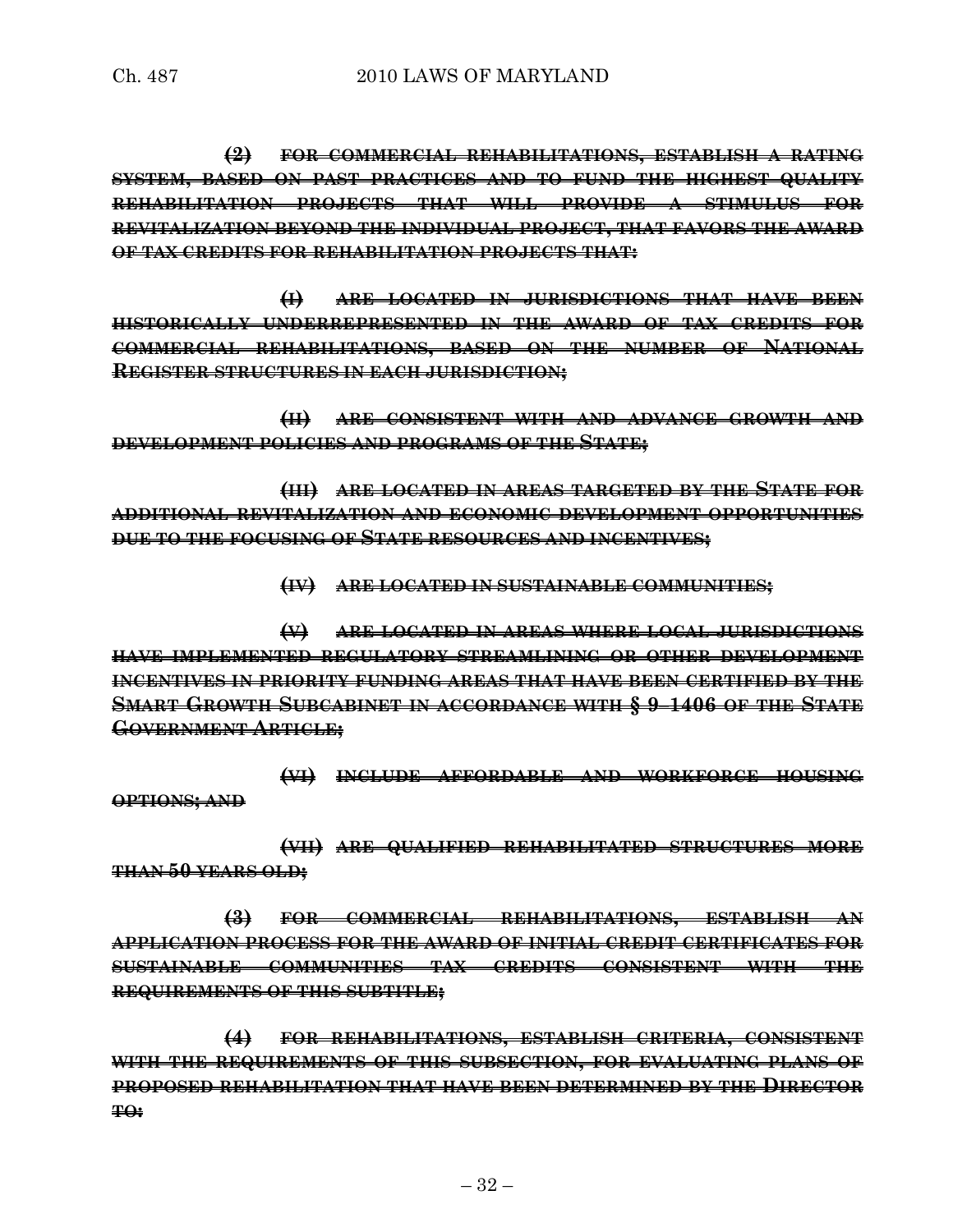**(I) FOR CERTIFIED HISTORIC STRUCTURES, CONFORM TO THE REHABILITATION STANDARDS OF THE UNITED STATES SECRETARY OF THE INTERIOR; AND**

**(II) FOR REHABILITATIONS OF THE EXTERIORS OF QUALIFIED REHABILITATED STRUCTURES, BE COMPATIBLE WITH THE REHABILITATION STANDARDS OF THE UNITED STATES SECRETARY OF THE INTERIOR IF THE STRUCTURE IS LOCATED IN, OR ADVERSELY AFFECTS:**

**1. DESIGNATED HISTORIC DISTRICTS; OR**

**2. DISTRICTS DETERMINED BY THE DIRECTOR TO BE ELIGIBLE FOR LISTING ON THE NATIONAL REGISTER OF HISTORIC PLACES;**

**(5) FOR COMMERCIAL REHABILITATIONS, DETERMINE WHETHER THE CERTIFIED REHABILITATION IS A HIGH PERFORMANCE BUILDING;**

**(6) FOR COMMERCIAL REHABILITATIONS, ESTABLISH A REQUIRED EXTERNAL MARKER OR, AT LEAST, AN INTERNAL MARKER FOR THE REHABILITATION PROJECTS THAT IDENTIFIES THAT THE REHABILITATION WAS FUNDED BY MARYLAND SUSTAINABLE COMMUNITIES TAX CREDITS; AND**

**(7) AS PROVIDED IN SUBSECTION (B)(1) AND (2) OF THIS SECTION, CHARGE A REASONABLE FEE TO CERTIFY HISTORIC REHABILITATIONS AND QUALIFIED REHABILITATED STRUCTURES UNDER THIS SUBTITLE.**

**(B) (1) THE DIRECTOR SHALL SET THE LEVEL OF THE FEE UNDER SUBSECTION (A)(7) OF THIS SECTION SO THAT THE PROJECTED PROCEEDS FROM THE FEE WILL COVER THE COSTS TO THE TRUST OF ADMINISTERING THE CREDIT UNDER THIS SUBTITLE AND THE FEDERAL HISTORIC PRESERVATION TAX CREDIT.**

**(2) THE FEE CHARGED MAY NOT EXCEED 2% OF THE AMOUNT OF:**

**(I) THE INITIAL CREDIT CERTIFICATE ISSUED FOR A COMMERCIAL REHABILITATION; OR**

**(II) THE QUALIFIED REHABILITATION EXPENDITURES FOR A SINGLE–FAMILY, OWNER–OCCUPIED RESIDENTIAL REHABILITATION.**

**(3) IF THE FEE FOR A COMMERCIAL REHABILITATION IS NOT RECEIVED BY THE TRUST WITHIN 120 DAYS AFTER THE TRUST SENDS NOTICE THAT THE FEE IS DUE, THE RESERVATION OF AN AWARD FOR AN INITIAL CREDIT CERTIFICATE FOR THE REHABILITATION SHALL EXPIRE.**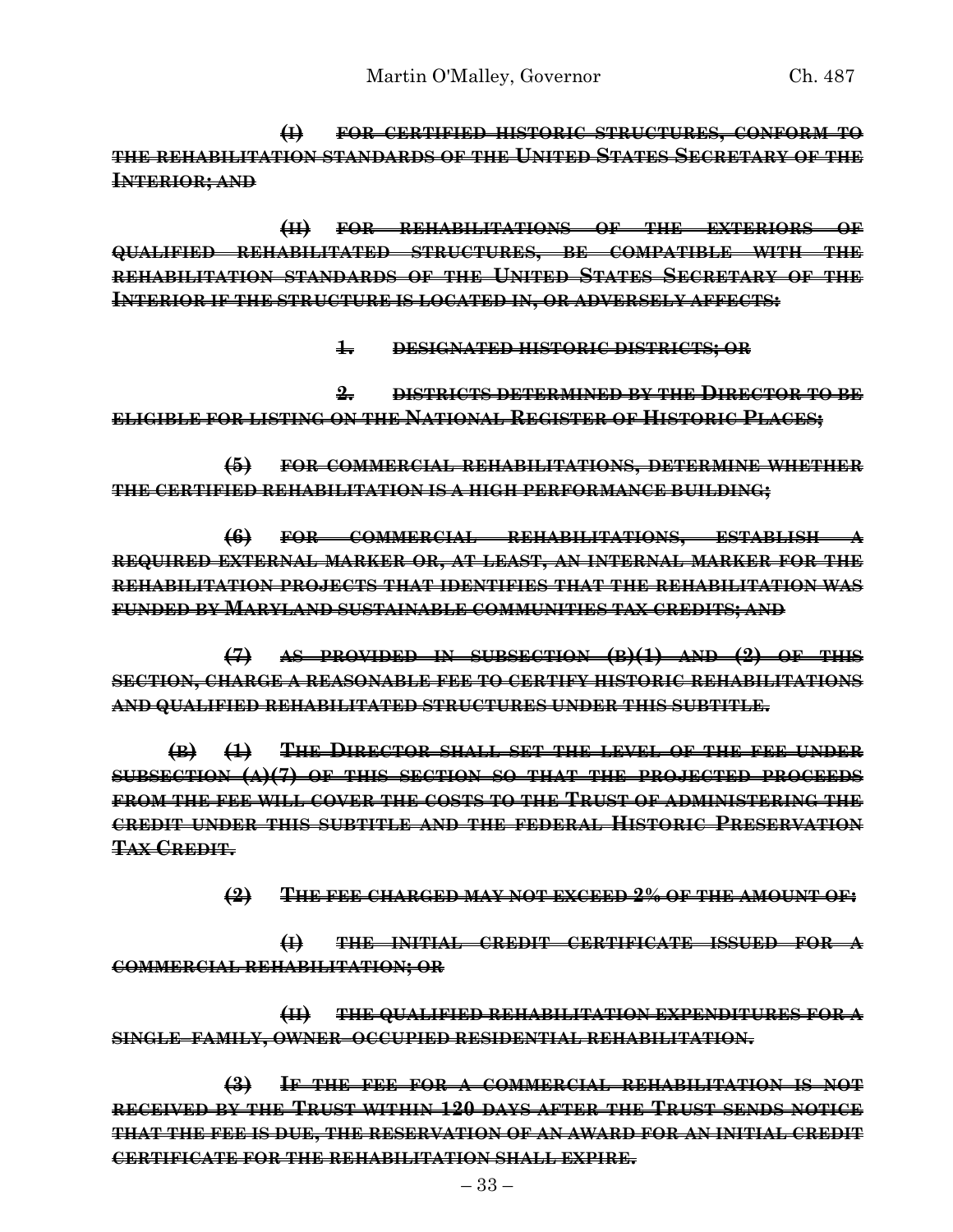**(C) THE DIRECTOR SHALL CONSULT WITH THE SMART GROWTH SUBCABINET ON THE RATING SYSTEM REQUIRED UNDER SUBSECTION (A)(2) OF THIS SECTION.**

**5–904.**

**A BUILDING IS A QUALIFIED REHABILITATED STRUCTURE IF, IN THE REHABILITATION PROCESS:**

**(1) 50% OR MORE OF THE EXISTING EXTERNAL WALLS OF THE BUILDING ARE RETAINED IN PLACE AS EXTERNAL WALLS;**

**(2) 75% OR MORE OF THE EXISTING EXTERNAL WALLS OF THE BUILDING ARE RETAINED IN PLACE AS INTERNAL OR EXTERNAL WALLS; AND**

**(3) 75% OR MORE OF THE INTERNAL STRUCTURAL FRAMEWORK OF THE BUILDING IS RETAINED IN PLACE.**

#### **5–905.**

**(A) (1) THE DIRECTOR MAY ACCEPT AN APPLICATION FOR APPROVAL OF PLANS OF A PROPOSED REHABILITATION IF THE PROPOSED REHABILITATION MEETS THE REQUIREMENTS FOR ELIGIBILITY UNDER THE PROGRAM.**

**(2) IF THE PLANS OF A PROPOSED REHABILITATION MEET THE ELIGIBILITY REQUIREMENTS OF THE PROGRAM, THE DIRECTOR SHALL ACCEPT APPLICATIONS FOR APPROVAL OF PLANS FOR REHABILITATION IN THE ORDER IN WHICH THEY ARE RECEIVED BY THE TRUST.**

**(3) THE DIRECTOR MAY NOT ACCEPT AN APPLICATION FOR APPROVAL OF PLANS OF A PROPOSED REHABILITATION IF:**

**(I) ANY SUBSTANTIAL PART OF THE PROPOSED REHABILITATION WORK HAS BEGUN; OR**

**(II) THE APPLICANT FOR A COMMERCIAL REHABILITATION HAS PREVIOUSLY SUBMITTED THREE OR MORE APPLICATIONS FOR COMMERCIAL REHABILITATIONS WITH TOTAL PROPOSED REHABILITATIONS EXCEEDING \$500,000 IN THAT YEAR.**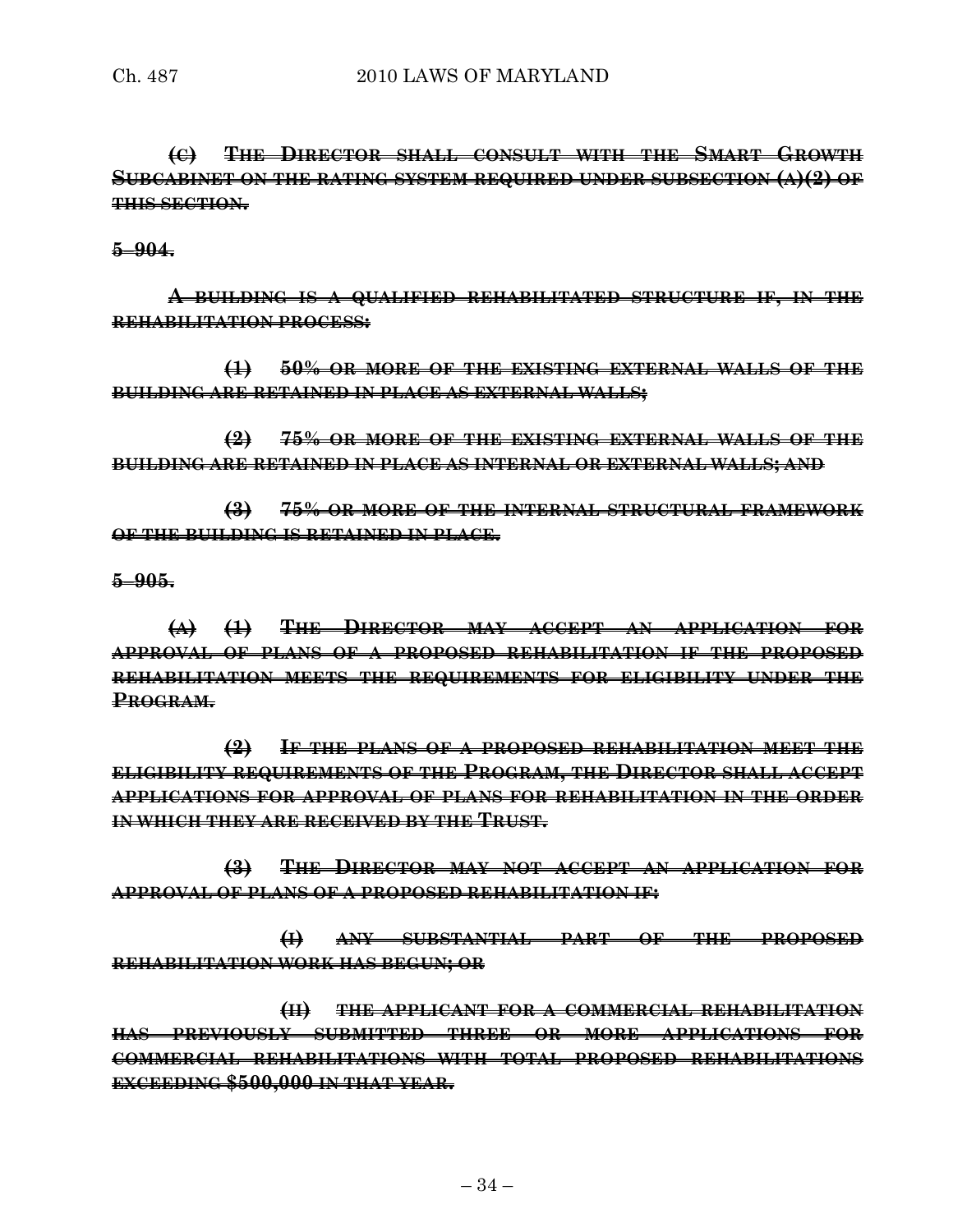**(4) SUBJECT TO PARAGRAPH (5) OF THIS SUBSECTION, FOR A COMMERCIAL REHABILITATION, THE DIRECTOR MAY MAKE AN AWARD OF AN INITIAL CREDIT CERTIFICATE CONSISTENT WITH THE REQUIREMENTS OF THIS SUBTITLE.**

**(5) PRIOR TO MAKING AWARDS OF AN INITIAL CREDIT CERTIFICATE, THE DIRECTOR SHALL NOTIFY THE SMART GROWTH SUBCABINET OF THE APPLICATIONS AND PROPOSED AWARDS.**

**(B) THE DIRECTOR MAY NOT CERTIFY A COMPLETED REHABILITATION FOR THE CERTIFIED REHABILITATION UNDER THIS SUBTITLE UNLESS THE INDIVIDUAL OR BUSINESS ENTITY SEEKING CERTIFICATION STATES UNDER OATH THE AMOUNT OF THE INDIVIDUAL'S OR BUSINESS ENTITY'S QUALIFIED REHABILITATION EXPENDITURES.**

**(C) (1) EXCEPT AS OTHERWISE PROVIDED IN THIS SECTION, FOR THE TAXABLE YEAR IN WHICH A CERTIFIED REHABILITATION IS COMPLETED, AN INDIVIDUAL OR BUSINESS ENTITY MAY CLAIM A TAX CREDIT IN AN AMOUNT EQUAL TO:**

**(I) 20% OF THE INDIVIDUAL'S OR BUSINESS ENTITY'S QUALIFIED REHABILITATION EXPENDITURES FOR A SINGLE–FAMILY, OWNER–OCCUPIED RESIDENTIAL CERTIFIED HISTORIC STRUCTURE REHABILITATION; OR** 

**(II) EXCEPT AS PROVIDED IN PARAGRAPHS (2) AND (3) OF THIS SUBSECTION, 20% OF THE INDIVIDUAL'S OR BUSINESS ENTITY'S QUALIFIED REHABILITATION EXPENDITURES FOR ANY OTHER REHABILITATION.**

**(2) FOR THE TAXABLE YEAR IN WHICH A CERTIFIED COMMERCIAL REHABILITATION IS COMPLETED, AN INDIVIDUAL OR BUSINESS ENTITY MAY CLAIM A TAX CREDIT IN AN AMOUNT EQUAL TO 25% OF THE INDIVIDUAL'S OR BUSINESS ENTITY'S QUALIFIED REHABILITATION EXPENDITURES IF THE CERTIFIED REHABILITATION IS A CERTIFIED HISTORIC STRUCTURE AND A HIGH PERFORMANCE BUILDING.**

**(3) FOR THE TAXABLE YEAR IN WHICH A CERTIFIED REHABILITATION IS COMPLETED, AN INDIVIDUAL OR BUSINESS ENTITY MAY CLAIM A TAX CREDIT IN AN AMOUNT EQUAL TO 10% OF THE INDIVIDUAL'S OR BUSINESS ENTITY'S QUALIFIED REHABILITATION EXPENDITURES IF THE CERTIFIED REHABILITATION IS A QUALIFIED REHABILITATED STRUCTURE.**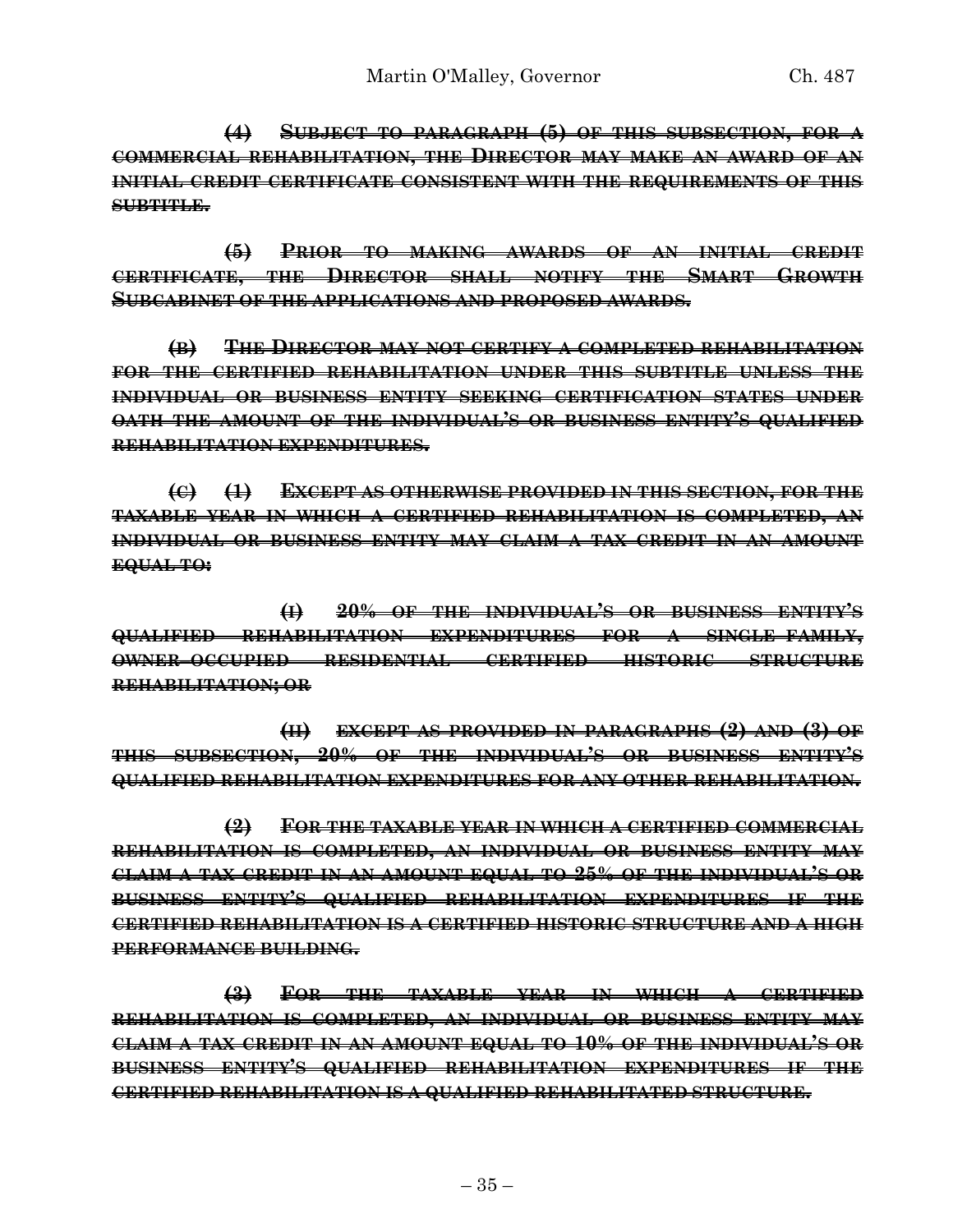**(4) (I) FOR ANY COMMERCIAL REHABILITATION, THE STATE TAX CREDIT ALLOWED UNDER THIS SECTION MAY NOT EXCEED THE LESSER OF:**

**1. \$3,000,000; OR** 

**2. THE MAXIMUM AMOUNT SPECIFIED UNDER THE INITIAL CREDIT CERTIFICATE ISSUED FOR THE REHABILITATION.**

**(II) FOR A REHABILITATION OTHER THAN A COMMERCIAL REHABILITATION, THE STATE TAX CREDIT ALLOWED UNDER THIS SECTION MAY NOT EXCEED \$50,000.**

**(III) FOR THE PURPOSES OF THE LIMITATION UNDER SUBPARAGRAPH (I) OF THIS PARAGRAPH, THE FOLLOWING SHALL BE TREATED AS A SINGLE COMMERCIAL REHABILITATION:**

**1. THE PHASED REHABILITATION OF THE SAME STRUCTURE OR PROPERTY;**

**2. THE SEPARATE REHABILITATION OF DIFFERENT COMPONENTS OF THE SAME STRUCTURE OR PROPERTY; OR** 

**3. THE REHABILITATION OF MULTIPLE STRUCTURES THAT ARE FUNCTIONALLY RELATED TO SERVE AN OVERALL PURPOSE.**

**(5) (I) SUBJECT TO SUBPARAGRAPH (II) OF THIS PARAGRAPH, THE INITIAL CREDIT CERTIFICATE FOR A PROPOSED COMMERCIAL REHABILITATION SHALL EXPIRE AND THE CREDIT UNDER THIS SECTION MAY NOT BE CLAIMED IF:**

**1. WITHIN 18 MONTHS AFTER THE INITIAL CREDIT CERTIFICATE WAS ISSUED, THE APPLICANT HAS NOT NOTIFIED THE TRUST, IN WRITING, THAT THE COMMERCIAL REHABILITATION HAS BEGUN; OR**

**2. WITHIN 30 MONTHS AFTER THE INITIAL CREDIT CERTIFICATE WAS ISSUED, THE COMMERCIAL REHABILITATION IS NOT COMPLETED.**

**(II) FOR REASONABLE CAUSE, THE DIRECTOR MAY POSTPONE THE 30–MONTH EXPIRATION DATE FOR AN INITIAL CREDIT CERTIFICATE FOR A COMMERCIAL REHABILITATION.**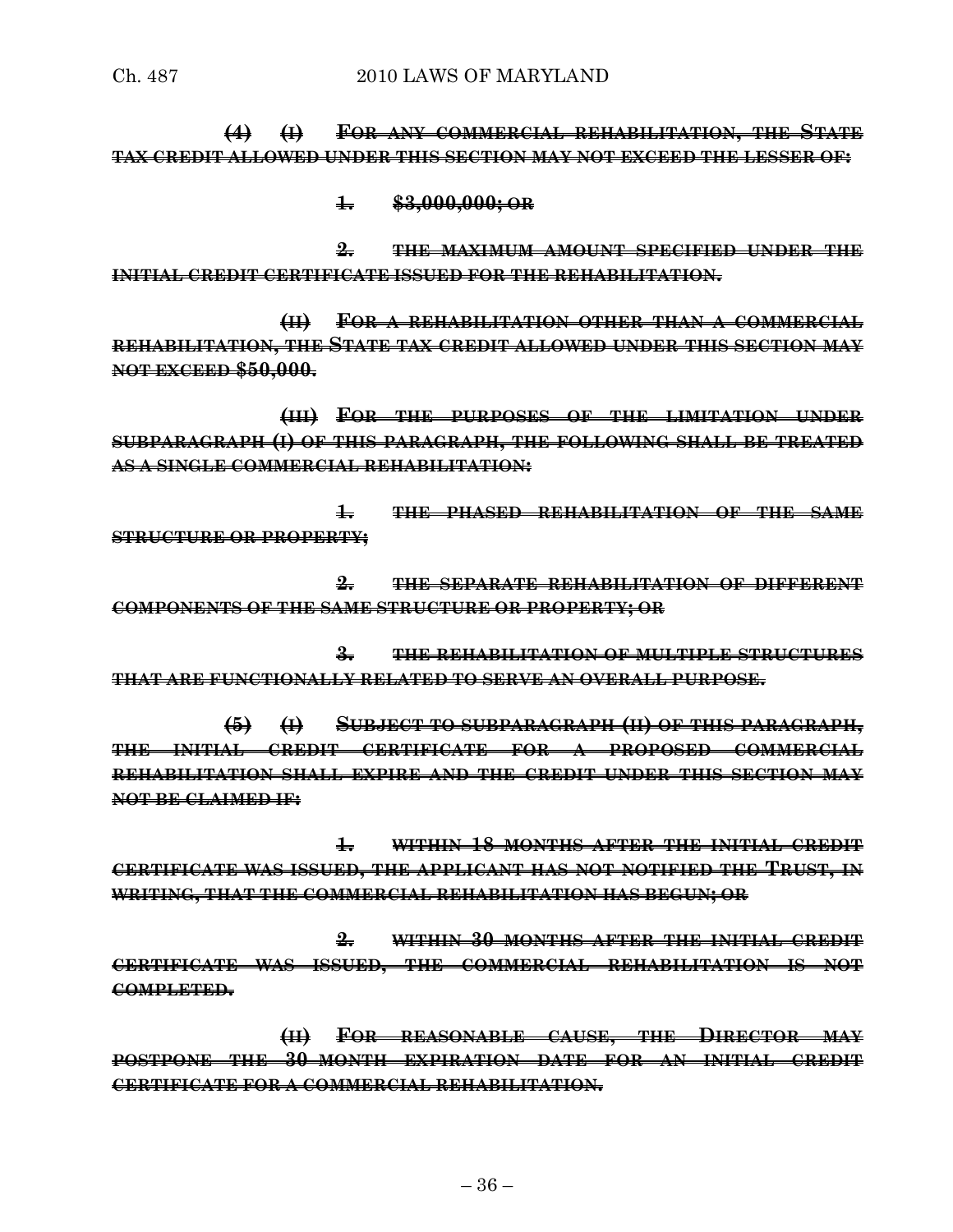**(6) IF THE TAX CREDIT ALLOWED UNDER THIS SECTION IN ANY TAXABLE YEAR EXCEEDS THE TOTAL TAX OTHERWISE PAYABLE BY THE BUSINESS ENTITY OR THE INDIVIDUAL FOR THAT TAXABLE YEAR, THE INDIVIDUAL OR BUSINESS ENTITY MAY:**

**(I) APPLY THE EXCESS AS A CREDIT FOR SUCCEEDING TAXABLE YEARS UNTIL THE EARLIER OF:**

**1. THE FULL AMOUNT OF THE CREDIT IS USED; OR**

**2. THE EXPIRATION OF THE TENTH TAXABLE YEAR AFTER THE TAXABLE YEAR IN WHICH THE REHABILITATION IS COMPLETED; OR**

**(II) CLAIM A REFUND IN THE AMOUNT OF THE EXCESS IF:**

**1. THE REHABILITATION IS A SINGLE–FAMILY, OWNER–OCCUPIED RESIDENCE;**

**2. THE REHABILITATION IS A COMMERCIAL REHABILITATION AND THE QUALIFIED REHABILITATION EXPENDITURES FOR THE REHABILITATION DO NOT EXCEED \$250,000; OR**

**3. THE BUSINESS ENTITY IS A NONPROFIT CORPORATION AND THE QUALIFIED REHABILITATION AND THE QUALIFIED EXPENDITURES DO NOT EXCEED \$250,000.**

**(E) THE STATE CREDIT ALLOWED UNDER THIS SECTION MAY BE ALLOCATED AMONG THE PARTNERS, MEMBERS, OR SHAREHOLDERS OF AN ENTITY IN ANY MANNER AGREED TO BY THOSE PERSONS IN WRITING.**

**(F) (1) SUBJECT TO THE PROVISIONS OF PARAGRAPH (2) OF THIS SUBSECTION, THE DIRECTOR MAY NOT ISSUE INITIAL CREDIT CERTIFICATES UNDER THIS SUBTITLE THAT:**

- **(I) IN THE AGGREGATE EXCEED \$50,000,000; AND**
- **(II) 1. EXCEED \$20,000,000 IN FISCAL YEAR 2011;**
	- **2. EXCEED \$15,000,000 IN FISCAL YEAR 2012; AND**
	- **3. EXCEED \$15,000,000 IN FISCAL YEAR 2013.**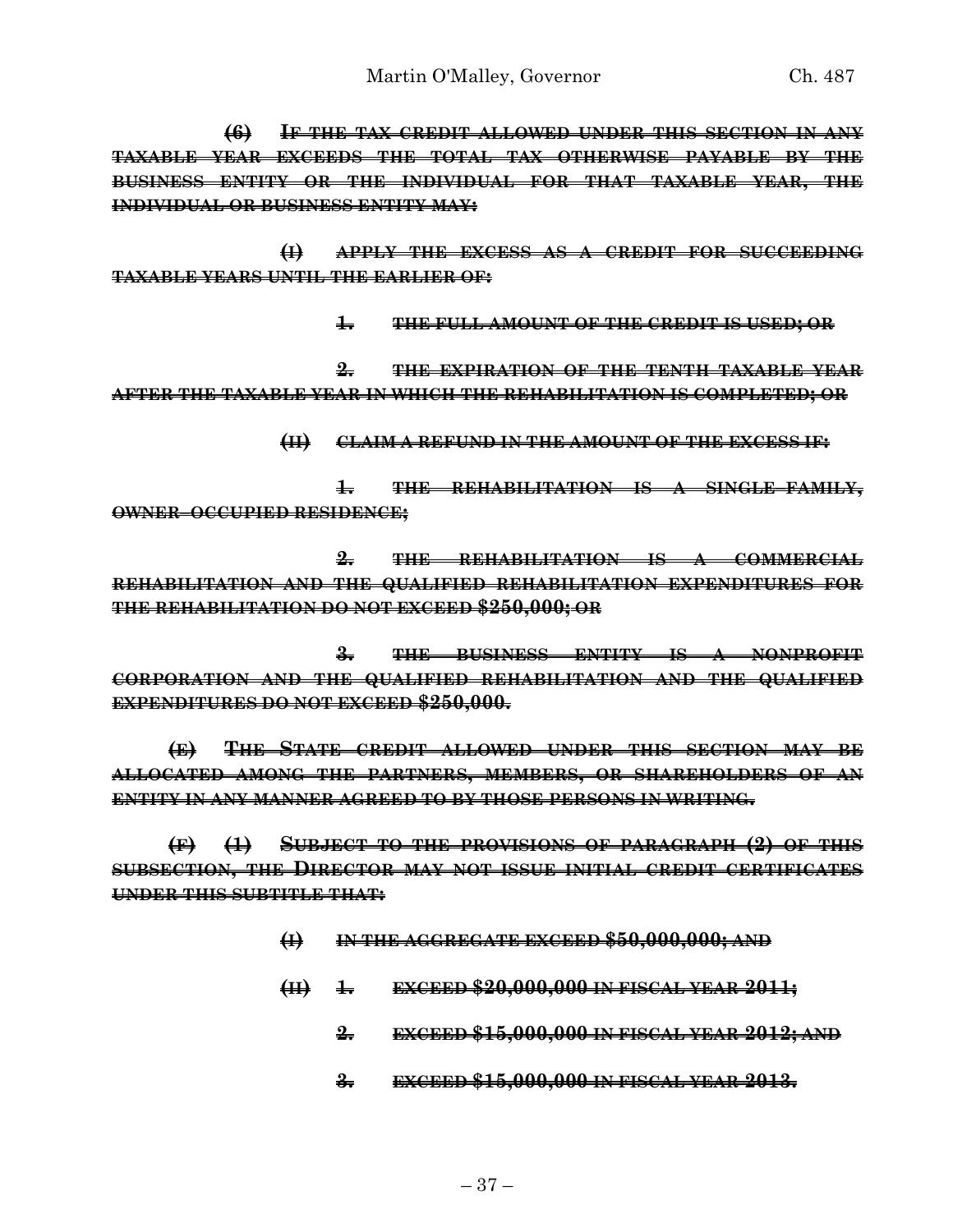**(2) THE DIRECTOR MAY NOT ISSUE INITIAL CREDIT CERTIFICATES TO QUALIFIED REHABILITATED STRUCTURES THAT EXCEED 40% OF THE TOTAL CREDIT CERTIFICATES ISSUED IN A FISCAL YEAR.**

**(3) THE AMOUNT OF RESERVATIONS FOR INITIAL CREDIT CERTIFICATE AWARDS AND ISSUED INITIAL CREDIT CERTIFICATES THAT EXPIRE PRIOR TO OCTOBER 1, 2013, UNDER THE PROVISIONS OF § 5–903(B)(3) OF THIS SUBTITLE AND SUBSECTION (C)(5) OF THIS SECTION MAY NOT BE INCLUDED IN THE AGGREGATE AMOUNT OF INITIAL CREDIT CERTIFICATES ISSUED.**

**(4) IF THE INITIAL CREDIT CERTIFICATES ISSUED IN ANY FISCAL YEAR DO NOT EXCEED THE AMOUNTS UNDER PARAGRAPH (1)(II) OF THIS SUBSECTION, THE AMOUNT NOT AWARDED SHALL BE CARRIED OVER TO AND AVAILABLE FOR AWARD IN THE NEXT FISCAL YEAR.**

**(5) THE DIRECTOR MAY NOT ISSUE AN INITIAL CREDIT CERTIFICATE UNDER THIS SUBTITLE BEFORE OCTOBER 1, 2010, OR AFTER SEPTEMBER 30, 2013.**

**5–906.**

**(A) (1) IN THIS SECTION THE FOLLOWING WORDS HAVE THE MEANINGS INDICATED.**

**(2) (I) "DISPOSITION" OR "DISPOSE" MEANS A TRANSFER OF LEGAL TITLE OR, IN THE CASE OF A LEASEHOLD, THE LEASEHOLD INTEREST.**

**(II) "DISPOSITION" OR "DISPOSE" INCLUDES A SALE IN A SALE–AND–LEASEBACK TRANSACTION, A TRANSFER UPON THE FORECLOSURE OF A SECURITY INTEREST, AND A GIFT.**

**(III) "DISPOSITION" OR "DISPOSE" DOES NOT INCLUDE A TRANSFER OF TITLE OR THE LEASEHOLD INTEREST TO A CREDITOR UPON CREATION OF A SECURITY INTEREST.**

**(3) "DISQUALIFYING WORK" MEANS WORK THAT:**

**(I) IS PERFORMED ON A CERTIFIED REHABILITATION; AND** 

**(II) IF PERFORMED AS PART OF THE REHABILITATION CERTIFIED UNDER THIS SECTION, WOULD HAVE MADE THE REHABILITATION INELIGIBLE FOR CERTIFICATION.**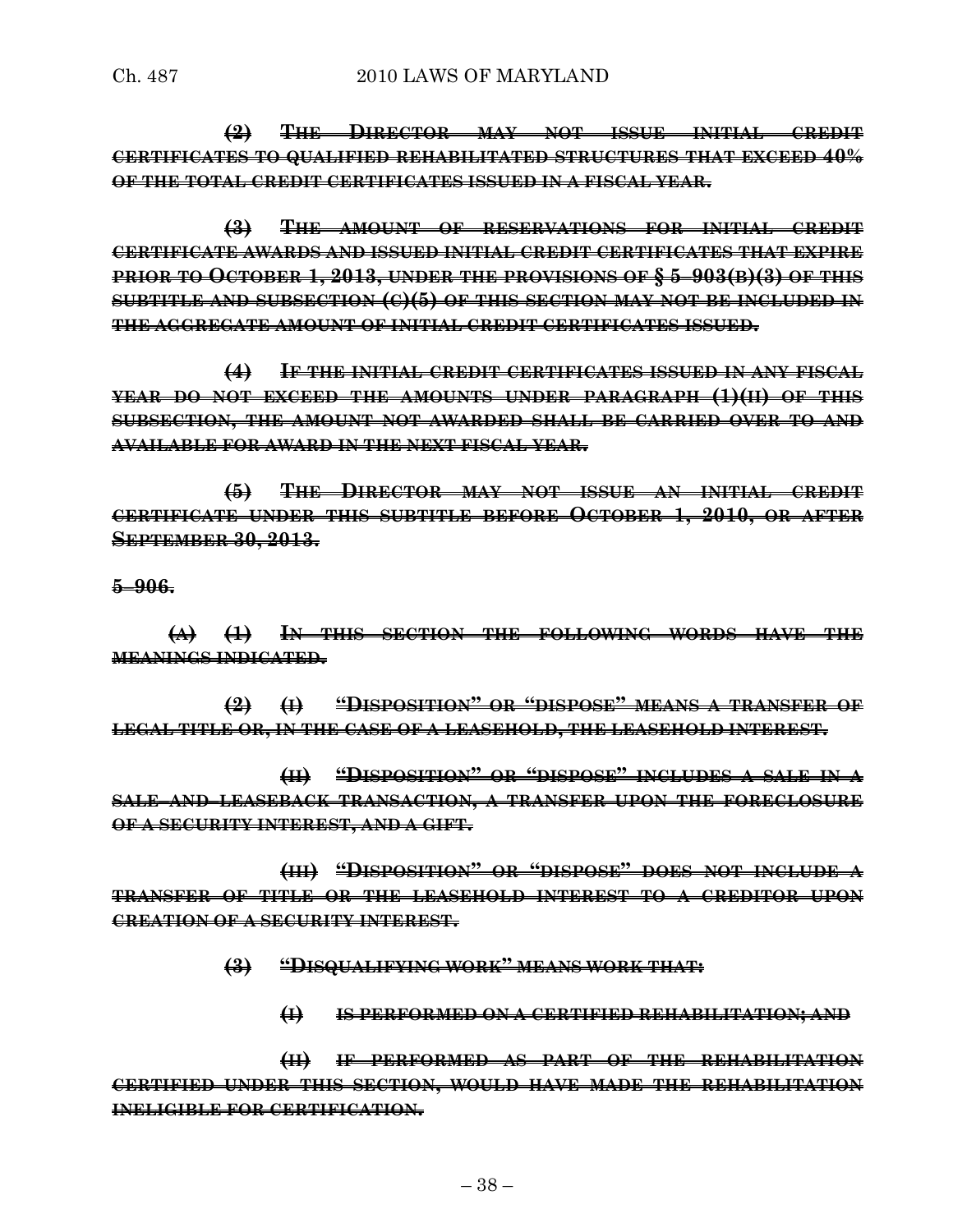**(B) THE CREDIT ALLOWED UNDER THIS SECTION SHALL BE RECAPTURED AS PROVIDED IN SUBSECTION (C) OF THIS SECTION IF, DURING THE TAXABLE YEAR IN WHICH A CERTIFIED REHABILITATION IS COMPLETED OR ANY OF THE 4 TAXABLE YEARS SUCCEEDING THE TAXABLE YEAR IN WHICH THE CERTIFIED REHABILITATION IS COMPLETED:**

**(1) ANY DISQUALIFYING WORK IS PERFORMED ON A CERTIFIED REHABILITATION; OR**

**(2) FOR A COMMERCIAL REHABILITATION, THE CERTIFIED REHABILITATION IS COMPLETE AND HAS BEEN DISPOSED OF.**

**(C) (1) (I) IF DISPOSITION OCCURS OR DISQUALIFYING WORK IS PERFORMED DURING THE TAXABLE YEAR IN WHICH THE CERTIFIED REHABILITATION WAS COMPLETED, 100% OF THE CREDIT SHALL BE RECAPTURED.**

**(II) IF DISPOSITION OCCURS OR DISQUALIFYING WORK IS PERFORMED DURING THE FIRST FULL YEAR SUCCEEDING THE TAXABLE YEAR IN WHICH THE CERTIFIED REHABILITATION WAS COMPLETED, 80% OF THE CREDIT SHALL BE RECAPTURED.**

**(III) IF DISPOSITION OCCURS OR DISQUALIFYING WORK IS PERFORMED DURING THE SECOND FULL YEAR SUCCEEDING THE TAXABLE YEAR IN WHICH THE CERTIFIED REHABILITATION WAS COMPLETED, 60% OF THE CREDIT SHALL BE RECAPTURED.**

**(IV) IF DISPOSITION OCCURS OR DISQUALIFYING WORK IS PERFORMED DURING THE THIRD FULL YEAR SUCCEEDING THE TAXABLE YEAR IN WHICH THE CERTIFIED REHABILITATION WAS COMPLETED, 40% OF THE CREDIT SHALL BE RECAPTURED.**

**(V) IF DISPOSITION OCCURS OR DISQUALIFYING WORK IS PERFORMED DURING THE FOURTH FULL YEAR SUCCEEDING THE TAXABLE YEAR IN WHICH THE CERTIFIED REHABILITATION WAS COMPLETED, 20% OF THE CREDIT SHALL BE RECAPTURED.**

**(2) THE INDIVIDUAL OR BUSINESS ENTITY THAT CLAIMED THE TAX CREDIT SHALL PAY THE AMOUNT TO BE RECAPTURED, AS DETERMINED UNDER PARAGRAPH (1) OF THIS SUBSECTION, AS TAXES PAYABLE TO THE STATE FOR THE TAXABLE YEAR IN WHICH THE DISPOSITION OCCURS OR THE DISQUALIFYING WORK IS PERFORMED.**

**5–907.**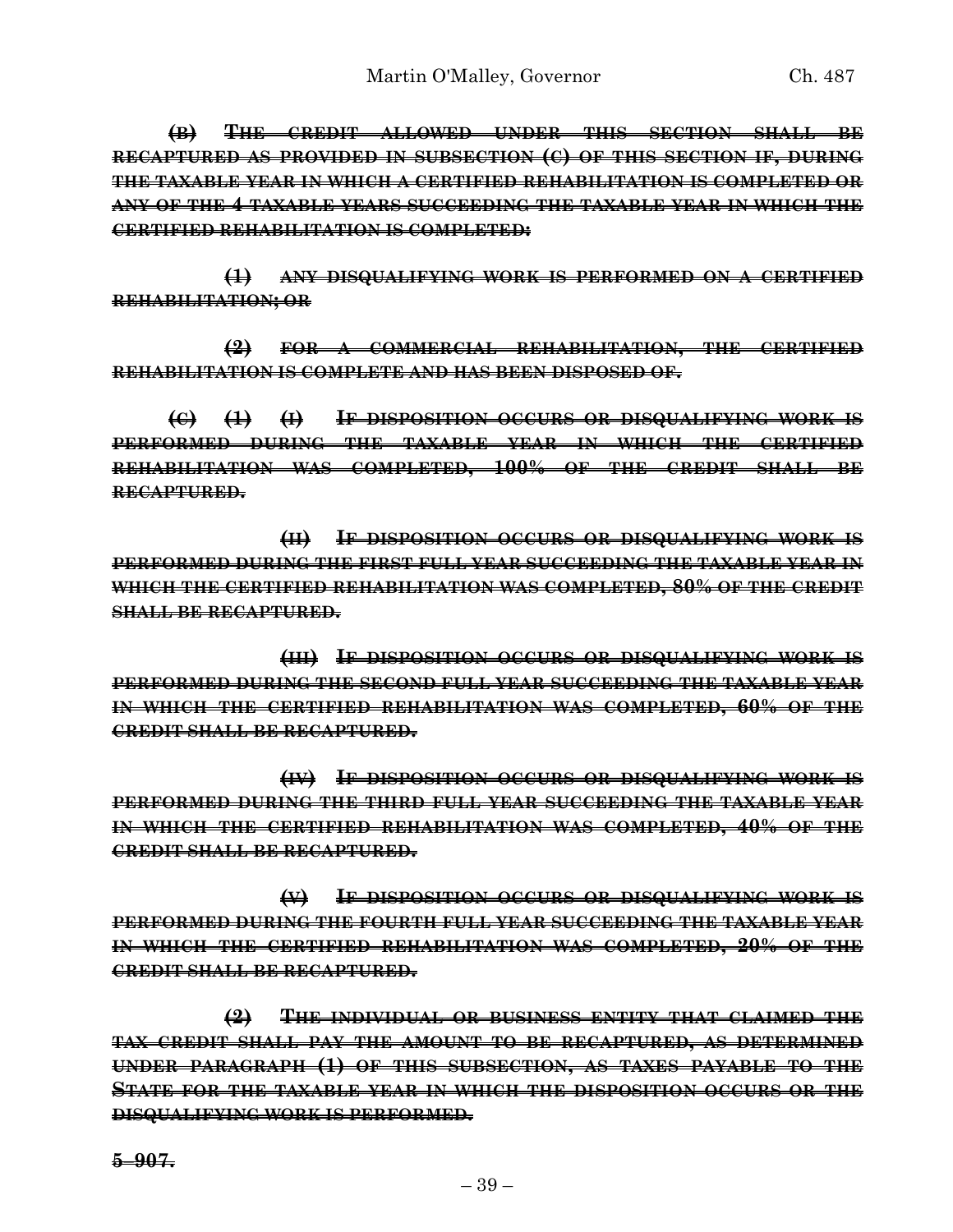**(A) THE COMPTROLLER MAY DETERMINE, UNDER THE PROCESS FOR RETURN EXAMINATION AND AUDIT UNDER §§ 13–301 AND 13–302 OF THE TAX – GENERAL ARTICLE:**

**(1) THE AMOUNT OF REHABILITATION EXPENDITURES USED IN CALCULATING THE CREDIT;**

**(2) WHETHER SUCH EXPENDITURES ARE QUALIFIED REHABILITATION EXPENDITURES UNDER THIS SECTION; AND** 

**(3) WHETHER THE CREDIT IS ALLOWABLE AS CLAIMED.**

**(B) THE AUTHORITY OF THE COMPTROLLER TO EXAMINE AND AUDIT A TAX RETURN DOES NOT LIMIT THE AUTHORITY OF THE DIRECTOR TO DETERMINE WHETHER A REHABILITATION QUALIFIES AS A CERTIFIED REHABILITATION OR WHETHER A CERTIFICATE OF COMPLETION FOR THE CERTIFIED REHABILITATION HAS BEEN PROPERLY ISSUED.**

**(C) THE COMPTROLLER MAY ADOPT REGULATIONS TO REQUIRE THAT AN ENTITY, OTHER THAN A CORPORATION, CLAIM THE TAX CREDIT ON THE TAX RETURN FILED BY THAT ENTITY.**

#### **5–908.**

**(A) (1) EXCEPT AS OTHERWISE PROVIDED IN THIS SECTION, THE CREDIT UNDER THIS SUBTITLE MAY BE CLAIMED FOR THE YEAR A CERTIFIED REHABILITATION IS COMPLETED, ONLY IF THE DIRECTOR HAS, BY THE TIME THE RETURN IS FILED, ISSUED A CERTIFICATE OF COMPLETION FOR THE CERTIFIED REHABILITATION.**

**(2) A TAXPAYER CLAIMING THE CREDIT MAY AMEND A RETURN FOR THE YEAR THE CERTIFIED REHABILITATION WAS COMPLETED TO ACCOUNT FOR A CERTIFICATE ISSUED SUBSEQUENT TO THE FILING OF THE ORIGINAL RETURN.**

**(3) AN AMENDED RETURN SHALL BE FILED WITHIN THE PERIOD ALLOWED UNDER THE TAX – GENERAL ARTICLE FOR FILING REFUND CLAIMS.**

**(4) THE PROVISIONS OF THIS SUBSECTION DO NOT EXTEND THE PERIOD IN WHICH A CERTIFIED REHABILITATION MUST BE COMPLETED TO BE ELIGIBLE FOR A TAX CREDIT UNDER THIS SUBTITLE.**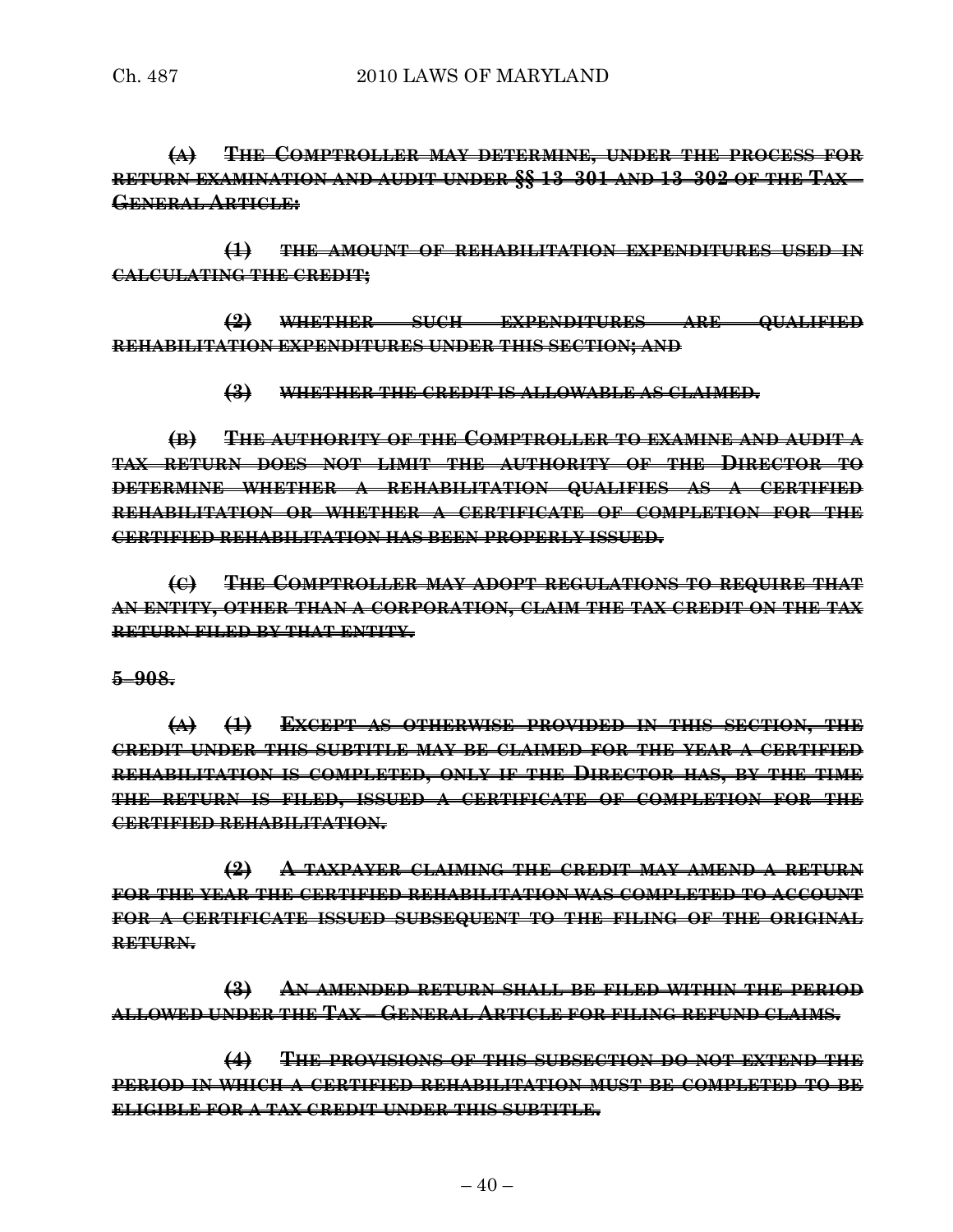**(5) AN AMENDED RETURN MAY ACCOUNT FOR AN AMENDED CERTIFICATION ISSUED BY THE DIRECTOR FOR A CERTIFIED REHABILITATION.**

**(B) A REFUND PAYABLE UNDER § 5–905(C)(6)(II) OF THIS SUBTITLE:**

**(1) OPERATES TO REDUCE THE INCOME TAX REVENUE FROM CORPORATIONS IF THE PERSON ENTITLED TO THE REFUND IS A CORPORATION SUBJECT TO THE INCOME TAX UNDER TITLE 10 OF THE TAX – GENERAL ARTICLE;**

**(2) OPERATES TO REDUCE INSURANCE PREMIUM TAX REVENUES IF THE PERSON ENTITLED TO THE REFUND IS SUBJECT TO TAXATION UNDER TITLE 6 OF THE INSURANCE ARTICLE; AND** 

**(3) OPERATES TO REDUCE THE INCOME TAX REVENUE FROM INDIVIDUALS IF THE PERSON ENTITLED TO THE REFUND IS:**

**(I) AN INDIVIDUAL SUBJECT TO THE INCOME TAX UNDER TITLE 10 OF THE TAX – GENERAL ARTICLE; OR** 

**(II) AN ORGANIZATION EXEMPT FROM TAXATION UNDER § 501(C)(3) OF THE INTERNAL REVENUE CODE.**

**5–909.**

**(A) ON OR BEFORE DECEMBER 15 OF EACH YEAR, THE DIRECTOR SHALL REPORT TO THE GOVERNOR, THE SMART GROWTH SUBCABINET, AND, SUBJECT TO § 2–1246 OF THE STATE GOVERNMENT ARTICLE, THE GENERAL ASSEMBLY, ON:**

**(1) THE INITIAL CREDIT CERTIFICATES AWARDED FOR COMMERCIAL REHABILITATIONS UNDER THIS SECTION DURING THAT FISCAL YEAR;**

**(2) THE TAX CREDITS AWARDED FOR CERTIFIED REHABILITATIONS COMPLETED IN THE PRECEDING FISCAL YEAR;**

**(3) WHETHER THE TAX CREDITS AWARDED FOR CERTIFIED REHABILITATIONS COMPLETED IN THE PRECEDING FISCAL YEAR WERE LOCATED IN:**

**(I) A MAIN STREET MARYLAND COMMUNITY OR MAPLE STREET COMMUNITY;**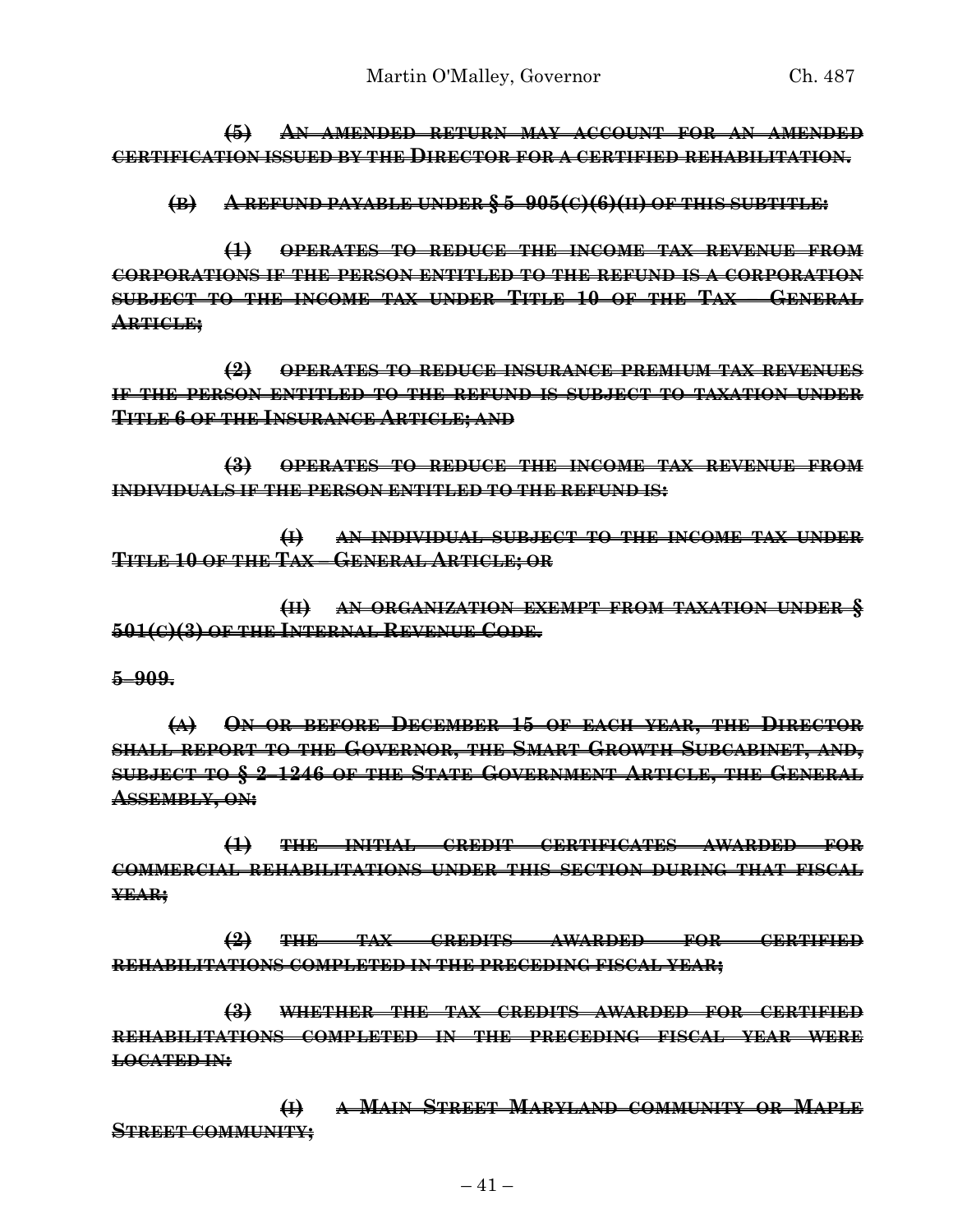- **(II) A TRANSIT–ORIENTED DEVELOPMENT;**
- **(III) A SUSTAINABLE COMMUNITY;**
- **(IV) A LOCAL HISTORIC DISTRICT; OR**
- **(V) A NATIONAL REGISTER DISTRICT; AND**

**(4) TO THE EXTENT POSSIBLE AND IN CONSULTATION WITH THE DEPARTMENTS OF HOUSING AND COMMUNITY DEVELOPMENT AND TRANSPORTATION, WHETHER THE CERTIFIED REHABILITATIONS COMPLETED IN THE PRECEDING FISCAL YEAR CONTRIBUTED TO THE REVITALIZATION OF A COMMUNITY.**

**(B) THE REPORT REQUIRED UNDER SUBSECTION (A) OF THIS SECTION SHALL INCLUDE FOR EACH INITIAL CREDIT CERTIFICATE AWARDED DURING THE FISCAL YEAR FOR A COMMERCIAL REHABILITATION:**

**(1) THE NAME OF THE OWNER OR DEVELOPER OF THE COMMERCIAL REHABILITATION;**

**(2) THE NAME AND ADDRESS OF THE PROPOSED OR CERTIFIED REHABILITATION AND THE COUNTY WHERE THE PROJECT IS LOCATED;**

**(3) THE DATES OF RECEIPT AND APPROVAL BY THE DIRECTOR OF ALL APPLICATIONS REGARDING THE PROJECT, INCLUDING APPLICATIONS:**

**(I) FOR CERTIFICATION THAT A STRUCTURE OR PROPERTY WILL QUALIFY AS A CERTIFIED HISTORIC STRUCTURE; AND** 

**(II) FOR APPROVAL OF THE PLAN OF PROPOSED REHABILITATION; AND** 

**(4) THE MAXIMUM AMOUNT OF THE CREDIT STATED IN THE INITIAL CREDIT CERTIFICATE FOR THE PROJECT AND THE ESTIMATED REHABILITATION EXPENDITURES STATED IN THE APPLICATION FOR APPROVAL OF THE PLAN OF PROPOSED REHABILITATION.**

**(C) THE REPORT REQUIRED UNDER SUBSECTION (A) OF THIS SECTION SHALL INCLUDE FOR EACH CERTIFIED COMMERCIAL REHABILITATION COMPLETED DURING THE PRECEDING FISCAL YEAR:**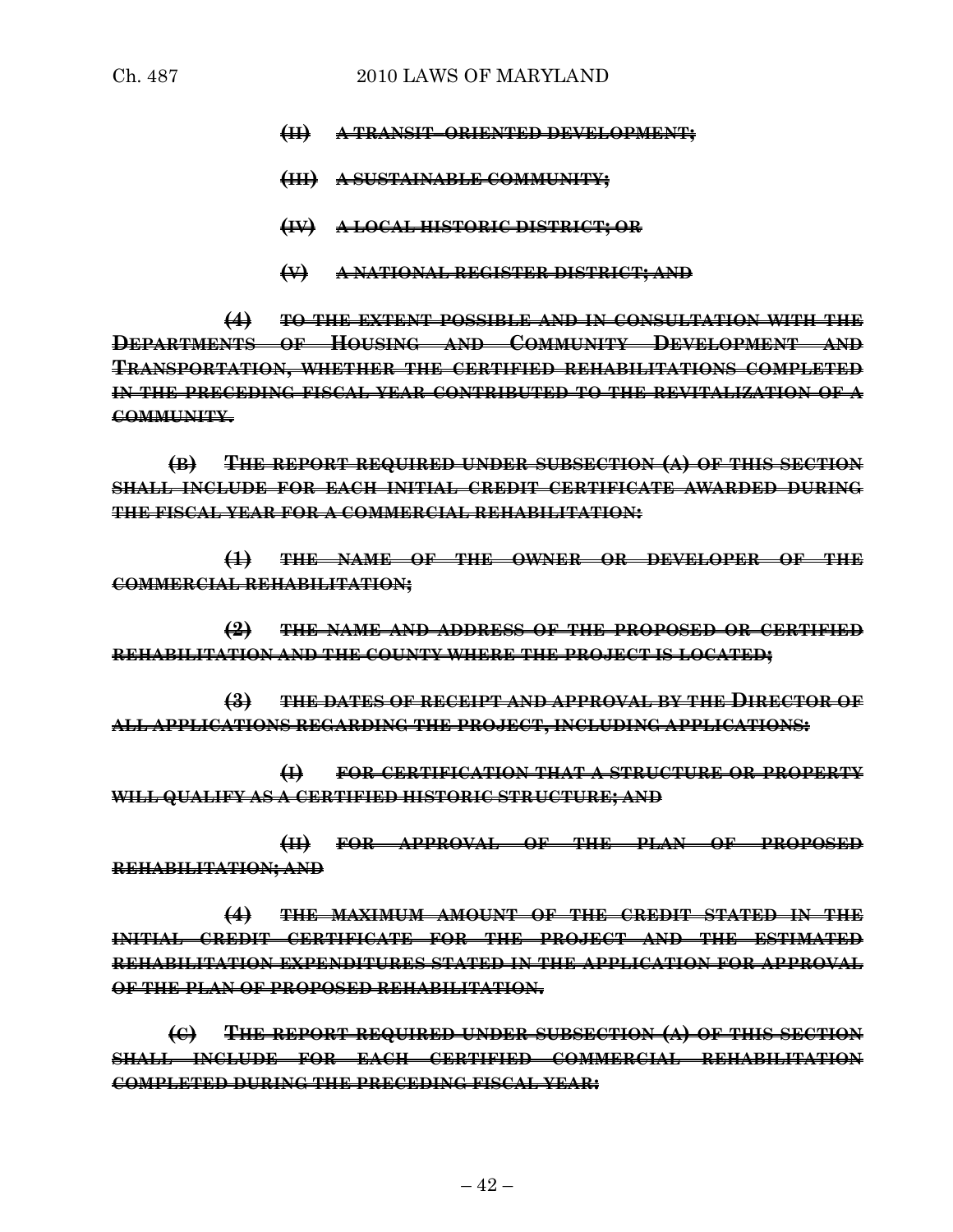**(1) THE NAME OF THE OWNER OR DEVELOPER OF THE COMMERCIAL REHABILITATION;**

**(2) THE NAME AND ADDRESS OF THE CERTIFIED REHABILITATION AND THE COUNTY WHERE THE PROJECT IS LOCATED;**

**(3) THE DATES OF RECEIPT AND APPROVAL BY THE DIRECTOR OF ALL APPLICATIONS REGARDING THE PROJECT; AND** 

**(4) (I) THE MAXIMUM AMOUNT OF THE CREDIT STATED IN THE INITIAL CREDIT CERTIFICATE FOR THE PROJECT AND THE ESTIMATED REHABILITATION EXPENDITURES STATED IN THE APPLICATION FOR APPROVAL OF THE PLAN OF PROPOSED REHABILITATION; AND** 

**(II) THE ACTUAL QUALIFIED REHABILITATION EXPENDITURES AND THE FINAL AMOUNT OF THE CREDIT FOR WHICH THE PROJECT QUALIFIED.**

**(D) THE REPORT REQUIRED UNDER SUBSECTION (A) OF THIS SECTION SHALL SUMMARIZE FOR EACH CATEGORY OF CERTIFIED REHABILITATIONS:**

**(1) THE TOTAL NUMBER OF APPLICANTS FOR:**

**(I) CERTIFICATION THAT A STRUCTURE OR PROPERTY WILL QUALIFY AS A CERTIFIED HISTORIC STRUCTURE;**

**(II) APPROVAL OF PLANS OF PROPOSED REHABILITATIONS;**

**OR** 

**(III) CERTIFICATION OF THE COMPLETED REHABILITATIONS;**

**(2) THE NUMBER OF PROPOSED PROJECTS FOR WHICH PLANS OF PROPOSED REHABILITATION WERE APPROVED; AND** 

**(3) THE TOTAL ESTIMATED REHABILITATION EXPENDITURES STATED IN APPROVED APPLICATIONS FOR APPROVAL OF PLANS OF PROPOSED REHABILITATION AND THE TOTAL QUALIFIED REHABILITATION EXPENDITURES FOR COMPLETED REHABILITATIONS CERTIFIED.**

**(E) THE INFORMATION REQUIRED UNDER SUBSECTION (D) OF THIS SECTION SHALL BE PROVIDED IN THE AGGREGATE AND SEPARATELY FOR EACH OF THE FOLLOWING CATEGORIES OF CERTIFIED REHABILITATIONS:**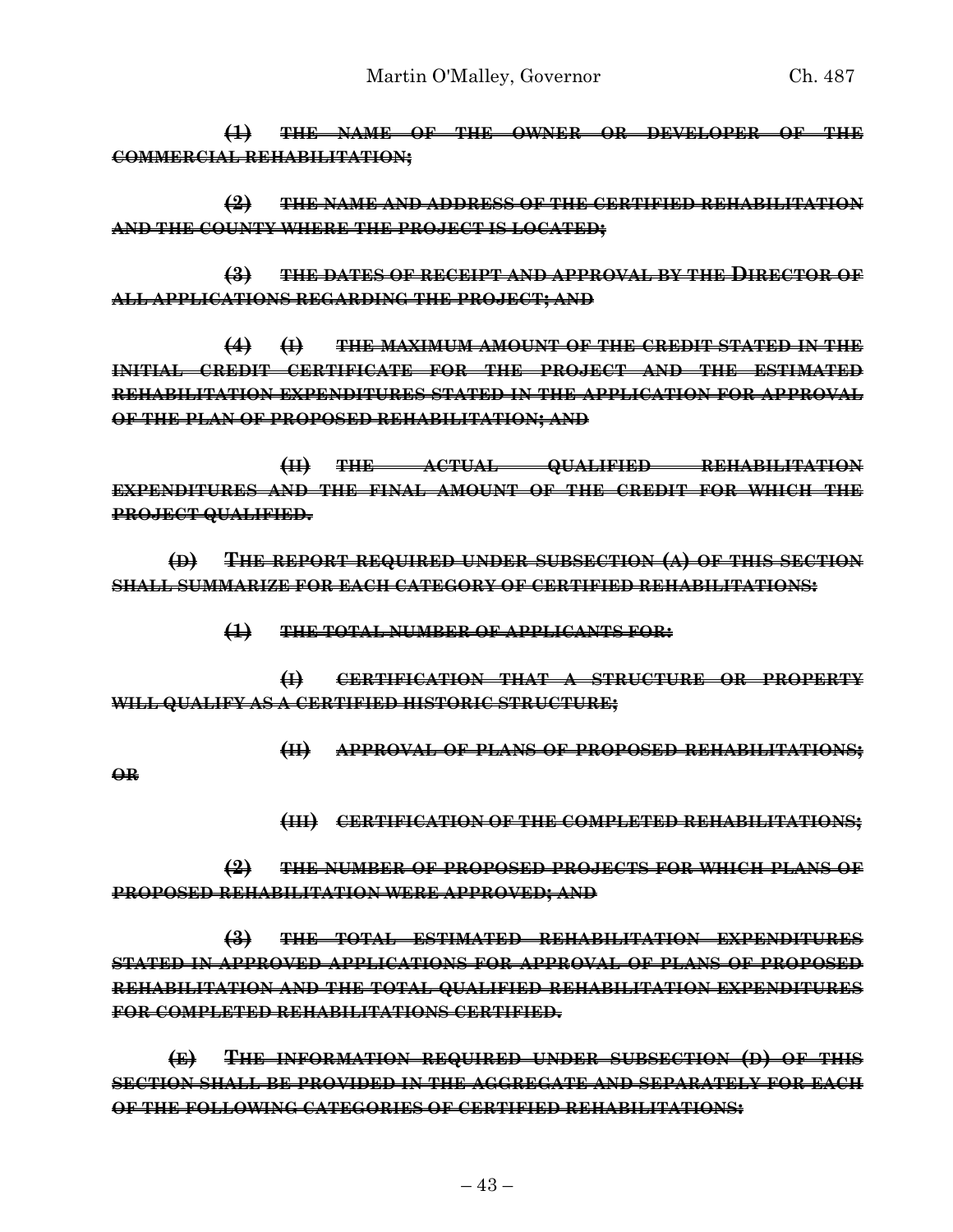**(1) SINGLE–FAMILY, OWNER–OCCUPIED RESIDENTIAL STRUCTURES; AND** 

**(2) COMMERCIAL REHABILITATIONS.**

**5–910.**

**(A) THERE IS A MARYLAND DEPARTMENT OF PLANNING SUSTAINABLE COMMUNITIES TAX CREDIT ADMINISTRATION FUND THAT IS A CONTINUING, NONLAPSING SPECIAL FUND THAT IS NOT SUBJECT TO § 7–302 OF THIS ARTICLE.**

**(B) THE PROCEEDS FROM THE FEE CHARGED UNDER THIS SUBTITLE SHALL BE DEPOSITED IN THE FUND, TO BE USED ONLY FOR THE PURPOSES OF PAYING THE COSTS OF ADMINISTERING THE CREDIT UNDER THIS SUBTITLE AND THE FEDERAL HISTORIC TAX CREDIT.**

**(C) THE STATE TREASURER SHALL HOLD THE FUND AND THE COMPTROLLER SHALL ACCOUNT FOR THE FUND.**

**5–911.**

**(A) SUBJECT TO THE PROVISIONS OF THIS SECTION, THE PROVISIONS OF THIS SUBTITLE AND THE TAX CREDIT AUTHORIZED UNDER THIS SUBTITLE SHALL TERMINATE AS OF OCTOBER 1, 2013.**

**(B) ON AND AFTER OCTOBER 1, 2013, THE TAX CREDIT AUTHORIZED UNDER THIS SECTION MAY BE CLAIMED FOR:**

**(1) A REHABILITATION PROJECT, OTHER THAN A COMMERCIAL REHABILITATION, FOR WHICH AN APPLICATION FOR APPROVAL OF A PLAN OF PROPOSED REHABILITATION WAS RECEIVED BY THE DIRECTOR ON OR BEFORE OCTOBER 1, 2013; OR** 

**(2) A COMMERCIAL REHABILITATION FOR WHICH AN INITIAL CREDIT CERTIFICATE HAS BEEN AWARDED UNDER § 5–905 OF THIS SUBTITLE.**

**(C) THE DIRECTOR SHALL CONTINUE TO REPORT TO THE GOVERNOR AND THE GENERAL ASSEMBLY AS REQUIRED UNDER § 5–909 OF THIS SUBTITLE FOR AS LONG AS ANY REHABILITATION PROJECT FOR WHICH THE TAX CREDIT MAY BE CLAIMED REMAINS INCOMPLETE.**

**Article – State Government**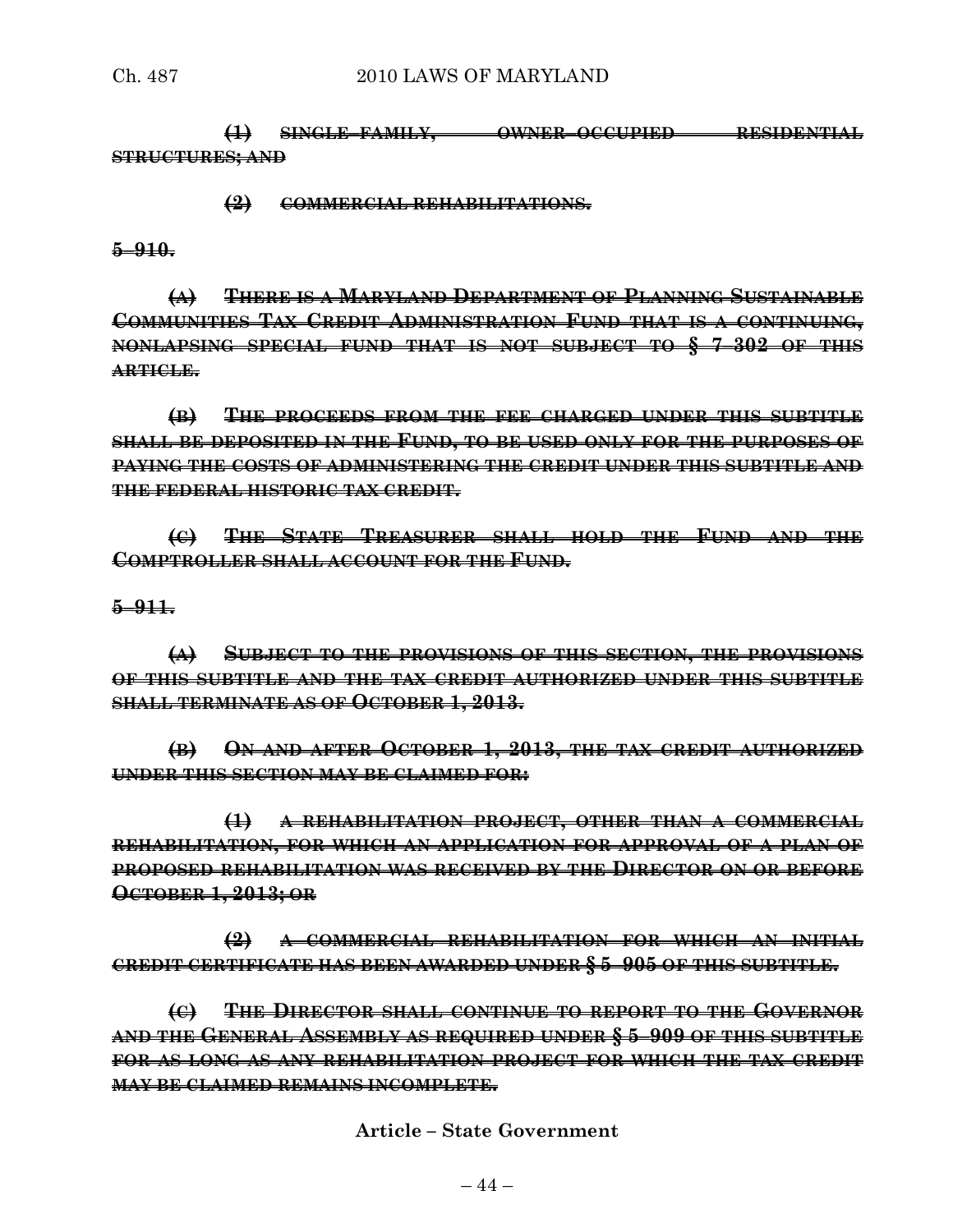9–1406.

(b) The Subcabinet consists of:

- (12) the Secretary of Transportation; **[**and**]**
- (13) a representative of the Governor's office**;**
- **(14) THE SECRETARY OF HEALTH AND MENTAL HYGIENE;**

**(15) THE SECRETARY OF LABOR, LICENSING, AND REGULATION; AND**

**(16) THE DIRECTOR OF THE MARYLAND ENERGY ADMINISTRATION.**

(h) **(1)** The Subcabinet shall:

**[**(1)**] (I)** provide a forum for discussion of interdepartmental issues relating to activities that affect growth, development, neighborhood conservation, and resource management;

**[**(2)**] (II)** work together using all available resources to promote the understanding of smart growth;

**(III) WORK TOGETHER TO CREATE, ENHANCE, SUPPORT, AND REVITALIZE SUSTAINABLE COMMUNITIES ACROSS THE STATE;**

**(IV) AFTER RECEIVING A REQUEST FROM A LOCAL JURISDICTION, CERTIFY THAT THE LOCAL JURISDICTION HAS IMPLEMENTED REGULATORY STREAMLINING OR OTHER DEVELOPMENT INCENTIVES IN PRIORITY FUNDING AREAS FOR THE PURPOSE OF THE RATING SYSTEM IN THE SUSTAINABLE COMMUNITIES TAX CREDIT PROGRAM UNDER TITLE 5 OF THE STATE FINANCE AND PROCUREMENT ARTICLE;**

**(V) SUBJECT TO PARAGRAPH (2) OF THIS SUBSECTION, MAKE RECOMMENDATIONS TO:**

**1. THE DEPARTMENT OF BUSINESS AND ECONOMIC DEVELOPMENT IN ACCORDANCE WITH § 5–1304 OF THE ECONOMIC DEVELOPMENT ARTICLE;**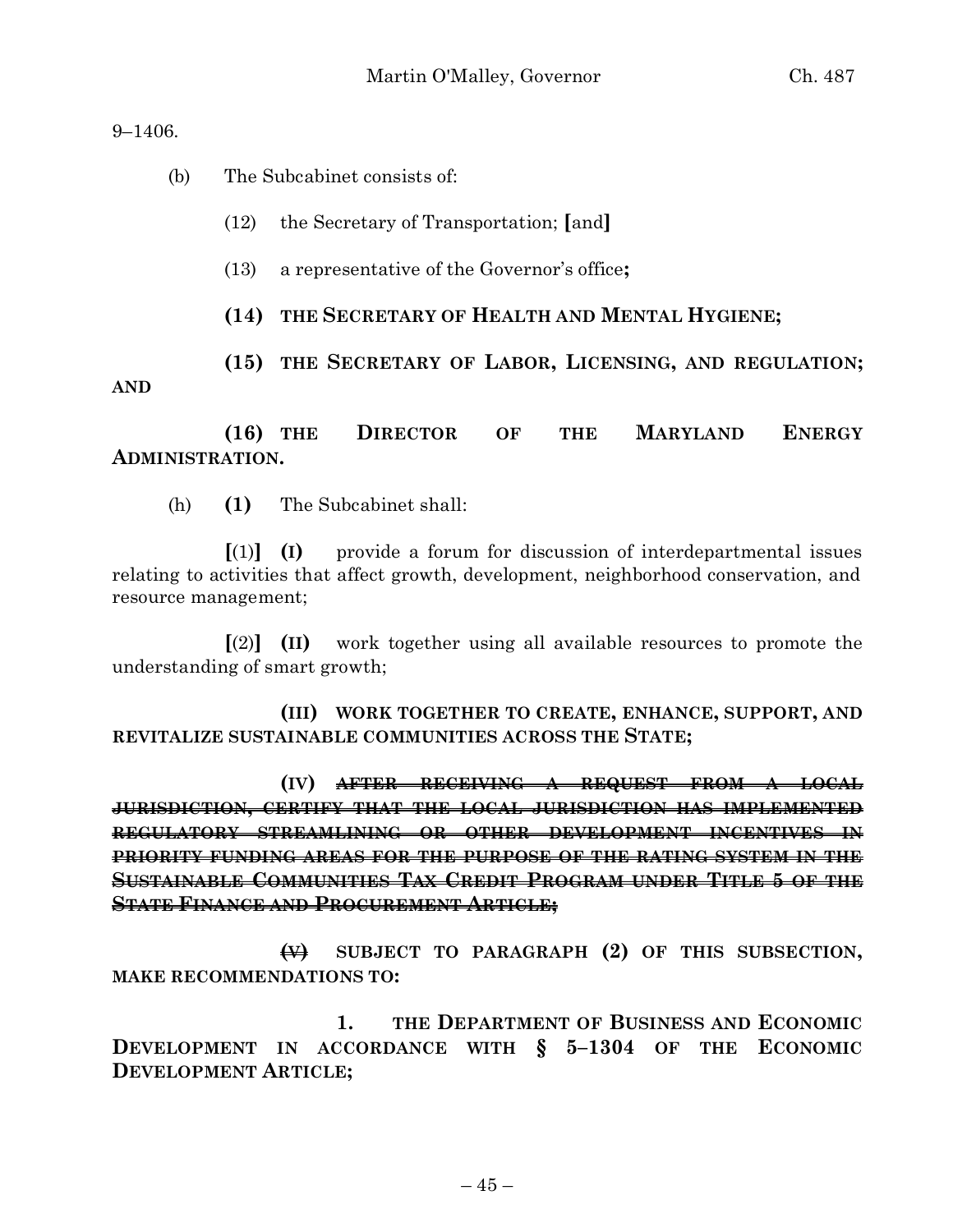Ch. 487 2010 LAWS OF MARYLAND

**2. THE DEPARTMENT OF HOUSING AND COMMUNITY DEVELOPMENT IN ACCORDANCE WITH § 6–206 OF THE HOUSING AND COMMUNITY DEVELOPMENT ARTICLE;**

**3. THE DEPARTMENT OF PLANNING IN ACCORDANCE WITH § 5–904 OF THE STATE FINANCE AND PROCUREMENT ARTICLE; AND**

# **4. THE DEPARTMENT OF TRANSPORTATION IN ACCORDANCE WITH § 7–101 OF THE TRANSPORTATION ARTICLE;**

**[**(3)**] (VI) (V)** in coordination with State agencies, evaluate and report annually to the Governor and, in accordance with § 2–1246 of this article, to the General Assembly on the implementation of the State's smart growth policy; and

 $[(4)]$   $(\overline{\text{VII}})$   $(\overline{\text{VI}})$  perform other duties assigned by the Governor.

**(2) THE FAILURE OF THE SUBCABINET TO MAKE A RECOMMENDATION UNDER PARAGRAPH (1)(V) (1)(IV) OF THIS SUBSECTION MAY NOT BE CONSTRUED AS PROHIBITING A DEPARTMENT TO ACT IN ACCORDANCE WITH THE DEPARTMENT'S AUTHORITY UNDER STATE LAW.**

**Article – Transportation**

# **SUBTITLE 7. SUSTAINABLE COMMUNITIES.**

**2–701.**

**(A) THE GENERAL ASSEMBLY FINDS THAT THE STATE MUST HAVE SUSTAINABLE COMMUNITIES IN ORDER TO:**

**(1) PRESERVE AND PROTECT THE STATE'S NATURAL RESOURCES; AND** 

**(2) ACHIEVE THE STATE'S ECONOMIC GROWTH, RESOURCE PROTECTION, AND PLANNING POLICY IN § 5–7A–01 OF THE STATE FINANCE AND PROCUREMENT ARTICLE.**

**(B) THE GENERAL ASSEMBLY FINDS THAT SUSTAINABLE COMMUNITIES ARE PLACES WHERE PUBLIC AND PRIVATE INVESTMENTS AND PARTNERSHIPS ACHIEVE:**

**(1) DEVELOPMENT OF A HEALTHY LOCAL ECONOMY;**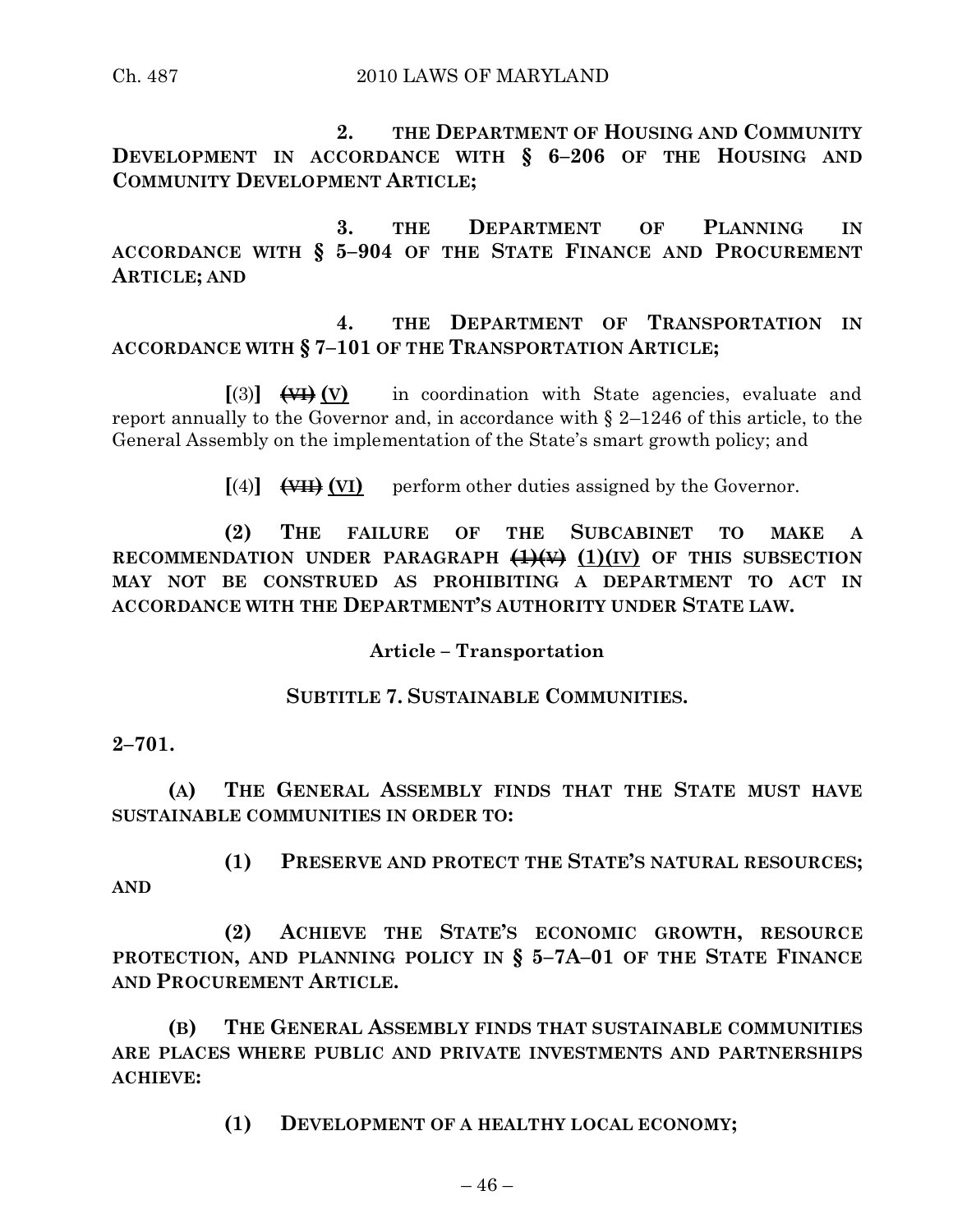**(2) PROTECTION AND APPRECIATION OF HISTORIC AND CULTURAL RESOURCES;**

**(3) A MIX OF LAND USES;**

**(4) AFFORDABLE AND SUSTAINABLE HOUSING AND JOB OPTIONS; AND**

**(5) GROWTH AND DEVELOPMENT PRACTICES THAT PROTECT THE ENVIRONMENT AND CONSERVE AIR, WATER, AND ENERGY RESOURCES, ENCOURAGE WALKABILITY AND RECREATIONAL OPPORTUNITIES, AND, WHERE AVAILABLE, CREATE ACCESS TO TRANSIT.**

### **2–702.**

**IT IS THE INTENT OF THE GENERAL ASSEMBLY THAT THE DEPARTMENT SHALL:**

**(1) CONSIDER SUSTAINABLE COMMUNITIES AS IT CONSIDERS ANNUAL REVISIONS UNDER THE CONSOLIDATED TRANSPORTATION PROGRAM IN § 2–103.1(B) THROUGH (F) OF THIS TITLE; AND**

**(2) TWICE A YEAR CONSULT WITH THE SMART GROWTH SUBCABINET ESTABLISHED UNDER § 9–1406 OF THE STATE GOVERNMENT ARTICLE ON HOW THE DEPARTMENT MAY WORK COOPERATIVELY TO MAKE MUTUAL INVESTMENTS TOWARDS CREATING AND SUPPORTING SUSTAINABLE COMMUNITIES ACROSS THE STATE.**

# **2–703.**

**SUBJECT TO THE LIMITATIONS IMPOSED BY THIS SUBTITLE, THE DEPARTMENT MAY EXERCISE ALL POWERS REASONABLY NECESSARY TO ACHIEVE THE PURPOSES OF THIS SUBTITLE, INCLUDING THE AUTHORITY TO:**

**(1) ADOPT REGULATIONS TO IMPLEMENT THE PROVISIONS OF THIS SUBTITLE;**

**(2) APPLY FOR AND RECEIVE GRANTS, GIFTS, PAYMENTS, LOANS, ADVANCES, APPROPRIATIONS, PROPERTY, AND SERVICES FROM THE FEDERAL GOVERNMENT AND THE STATE, ANY OF THE AGENCIES OR POLITICAL SUBDIVISIONS OF THE FEDERAL GOVERNMENT AND THE STATE, OR OTHER PUBLIC OR PRIVATE PERSON; AND**

**(3) ENTER INTO AGREEMENTS AND CONTRACT FOR:**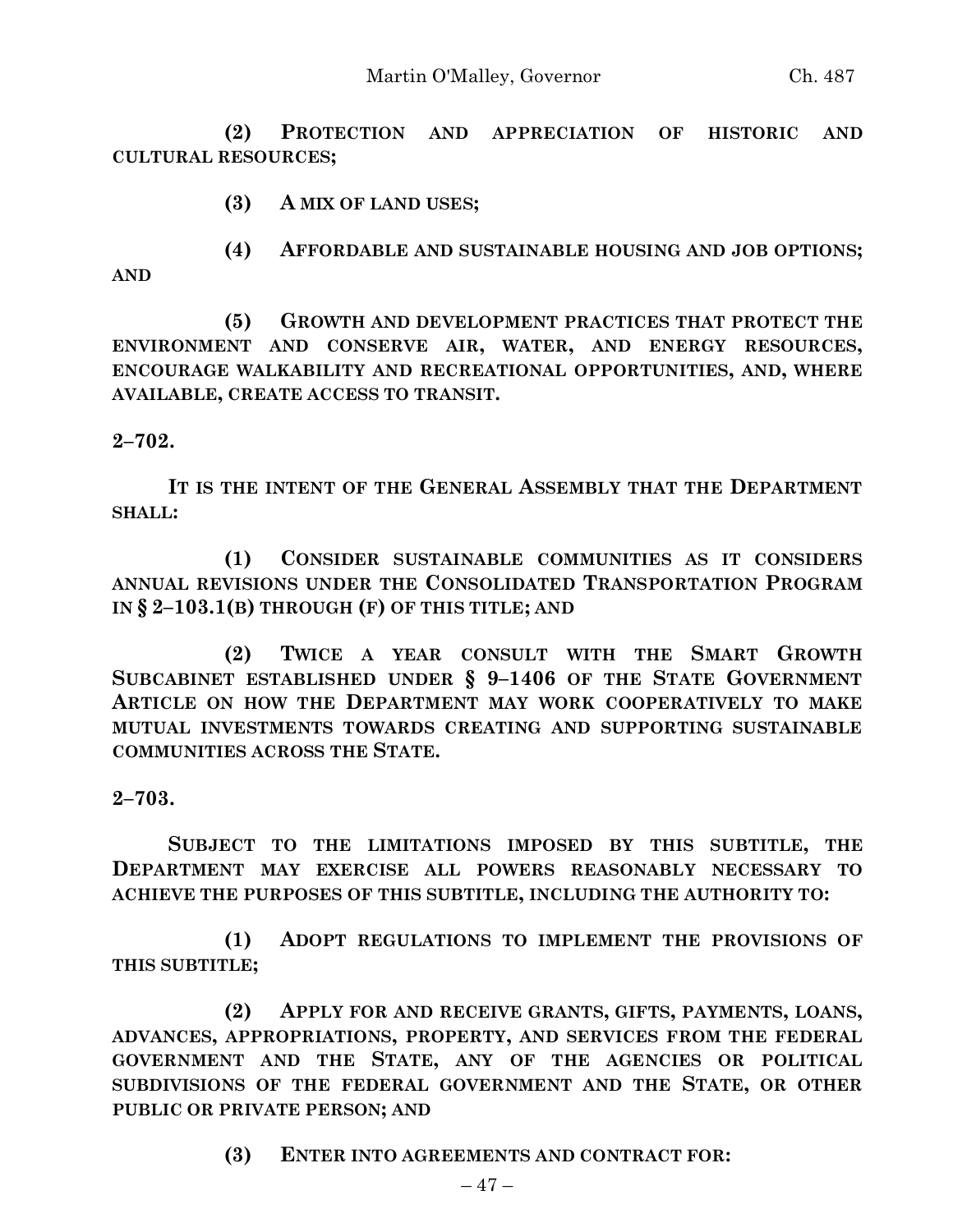# **(I) ANY STUDIES, PLANS, DEMONSTRATIONS, OR PROJECTS;**

**(II) PLANNING, ENGINEERING, AND TECHNICAL SERVICES;**

#### **OR**

**(III) ANY PURPOSE NECESSARY FOR OR INCIDENTAL TO THE PERFORMANCE OF ITS DUTIES AND THE EXERCISE OF ITS POWERS UNDER THIS SUBTITLE.**

7–101.

(m) "Transit–oriented development" means a mix of private or public parking facilities, commercial and residential structures, and uses, improvements, and facilities customarily appurtenant to such facilities and uses, that:

(1) Is part of a deliberate development plan or strategy involving:

(i) Property that is adjacent to the passenger boarding and alighting location of a planned or existing transit station; or

(ii) Property, any part of which is located within one–half mile of the passenger boarding and alighting location of a planned or existing transit station;

(2) Is planned to maximize the use of transit, walking, and bicycling by residents and employees; and

(3) Is designated as a transit–oriented development by:

(i) The Secretary **[**in consultation with the secretaries of Business and Economic Development, General Services, Housing and Community Development, the Environment, and Planning**], AFTER CONSIDERING A RECOMMENDATION OF THE SMART GROWTH SUBCABINET ESTABLISHED UNDER § 9–1406 OF THE STATE GOVERNMENT ARTICLE**; and

(ii) The local government or multicounty agency with land use and planning responsibility for the relevant area.

### **Article – Insurance**

 $6 - 105.2.$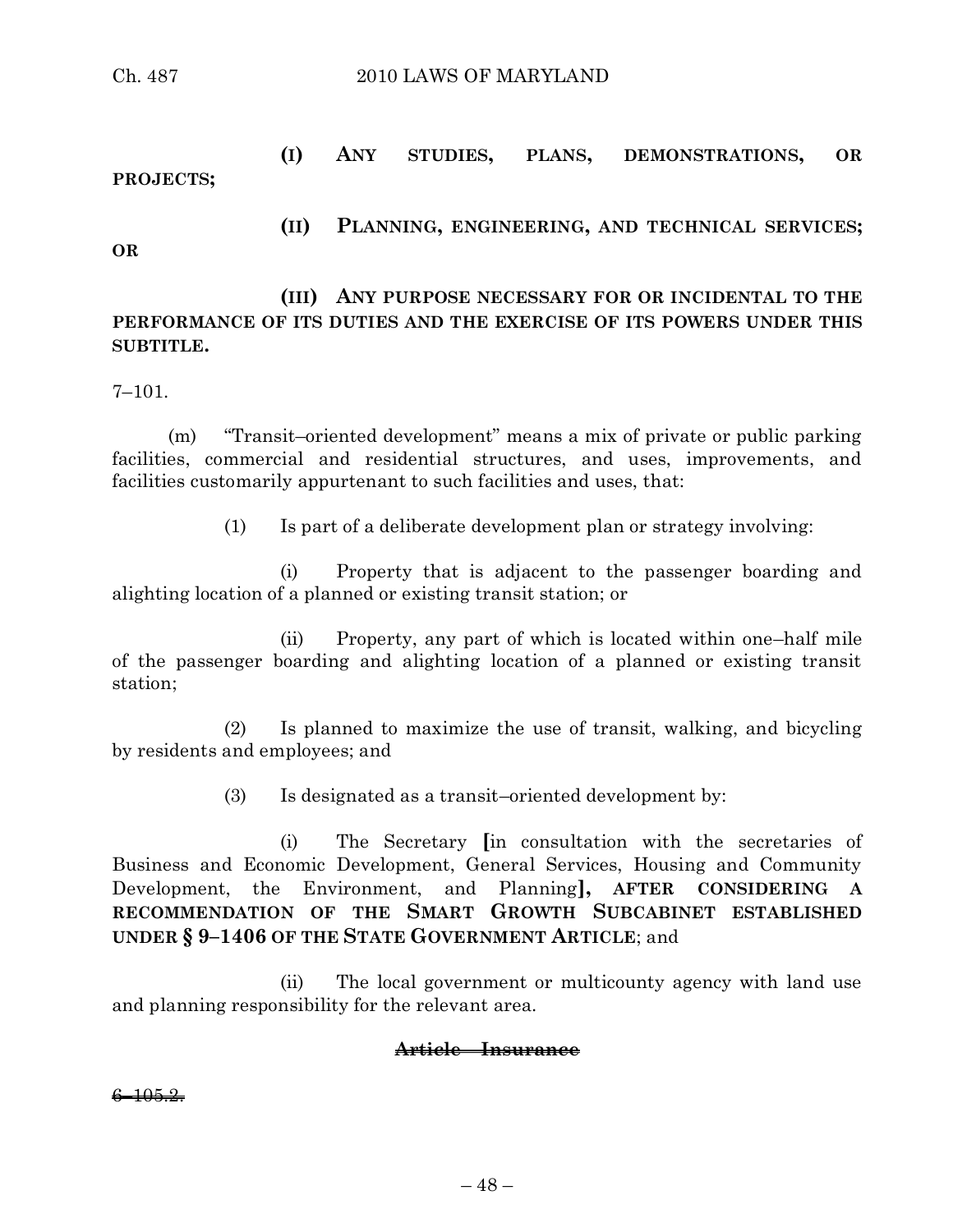A person subject to the tax imposed under this subtitle may claim a credit against the tax for a certified rehabilitation as provided under **[**§ 5A–303**] TITLE 5, SUBTITLE 9** of the State Finance and Procurement Article.

### **Article – Tax – General**

10–704.5.

(a) An individual or corporation may claim a credit against the State income tax for a certified rehabilitation as provided under **[**§ 5A–303**] TITLE 5, SUBTITLE 9** of the State Finance and Procurement Article.

(b) An individual or corporation that is not otherwise required to file an income tax return, including a corporation exempt from income tax under § 501(c)(3) of the Internal Revenue Code:

- and
- $(1)$  may file a return to claim a refund of the credit under this section;

 $\left( 2 \right)$  shall file a return if the individual or corporation is subject to the recapture of the credit under this section as provided under **[**§ 5A–303**] TITLE 5, SUBTITLE 9** of the State Finance and Procurement Article.

SECTION 2. AND BE IT FURTHER ENACTED, That Section(s) 5A–303 of the Article – State Finance and Procurement of the Annotated Code of Maryland be repealed and reenacted, with amendments, and transferred to the Session Laws, to read as follows:

### **Article – State Finance and Procurement**

**[**5A–303.**] 1.**

(a) (1) In this section the following words have the meanings indicated.

(2) "Business entity" means:

(i) a person conducting or operating a trade or business in the State; or

(ii) an organization operating in Maryland that is exempt from taxation under  $\S$  501(c)(3) of the Internal Revenue Code.

(3) "Certified heritage area" has the meaning stated in § 13–1101 of the Financial Institutions Article.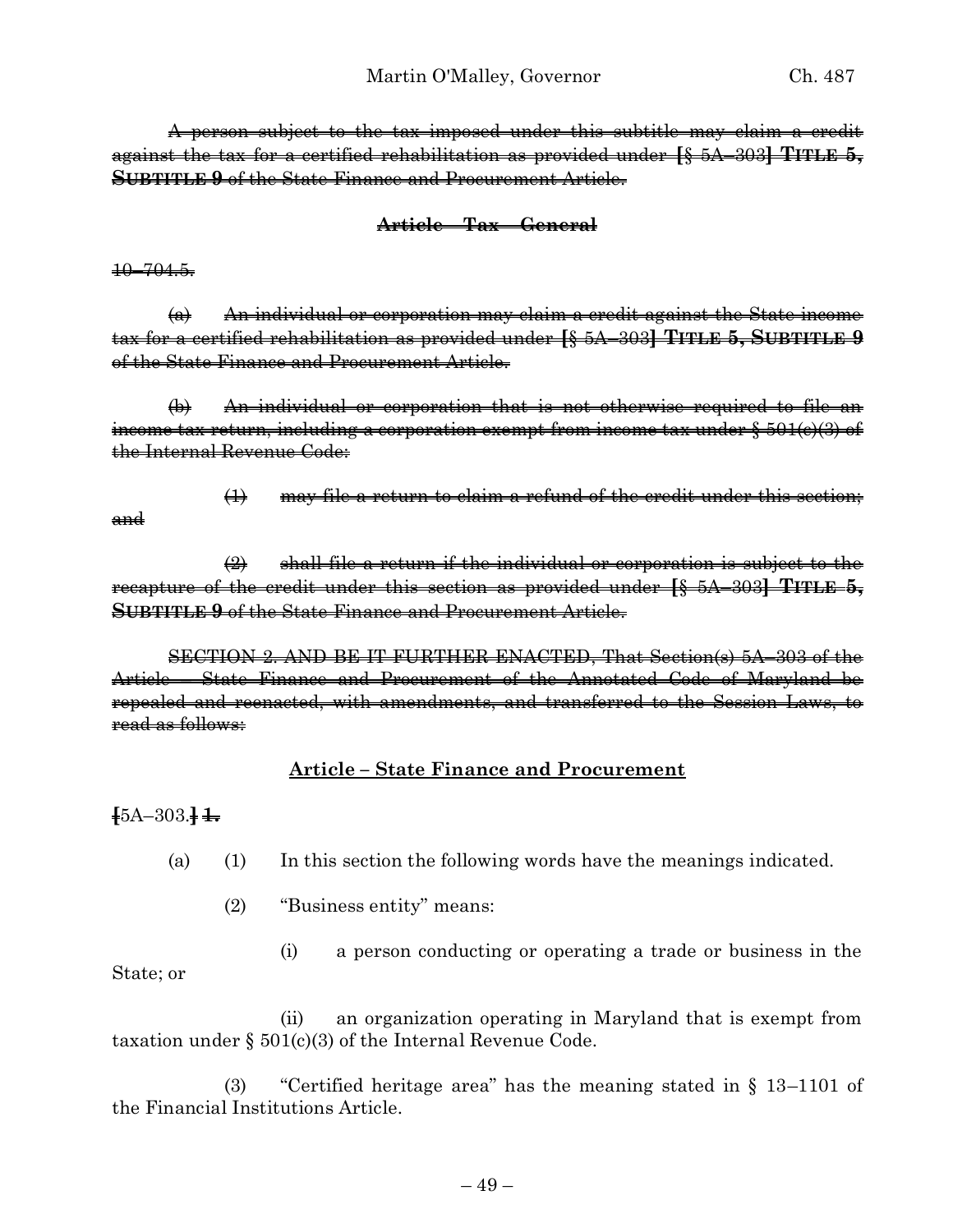(4) (i) "Certified heritage **HISTORIC** structure" means a structure that is located in the State and is:

1. listed in the National Register of Historic Places;

2. designated as a historic property under local law and determined by the Director to be eligible for listing on the National Register of Historic Places;

3. A. located in a historic district listed on the National Register of Historic Places or in a local historic district that the Director determines is eligible for listing on the National Register of Historic Places; and

B. certified by the Director as contributing to the significance of the district; or

4. located in a certified heritage area and certified by the Maryland Heritage Areas Authority as contributing to the significance of the certified heritage area.

(ii) "Certified heritage **HISTORIC** structure" does not include a structure that is owned by the State, a political subdivision of the State, or the federal government.

(5) "Certified rehabilitation" means a completed rehabilitation of**:**

**(I)** a certified heritage **HISTORIC** structure that the Director certifies is a substantial rehabilitation in conformance with the rehabilitation standards of the United States Secretary of the Interior**; OR**

# **(II) A QUALIFIED REHABILITATED STRUCTURE**.

(6) "Commercial rehabilitation" means a rehabilitation of a structure other than a single–family, owner–occupied residence.

(7) "Director" means the Director of the Maryland Historical Trust.

# **(8) "FINANCIAL ASSISTANCE" MEANS ACTION BY THE STATE OR A STATE UNIT TO AWARD GRANTS, LOANS, LOAN GUARANTEES, OR INSURANCE TO A PUBLIC OR PRIVATE ENTITY TO FINANCE, WHOLLY OR PARTLY, A PROJECT THAT INVOLVES OR MAY RESULT IN BUILDING CONSTRUCTION, BUILDING ALTERATION, OR LAND DISTURBANCE.**

# **(9) "HIGH PERFORMANCE BUILDING" MEANS A BUILDING THAT:**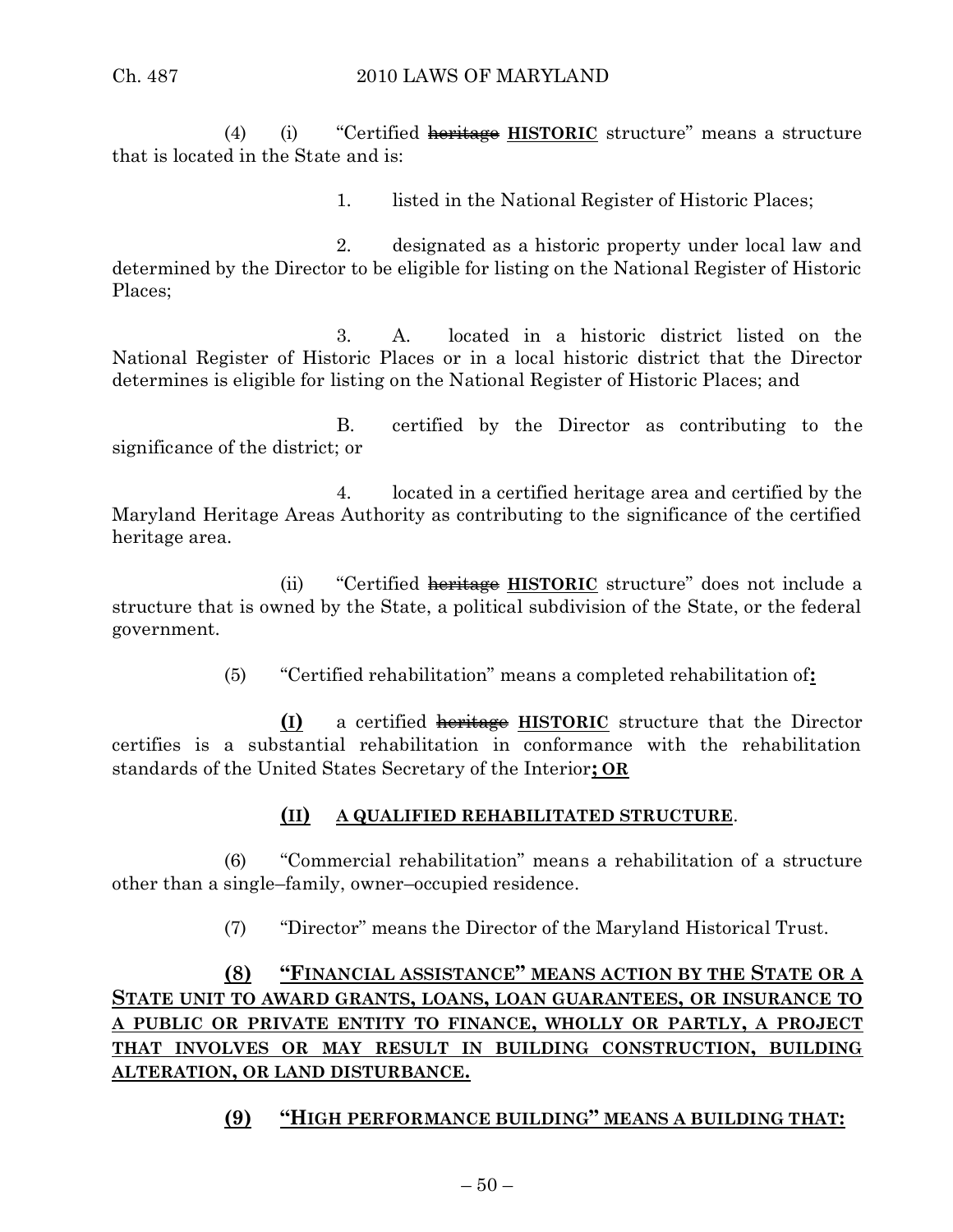**(I) MEETS OR EXCEEDS THE CURRENT VERSION OF THE U.S. GREEN BUILDING COUNCIL'S LEED (LEADERSHIP IN ENERGY AND ENVIRONMENTAL DESIGN) GREEN BUILDING RATING SYSTEM GOLD RATING; OR**

**(II) ACHIEVES AT LEAST A COMPARABLE NUMERIC RATING ACCORDING TO A NATIONALLY RECOGNIZED, ACCEPTED, AND APPROPRIATE NUMERIC SUSTAINABLE DEVELOPMENT RATING SYSTEM, GUIDELINE, OR STANDARD APPROVED BY THE SECRETARIES OF BUDGET AND MANAGEMENT AND GENERAL SERVICES UNDER § 3–602.1 OF THIS ARTICLE.**

**(10) (I) "HISTORIC PROPERTY" MEANS A DISTRICT, SITE, BUILDING, STRUCTURE, MONUMENT, OR OBJECT SIGNIFICANT TO:**

# **1. THE PREHISTORY OR HISTORY OF THE STATE; OR**

**2. THE UPLAND OR UNDERWATER ARCHEOLOGY, ARCHITECTURE, ENGINEERING, OR CULTURE OF THE STATE.**

**(II) "HISTORIC PROPERTY" INCLUDES RELATED ARTIFACTS, RECORDS, AND REMAINS.**

(8) **(11)** "Local historic district" means a district that the governing body of a county or municipal corporation, or the Mayor and City Council of Baltimore, has designated under local law as historic.

**(12) "MAIN STREET MARYLAND COMMUNITY" MEANS:**

**(I) A COMMERCIAL AREA IN A LOCAL JURISDICTION DESIGNATED BY THE SECRETARY OF HOUSING AND COMMUNITY DEVELOPMENT AS A MAIN STREET MARYLAND COMMUNITY UNDER THE MAIN STREET MARYLAND PROGRAM ON OR BEFORE JANUARY 1, 2010; OR**

**(II) A COMMERCIAL AREA IN BALTIMORE CITY DESIGNATED AS A MAIN STREET BY THE MAYOR OF BALTIMORE CITY ON OR BEFORE JANUARY 1, 2010.**

**(13) "MAIN STREET MARYLAND PROGRAM" MEANS THE MARYLAND MAIN STREET DESIGNATION PROGRAM FOR LOCAL JURISDICTIONS ESTABLISHED IN THE CODE OF MARYLAND REGULATIONS (COMAR).**

 $\left(\frac{\Theta}{\Theta}\right)$  (14) "National register structure" means a structure that is:

(i) listed on the National Register of Historic Places; or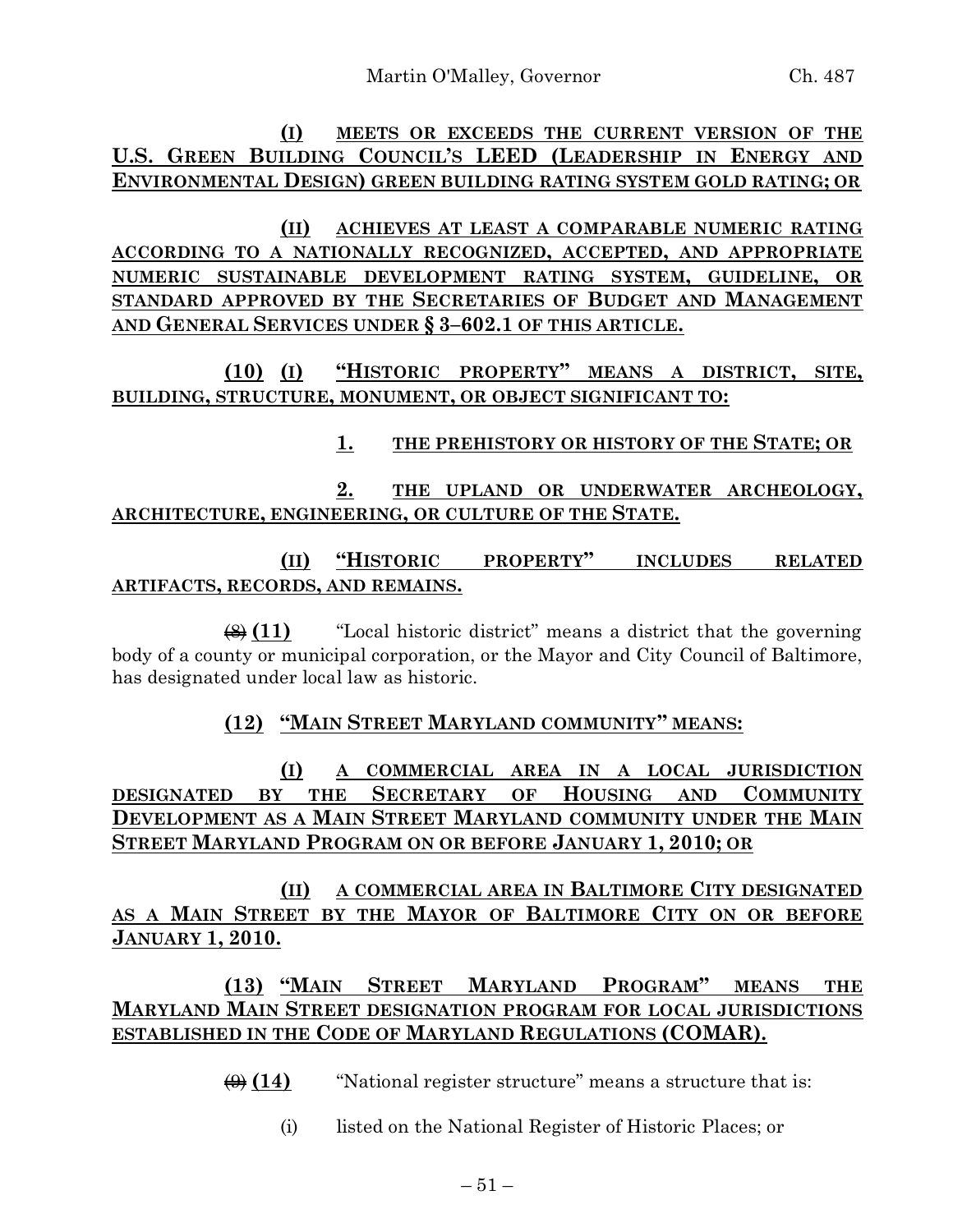#### Ch. 487 2010 LAWS OF MARYLAND

(ii) located in a historic district listed on the National Register of Historic Places and certified by the Director as contributing to the significance of the district.

# **(15) "POLITICAL SUBDIVISION" MEANS A COUNTY OR MUNICIPAL CORPORATION OF THE STATE.**

(10) **(16)** "Qualified rehabilitation expenditure" means any amount

(i) is properly chargeable to a capital account;

(ii) is expended in the rehabilitation of a structure that by the end of the calendar year in which the certified rehabilitation is completed is a certified heritage **HISTORIC** structure **OR A QUALIFIED REHABILITATED STRUCTURE**;

(iii) is expended in compliance with a plan of proposed rehabilitation that has been approved by the Director; and

- (iv) is not funded, financed, or otherwise reimbursed by any:
	- 1. State or local grant;

2. grant made from the proceeds of tax–exempt bonds issued by the State, a political subdivision of the State, or an instrumentality of the State or of a political subdivision of the State;

- section; or
- 3. State tax credit other than the tax credit under this

4. other financial assistance from the State or a political subdivision of the State, other than a loan that must be repaid at an interest rate that is greater than the interest rate on general obligation bonds issued by the State at the most recent bond sale prior to the time the loan is made.

# **(17) (I) "QUALIFIED REHABILITATED STRUCTURE" MEANS A BUILDING, OTHER THAN A SINGLE–FAMILY, OWNER–OCCUPIED RESIDENCE, THAT:**

# **1. A. IS LOCATED IN A MAIN STREET MARYLAND**

### **COMMUNITY; OR**

# **B. BEGINNING IN FISCAL 2012, IS LOCATED IN A MAIN STREET MARYLAND COMMUNITY OR A SUSTAINABLE COMMUNITY;**

that: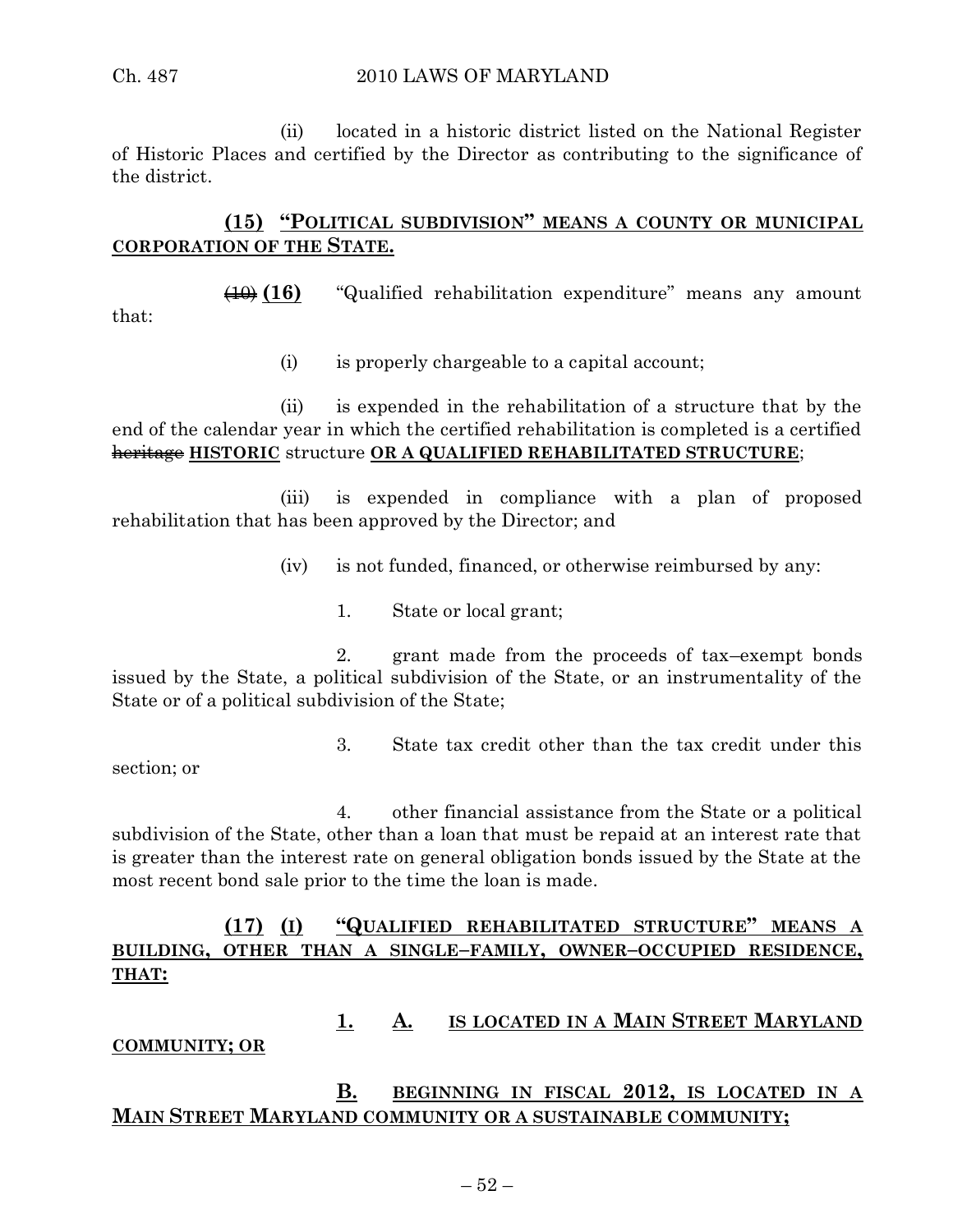## **2. WILL BE SUBSTANTIALLY REHABILITATED; AND**

# **3. MEETS THE REQUIREMENTS SET FORTH IN SUBSECTION (B)(7) OF THIS SECTION.**

# **(II) "QUALIFIED REHABILITATED STRUCTURE" DOES NOT INCLUDE A CERTIFIED HISTORIC STRUCTURE.**

**(18) (I) "SINGLE–FAMILY, OWNER–OCCUPIED RESIDENCE" MEANS A STRUCTURE OR A PORTION OF A STRUCTURE OCCUPIED BY THE OWNER AND THE OWNER'S IMMEDIATE FAMILY AS THEIR PRIMARY OR SECONDARY RESIDENCE.**

**(II) "SINGLE–FAMILY, OWNER–OCCUPIED RESIDENCE" INCLUDES A RESIDENTIAL UNIT IN A COOPERATIVE PROJECT OWNED BY OR LEASED TO A COOPERATIVE HOUSING CORPORATION, AS DEFINED IN § 5–6B–01 OF THE CORPORATIONS AND ASSOCIATIONS ARTICLE, AND LEASED FOR EXCLUSIVE OCCUPANCY TO, AND OCCUPIED BY, A MEMBER OF THE CORPORATION AND THE MEMBER'S IMMEDIATE FAMILY UNDER A PROPRIETARY LEASE.**

**(19) "SMART GROWTH SUBCABINET" MEANS THE SMART GROWTH SUBCABINET ESTABLISHED UNDER TITLE 9, SUBTITLE 14 OF THE STATE GOVERNMENT ARTICLE.**

# **(20) "STATE UNIT" HAS THE MEANING STATED IN § 11–101 OF THE STATE GOVERNMENT ARTICLE.**

(11) **(21)** "Substantial rehabilitation" means rehabilitation of a structure for which the qualified rehabilitation expenditures, during the 24–month period selected by the individual or business entity ending with or within the taxable year, exceed:

(i) for **SINGLE–FAMILY,** owner–occupied residential property,

 $$5,000;$  or

# **(II) FOR A QUALIFIED REHABILITATED STRUCTURE LOCATED IN A MAIN STREET MARYLAND COMMUNITY, THE GREATER OF:**

**1. 50% OF THE ADJUSTED BASIS OF THE** 

#### **STRUCTURE; OR**

**2. \$25,000; OR**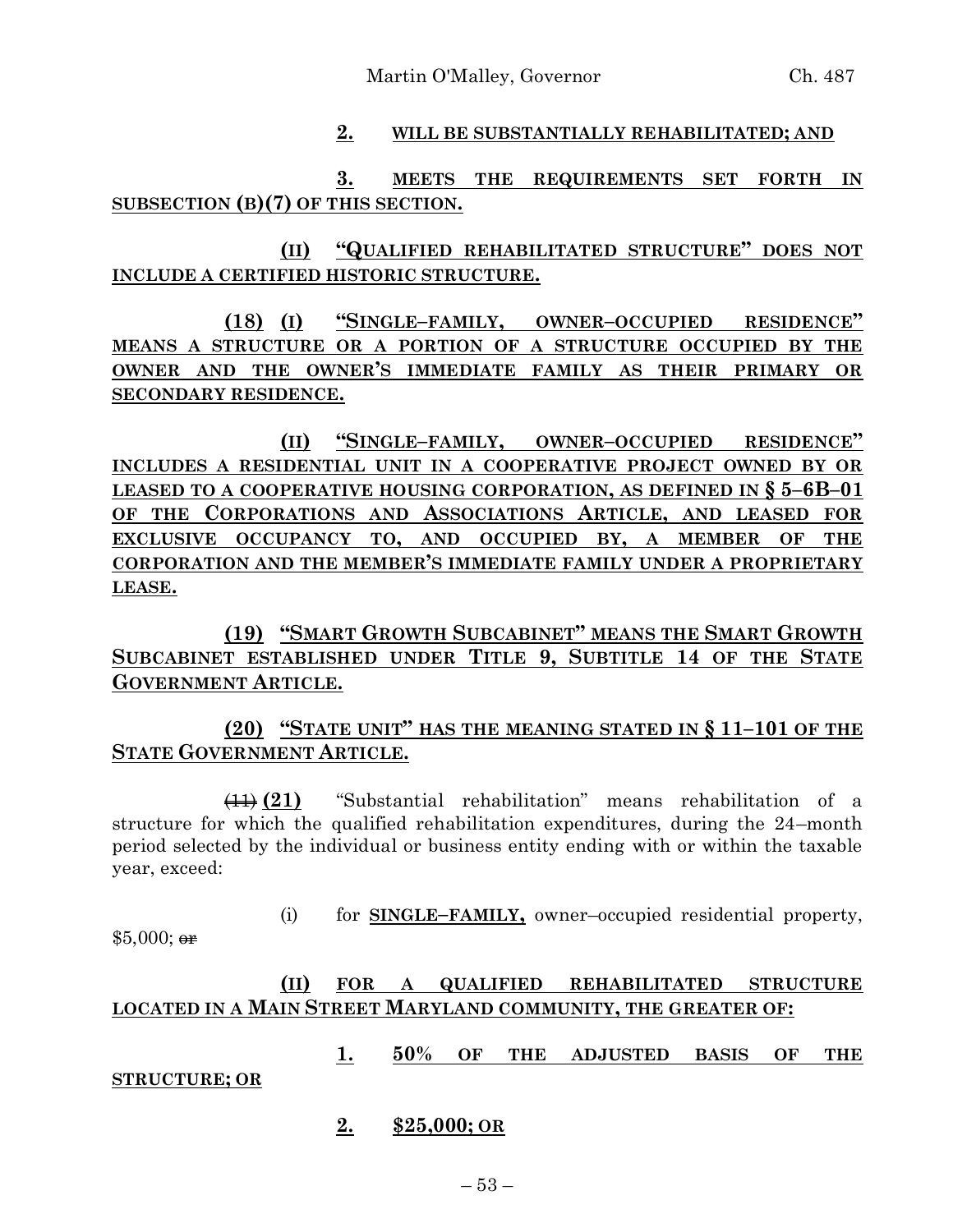$\overline{f}$  (III) for all other property, the greater of:

- 1. the adjusted basis of the structure; or
- 2. \$5,000 **\$25,000**.

# **(22) "SUSTAINABLE COMMUNITY" HAS THE MEANING STATED IN § 6–201 OF THE HOUSING AND COMMUNITY DEVELOPMENT ARTICLE.**

(b) (1) The Director**, IN CONSULTATION WITH THE SMART GROWTH SUBCABINET,** shall adopt regulations to:

(i) establish procedures and standards for certifying heritage **HISTORIC** structures and rehabilitations under this section;

(ii) for commercial rehabilitations, establish an application process for the award of initial credit certificates for Maryland heritage structure **SUSTAINABLE COMMUNITIES** rehabilitation tax credits consistent with the requirements of this subsection;

(iii) for commercial rehabilitations, establish criteria, consistent with the requirements of this subsection, for evaluating, comparing, and rating plans of proposed rehabilitation that have been determined by the Director to**:**

**1. FOR CERTIFIED HISTORIC STRUCTURES, TO** conform with the rehabilitation standards of the United States Secretary of the Interior;

# **2. FOR REHABILITATIONS OF THE EXTERIORS OF QUALIFIED REHABILITATED STRUCTURES, TO BE COMPATIBLE WITH THE REHABILITATION STANDARDS OF THE UNITED STATES SECRETARY OF THE INTERIOR IF THE STRUCTURE IS LOCATED IN, OR ADVERSELY AFFECTS:**

# **A. A DESIGNATED HISTORIC DISTRICT; OR**

# **B. A DISTRICT DETERMINED BY THE DIRECTOR TO BE ELIGIBLE FOR LISTING ON THE NATIONAL REGISTER OF HISTORIC PLACES;** and

(iv) for commercial rehabilitations, establish a competitive award process for the award of initial credit certificates for Maryland heritage structure rehabilitation **SUSTAINABLE COMMUNITIES** tax credits that **FAVORS THE AWARD OF TAX CREDITS FOR REHABILITATION PROJECTS THAT**: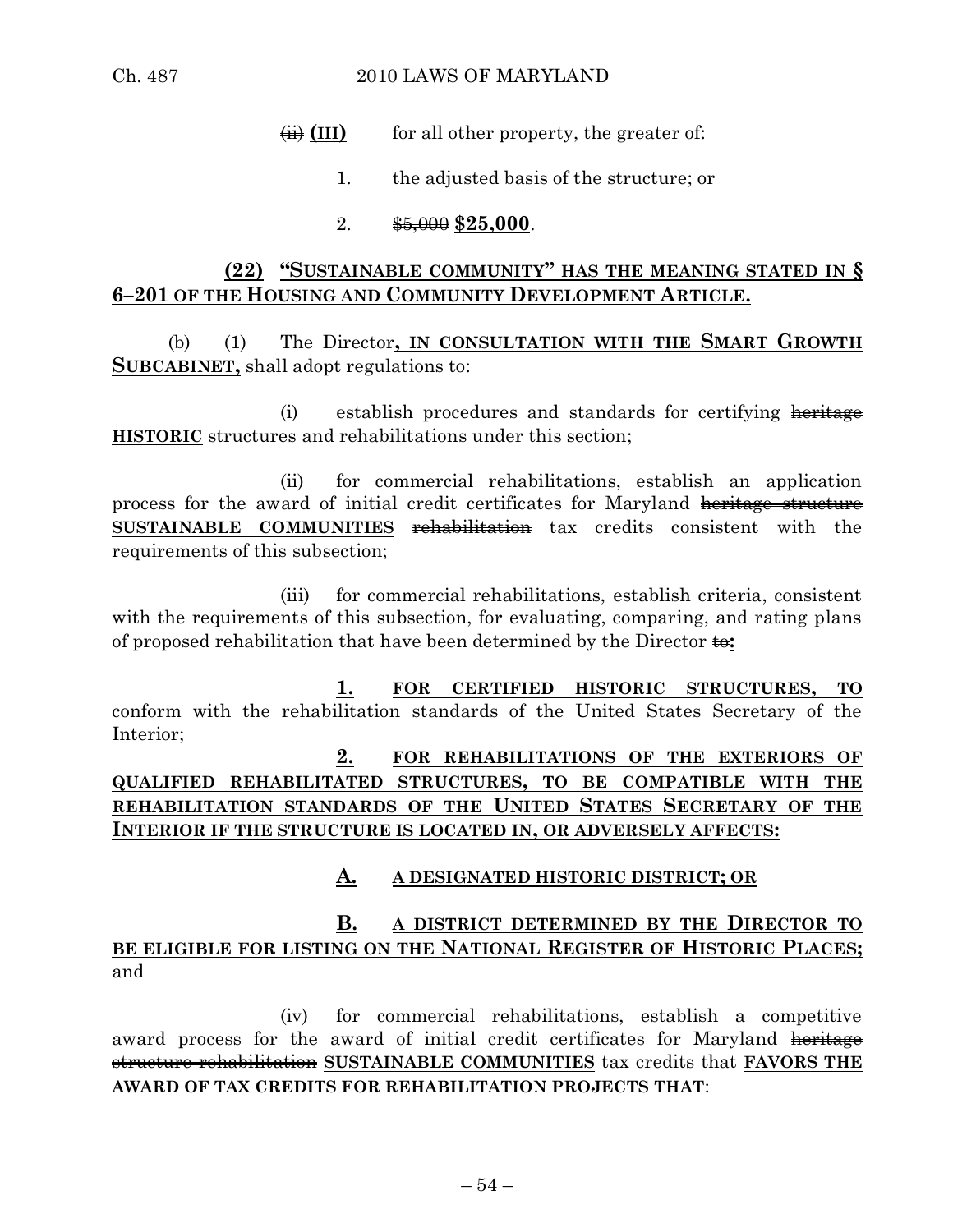1. favors the award of tax credits for rehabilitation **projects ARE** located in jurisdictions that have been historically underrepresented in the award of tax credits for commercial rehabilitations, based on the number of national register structures in each jurisdiction;

2. favors the award of tax credits for rehabilitation projects that are consistent with and promote current growth and development policies and programs of the State; and

3. A. favors the award of tax credits for structures that are listed in the National Register of Historic Places or are designated as historic properties under local law and determined by the Director to be eligible for listing in the National Register of Historic Places; or

B. favors the award of tax credits for structures that are contributing buildings with historic significance and are located in historic districts listed in the National Register of Historic Places.

**3. ARE LOCATED IN AREAS TARGETED BY THE STATE FOR ADDITIONAL REVITALIZATION AND ECONOMIC DEVELOPMENT OPPORTUNITIES DUE TO THE FOCUSING OF STATE RESOURCES AND INCENTIVES;**

**4. BEGINNING IN FISCAL 2012, ARE LOCATED IN SUSTAINABLE COMMUNITIES;**

**5. ARE LOCATED IN AREAS WHERE THE POLITICAL SUBDIVISION HAS IMPLEMENTED REGULATORY STREAMLINING OR OTHER DEVELOPMENT INCENTIVES THAT FOSTER REDEVELOPMENT AND REVITALIZATION IN PRIORITY FUNDING AREAS, AS DEFINED IN TITLE 5, SUBTITLE 7B OF THE STATE FINANCE AND PROCUREMENT ARTICLE, AND THE APPROPRIATE LOCAL GOVERNING BODY OR THE PLANNING BOARD OR COMMISSION, IF DESIGNATED BY THE LOCAL GOVERNING BODY, HAS CERTIFIED TO THE SMART GROWTH SUBCABINET THOSE REGULATORY STREAMLINING OR OTHER DEVELOPMENT INCENTIVES;**

**6. INCLUDE AFFORDABLE AND WORKFORCE HOUSING OPTIONS; AND**

**7. ARE QUALIFIED REHABILITATED STRUCTURES MORE THAN 50 YEARS OLD;**

**(V) FOR COMMERCIAL REHABILITATIONS, DETERMINE WHETHER THE CERTIFIED REHABILITATION IS A HIGH PERFORMANCE BUILDING;**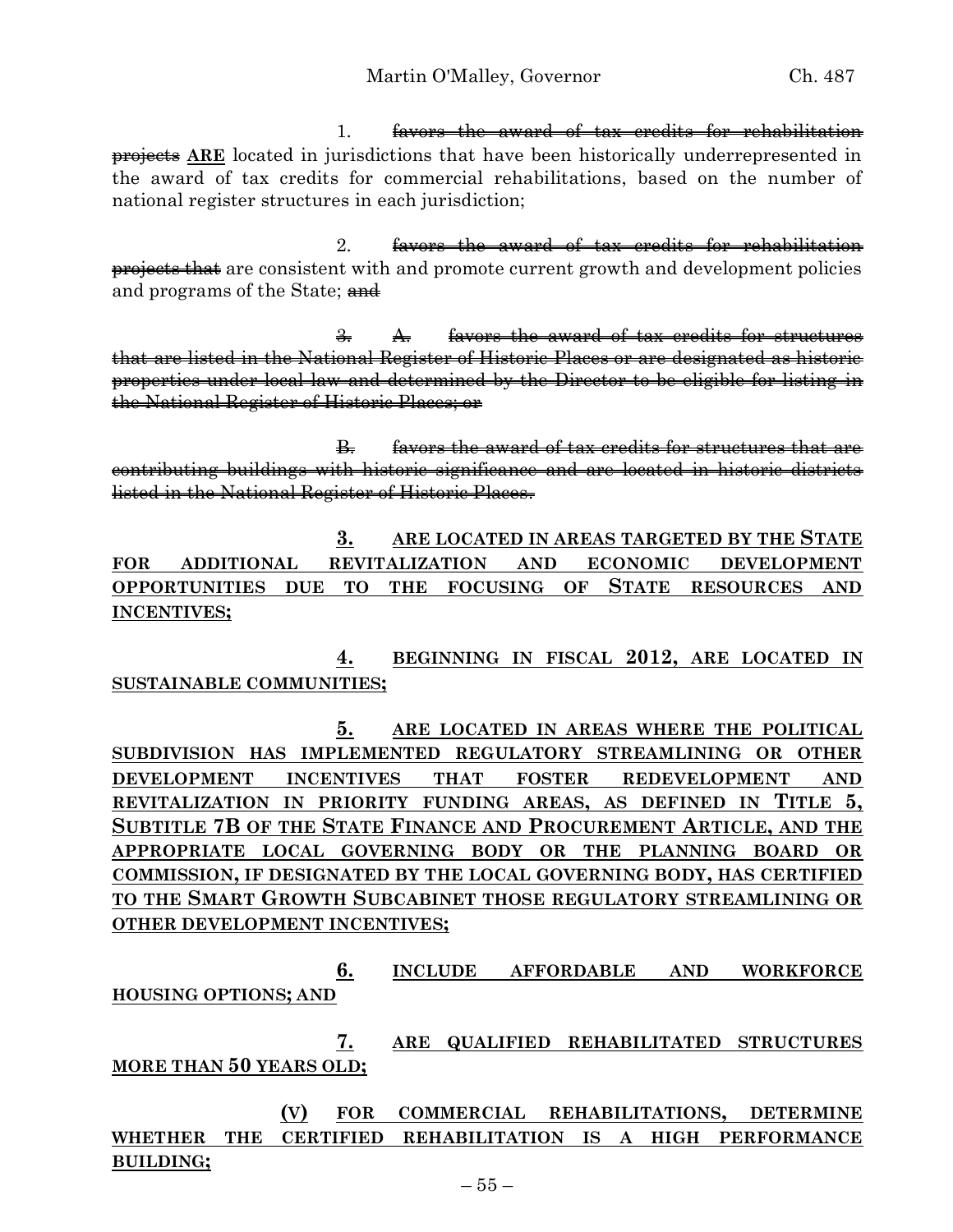# **(VI) FOR COMMERCIAL REHABILITATIONS, ESTABLISH A REQUIRED EXTERNAL MARKER OR, AT A MINIMUM, AN INTERNAL MARKER FOR THE REHABILITATION PROJECTS THAT IDENTIFIES THAT THE REHABILITATION WAS FUNDED BY MARYLAND SUSTAINABLE COMMUNITIES TAX CREDITS; AND**

### **(VII) AS PROVIDED IN PARAGRAPH (6) OF THIS SUBSECTION, CHARGE A REASONABLE FEE TO CERTIFY HISTORIC STRUCTURES AND QUALIFIED REHABILITATED STRUCTURES UNDER THIS SUBTITLE.**

(2) The Director may not certify that a rehabilitation is a certified rehabilitation eligible for a tax credit provided under this section unless the individual or business entity seeking certification states under oath the amount of the individual's or business entity's qualified rehabilitation expenditures.

(3) Each year, the Director may accept applications for approval of plans of proposed commercial rehabilitations and for the award of initial credit certificates for the fiscal year that begins July 1 of that year.

(4) For commercial rehabilitations, the Director may not accept an application for approval of plans of proposed rehabilitation if:

begun; or

(i) any substantial part of the proposed rehabilitation work has

(ii) the applicant for a commercial rehabilitation has previously submitted three or more applications for commercial rehabilitations with total proposed rehabilitations exceeding \$500,000 in that year.

(5) **(I)** Except as provided in subsection (d)(3)(iii) of this section, not more than 75% of the total credit amounts under initial credit certificates issued for any fiscal year may be issued for projects in a single county or Baltimore City.

# **(II) NOT MORE THAN 10% OF THE TOTAL CREDIT AMOUNTS UNDER INITIAL CREDIT CERTIFICATES ISSUED FOR ANY FISCAL YEAR MAY BE ISSUED FOR PROJECTS THAT ARE QUALIFIED REHABILITATED STRUCTURES.**

(6) (i) The Director shall adopt regulations to charge a reasonable fee to certify heritage **HISTORIC** structures and rehabilitations under this section.

(ii) The Director shall set the level of the fee so that the projected proceeds from the fee will cover the costs to the Trust of administering the credit under this section and the federal historic tax credit.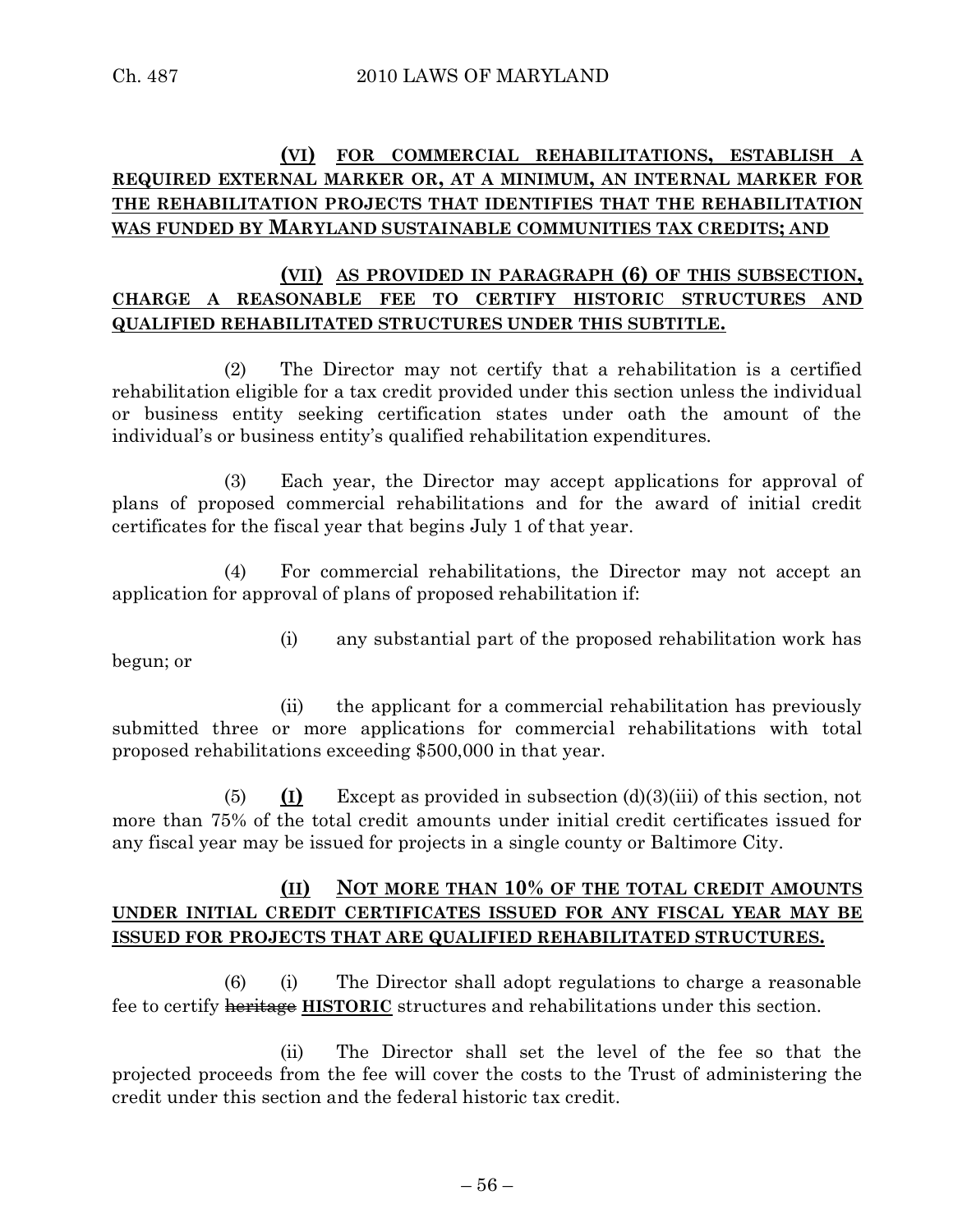(iii) The fee charged may not exceed 1% of the amount of the initial credit certificate issued for a commercial rehabilitation project or the amount of the credit for which a single–family, owner–occupied rehabilitation would be eligible based on the greater of the estimated or final qualified rehabilitation expenditures for the rehabilitation.

# **(IV) IF THE FEE CHARGED FOR A COMMERCIAL REHABILITATION IS NOT RECEIVED BY THE TRUST WITHIN 120 DAYS AFTER THE TRUST SENDS NOTICE THAT THE FEE IS DUE, THE INITIAL CREDIT CERTIFICATE FOR THE REHABILITATION SHALL EXPIRE.**

 $\overline{(iv)}$  **(V)** The proceeds from the fee shall be deposited in a special fund, to be used only for the purposes of paying the costs of administering the credit under this section and the federal historic tax credit.

(v) **(VI)** Any unused balance of the fund at the end of each fiscal year shall be transferred to the Reserve Fund established under subsection (d) of this section and shall increase the amount of the initial credit certificates that the Trust may issue for the following fiscal year.

# **(7) FOR A BUILDING TO BE A QUALIFIED REHABILITATED STRUCTURE, AFTER THE REHABILITATION PROCESS:**

# **(I) 50% OR MORE OF THE EXISTING EXTERNAL WALLS OF THE BUILDING MUST BE RETAINED IN PLACE AS EXTERNAL WALLS;**

**(II) 75% OR MORE OF THE EXISTING EXTERNAL WALLS OF THE BUILDING MUST BE RETAINED IN PLACE AS INTERNAL OR EXTERNAL WALLS; AND**

# **(III) 75% OR MORE OF THE INTERNAL STRUCTURAL FRAMEWORK OF THE BUILDING MUST BE RETAINED IN PLACE.**

(c) (1) **(I)** Except as otherwise provided in this section, for the taxable year in which a certified rehabilitation is completed, an individual or business entity may claim a tax credit in an amount equal to 20% of the individual's or business entity's qualified rehabilitation expenditures for the rehabilitation.

**(II) AN INDIVIDUAL OR BUSINESS ENTITY MAY CLAIM A TAX CREDIT IN AN AMOUNT EQUAL TO 25% OF THE INDIVIDUAL'S OR BUSINESS ENTITY'S QUALIFIED REHABILITATION EXPENDITURES IF THE CERTIFIED REHABILITATION IS A CERTIFIED HISTORIC STRUCTURE AND A HIGH PERFORMANCE BUILDING.**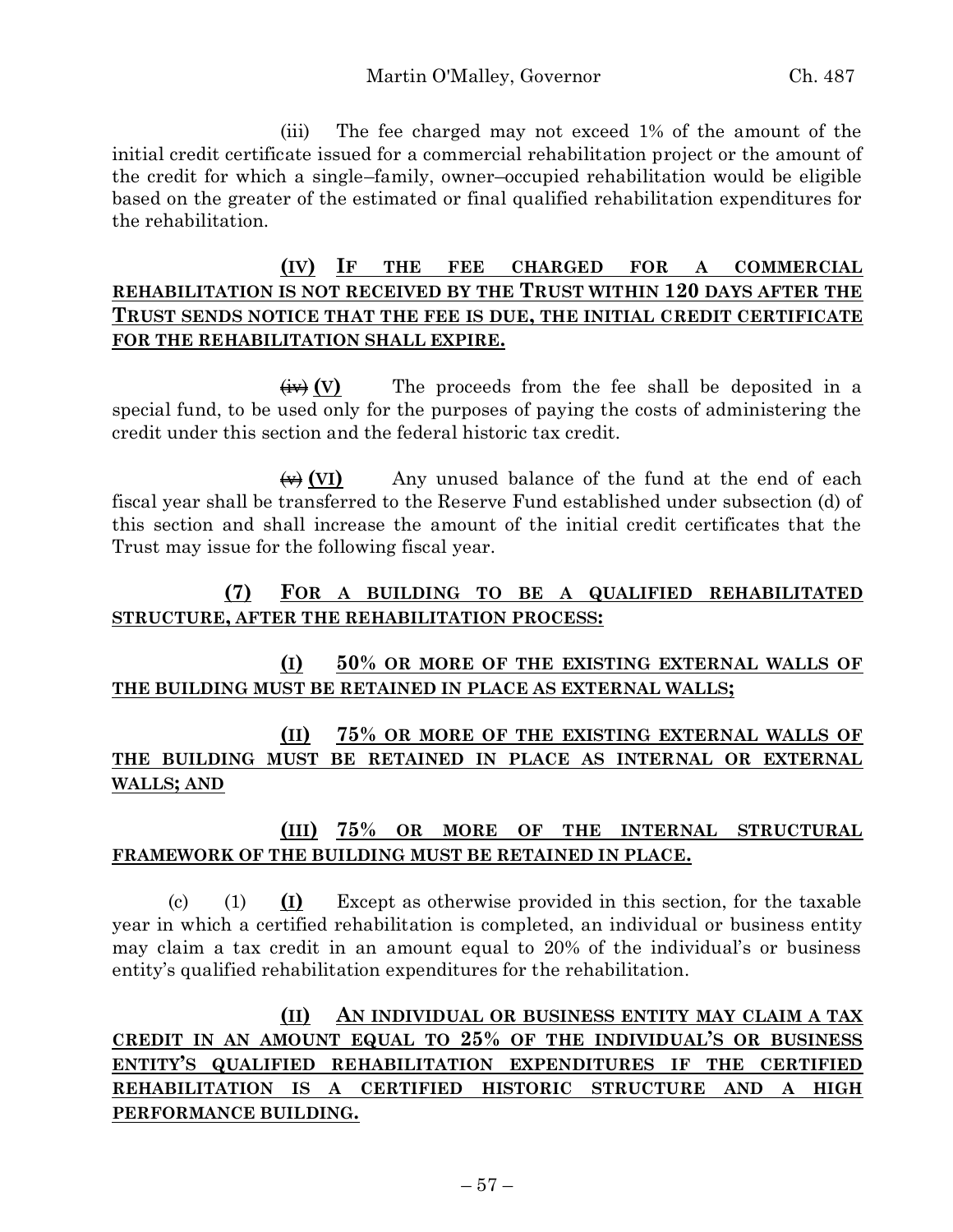# **(III) AN INDIVIDUAL OR BUSINESS ENTITY MAY CLAIM A TAX CREDIT IN AN AMOUNT EQUAL TO 10% OF THE INDIVIDUAL'S OR BUSINESS ENTITY'S QUALIFIED REHABILITATION EXPENDITURES IF THE CERTIFIED REHABILITATION IS A QUALIFIED REHABILITATED STRUCTURE.**

(2) (i) For any commercial rehabilitation, the State tax credit allowed under this section may not exceed the lesser of:

1. \$3,000,000; or

2. the maximum amount specified under the initial credit certificate issued for the rehabilitation.

(ii) For a rehabilitation other than a commercial rehabilitation, the State tax credit allowed under this section may not exceed \$50,000.

(iii) For the purposes of the limitation under subparagraph (i) of this paragraph, the following shall be treated as a single commercial rehabilitation:

1. the phased rehabilitation of the same structure or

property;

2. the separate rehabilitation of different components of the same structure or property; or

3. the rehabilitation of multiple structures that are functionally related to serve an overall purpose.

(3) (i) Subject to subparagraph (ii) of this paragraph, the initial credit certificate for a proposed commercial rehabilitation shall expire and the credit under this section may not be claimed if**:**

# **1. WITHIN 18 MONTHS AFTER THE INITIAL CREDIT CERTIFICATE WAS ISSUED, THE APPLICANT HAS NOT NOTIFIED THE TRUST, IN WRITING, THAT THE COMMERCIAL REHABILITATION HAS BEGUN; OR**

**2.** the commercial rehabilitation is not completed within 30 months after the initial credit certificate was issued.

(ii) For reasonable cause, the Director may postpone the **30–MONTH** expiration date for an initial credit certificate for a commercial rehabilitation.

(4) If the tax credit allowed under this section in any taxable year exceeds the total tax otherwise payable by the business entity or the individual for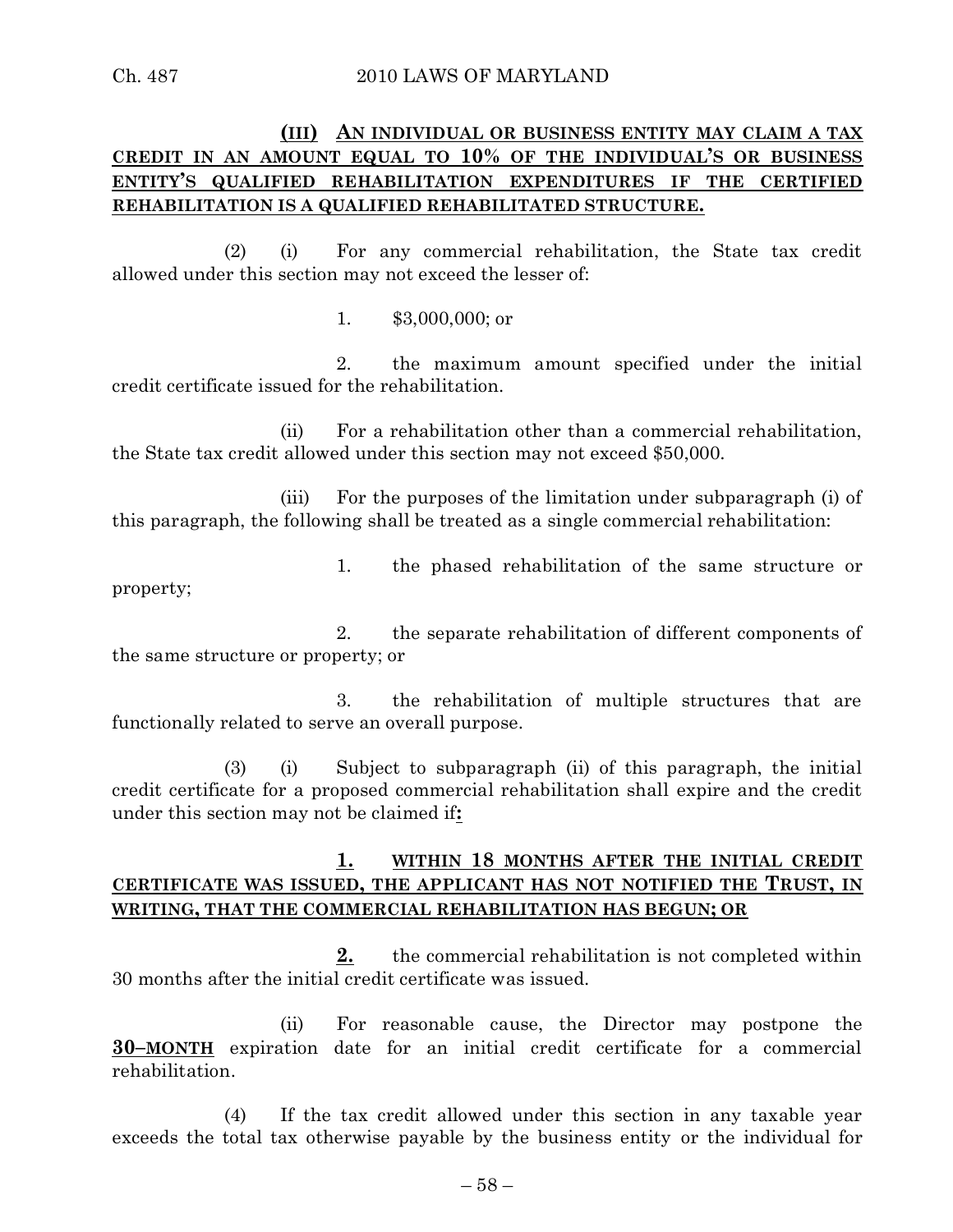that taxable year, the individual or business entity may claim a refund in the amount of the excess.

(d) (1) In this subsection, "Reserve Fund" means the Heritage Structure **SUSTAINABLE COMMUNITIES** Rehabilitation Tax Credit Reserve Fund established under paragraph (2) of this subsection.

(2) (i) There is a Heritage Structure Rehabilitation **SUSTAINABLE COMMUNITIES** Tax Credit Reserve Fund that is a continuing, nonlapsing special fund that is not subject to § 7–302 of **[**this article**] THE STATE FINANCE AND PROCUREMENT ARTICLE**.

(ii) The money in the Fund shall be invested and reinvested by the Treasurer, and interest and earnings shall be credited to the General Fund.

(3) (i) Subject to the provisions of this subsection, the Director shall issue an initial credit certificate for each commercial rehabilitation for which a plan of proposed rehabilitation is approved.

(ii) An initial credit certificate issued under this subsection shall state the maximum amount of credit under this section for which the commercial rehabilitation may qualify.

(iii) 1. Except as otherwise provided in this subparagraph and in subsection  $\bigoplus_{k} \bigoplus_{k} \bigoplus_{k} \bigoplus_{k} \bigoplus_{k} \bigoplus_{k} \bigoplus_{k} \bigoplus_{k} \bigoplus_{k} \bigoplus_{k} \bigoplus_{k} \bigoplus_{k} \bigoplus_{k} \bigoplus_{k} \bigoplus_{k} \bigoplus_{k} \bigoplus_{k} \bigoplus_{k} \bigoplus_{k} \bigoplus_{k} \bigoplus_{k} \bigoplus_{k} \bigoplus_{k} \bigoplus_{k} \bigoplus_{k} \bigoplus_{k} \bigoplus_{k} \bigoplus_{k} \bigoplus_{k$ may not issue initial credit certificates for credit amounts in the aggregate totaling more than the amount appropriated to the Reserve Fund for that fiscal year in the State budget as approved by the General Assembly.

2. If the aggregate credit amounts under initial credit certificates issued in a fiscal year total less than the amount appropriated to the Reserve Fund for that fiscal year as a result of the limitation under subsection  $\left(\frac{\mu}{6}\right)$ **(B)(5)(I)** of this section, any excess amount may be issued under initial credit certificates for projects in a county or Baltimore City in the same fiscal year, without regard to the limitation under subsection  $\overline{\left(\frac{\mathbf{b}}{\mathbf{b}}\right)}$  (B)(5)(I) of this section.

3. Subject to subsubparagraph 2 of this subparagraph, if the aggregate credit amounts under initial credit certificates issued in a fiscal year total less than the amount appropriated to the Reserve Fund for that fiscal year, any excess amount shall remain in the Reserve Fund and may be issued under initial credit certificates for the next fiscal year.

4. For any fiscal year, if funds are transferred from the Reserve Fund under the authority of any provision of law other than paragraph (4) of this subsection, the maximum credit amounts in the aggregate for which the Director may issue initial credit certificates shall be reduced by the amount transferred.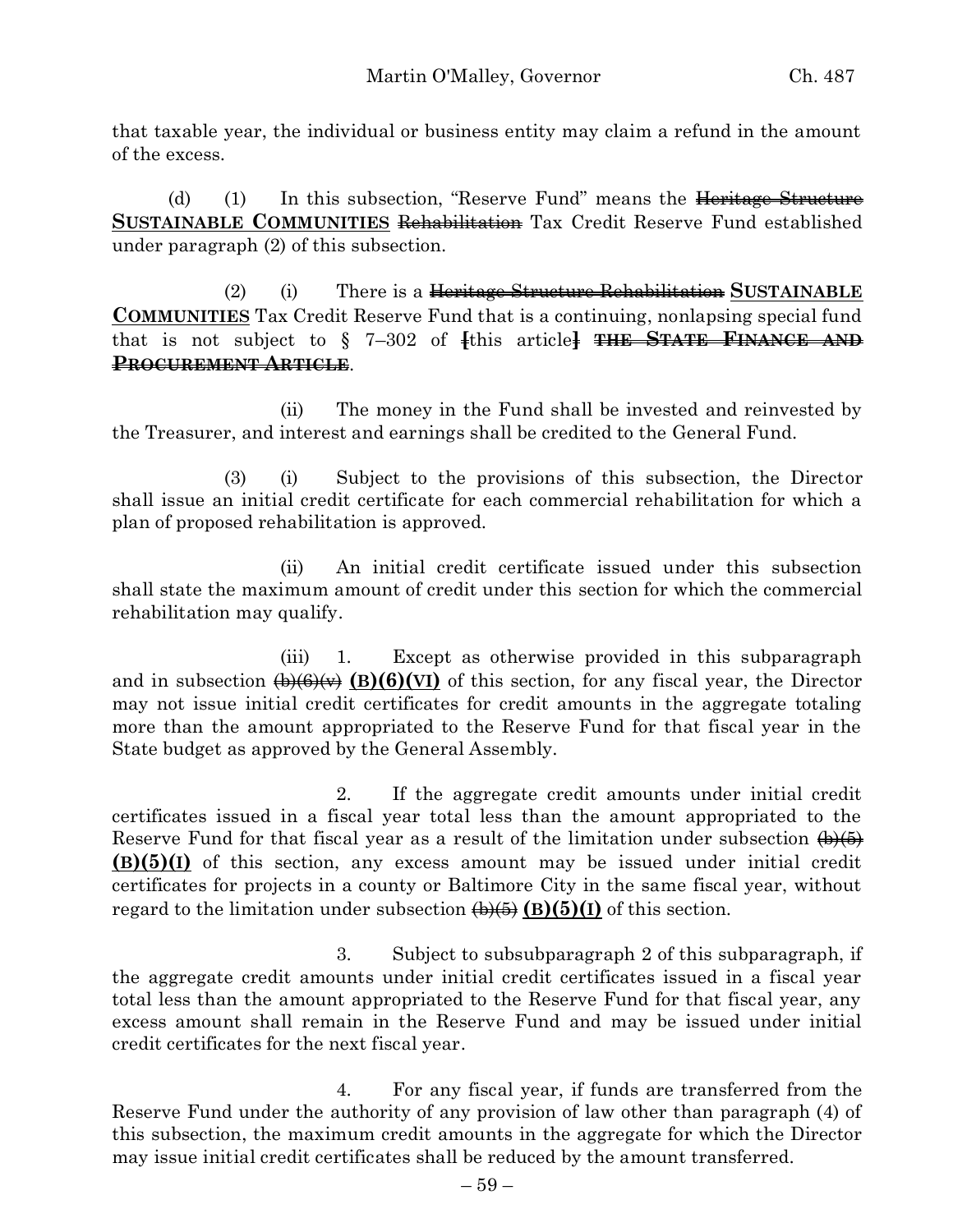(iv) For each of fiscal years 2009 and 2010 **2011, 2012, 2013, AND 2014**, the Governor shall include in the budget bill an appropriation to the Reserve Fund.

(v) Notwithstanding the provisions of  $\S$  7–213 of  $\{$ this article $\}$ **THE STATE FINANCE AND PROCUREMENT ARTICLE**, the Governor may not reduce an appropriation to the Reserve Fund in the State budget as approved by the General Assembly.

(vi) The Director may not issue an initial credit certificate for any fiscal year after fiscal year 2010 **2014**.

(4) (i) Except as provided in this paragraph, money appropriated to the Reserve Fund shall remain in the Fund.

(ii) 1. Within 15 days after the end of each calendar quarter, the Trust shall notify the Comptroller as to each commercial rehabilitation completed and certified during the quarter:

A. the maximum credit amount stated in the initial credit certificate for the project; and

B. the final certified credit amount for the project.

2. On notification that a project has been certified, the Comptroller shall transfer an amount equal to the maximum credit amount stated in the initial credit certificate for the project from the Reserve Fund to the General Fund.

(iii) 1. On or before October 1 of each year, the Trust shall notify the Comptroller as to the maximum credit amount stated in the initial credit certificate for each commercial rehabilitation for which the initial credit certificate has expired under subsection (c)(3) of this section as of the end of the prior fiscal year.

2. On notification that the initial credit certificate for a project has expired under subsection (c)(3) of this section, the Comptroller shall transfer an amount equal to the maximum credit amount stated in the initial credit certificate for the project from the Reserve Fund to the General Fund.

(e) (1) **(I)** In this subsection<del>, "disqualifying work" means work that:</del> **THE FOLLOWING WORDS HAVE THE MEANINGS INDICATED.**

**(II) 1. "DISPOSE OF" MEANS TO TRANSFER LEGAL TITLE OR, IN THE CASE OF A LEASEHOLD, THE LEASEHOLD INTEREST.**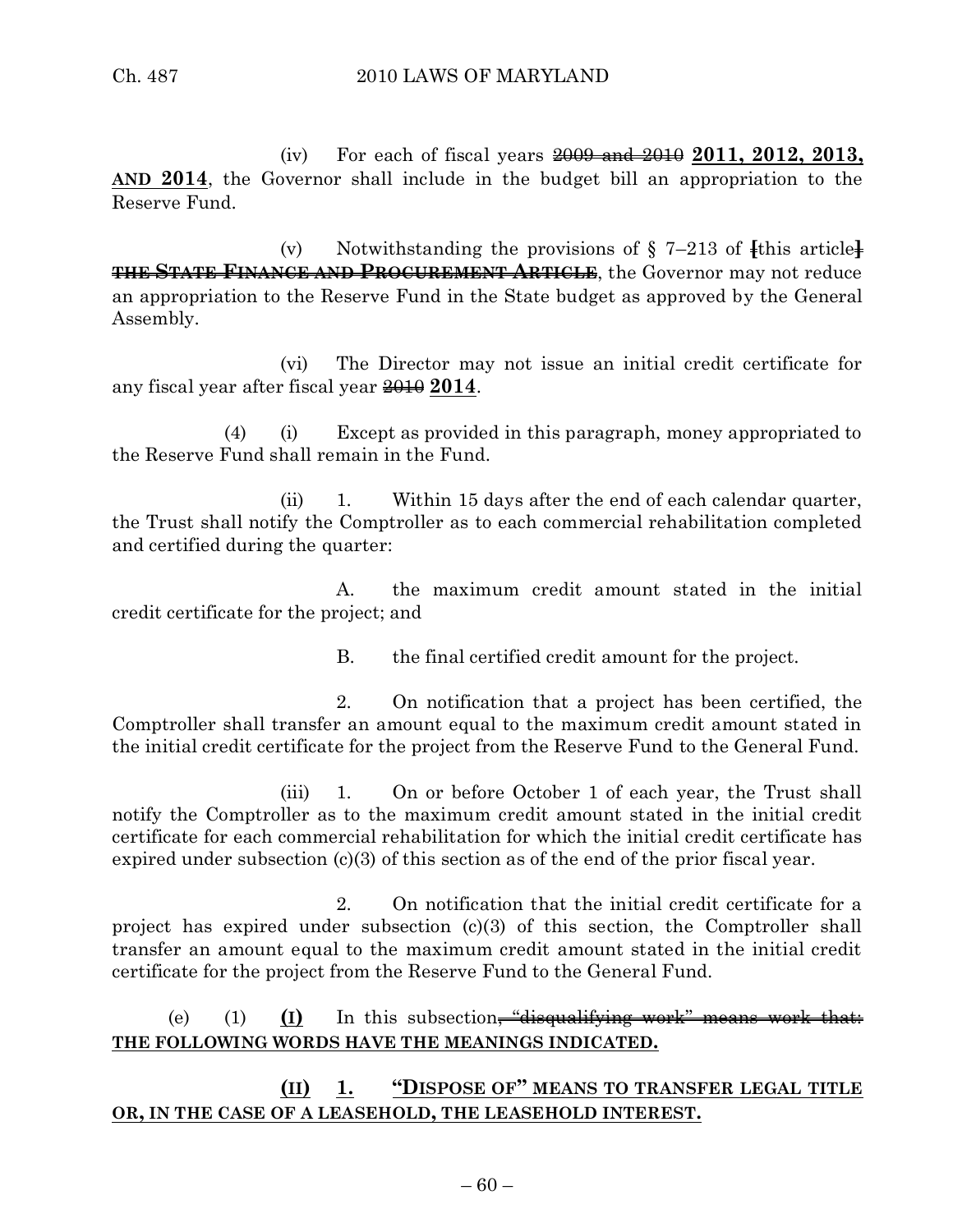# **2. "DISPOSE OF" INCLUDES TO SELL IN A SALE–AND–LEASEBACK TRANSACTION, TO TRANSFER ON THE FORECLOSURE OF A SECURITY INTEREST, OR TO TRANSFER BY GIFT.**

# **3. "DISPOSE OF" DOES NOT INCLUDE TO TRANSFER TITLE OR THE LEASEHOLD INTEREST TO A CREDITOR ON CREATION OF A SECURITY INTEREST.**

### **(III) "DISQUALIFYING WORK" MEANS WORK THAT:**

(i) **1.** is performed on a certified heritage structure for which a rehabilitation has been certified under this section **REHABILITATION**; and

 $\overrightarrow{4H}$  **2.** if performed as part of the rehabilitation certified under this section, would have made the rehabilitation ineligible for certification.

(2) The credit allowed under this section shall be recaptured as provided in paragraph (3) of this subsection if, during the taxable year in which a certified rehabilitation is completed or any of the 4 taxable years succeeding the taxable year in which the certified rehabilitation is completed,**:**

**(I)** any disqualifying work is performed on the certified heritage structure for which the certified rehabilitation has been completed **REHABILITATION; OR**

### **(II) FOR A COMMERCIAL REHABILITATION, THE CERTIFIED REHABILITATION IS COMPLETE AND HAS BEEN DISPOSED OF**.

(3) (i) 1. If the disqualifying work is performed **OR THE CERTIFIED REHABILITATION IS DISPOSED OF** during the taxable year in which the certified rehabilitation was completed, 100% of the credit shall be recaptured.

2. If the disqualifying work is performed **OR THE CERTIFIED REHABILITATION IS DISPOSED OF** during the first full year succeeding the taxable year in which the certified rehabilitation was completed, 80% of the credit shall be recaptured.

3. If the disqualifying work is performed **OR THE CERTIFIED REHABILITATION IS DISPOSED OF** during the second full year succeeding the taxable year in which the certified rehabilitation was completed, 60% of the credit shall be recaptured.

4. If the disqualifying work is performed **OR THE CERTIFIED REHABILITATION IS DISPOSED OF** during the third full year succeeding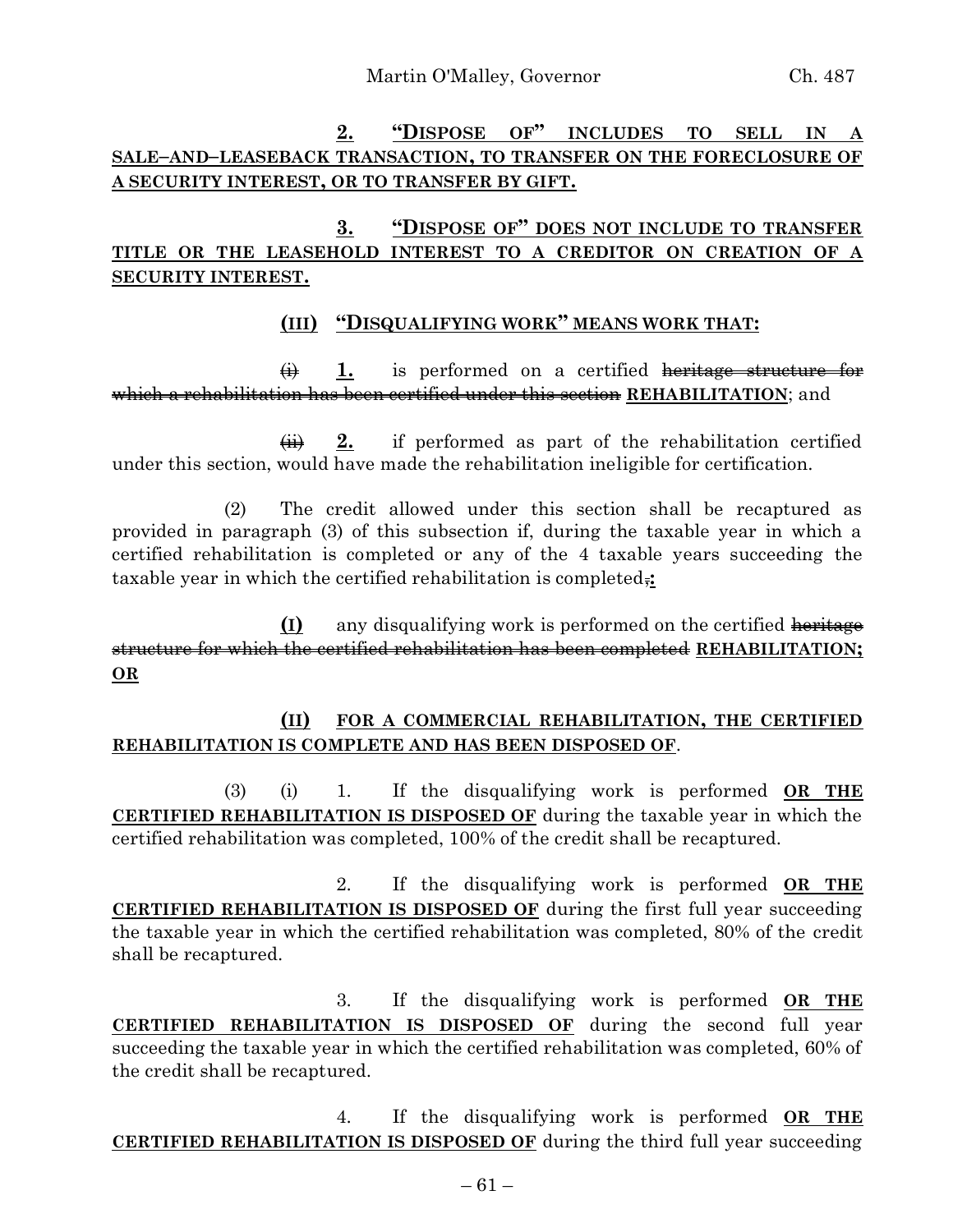the taxable year in which the certified rehabilitation was completed, 40% of the credit shall be recaptured.

5. If the disqualifying work is performed **OR THE CERTIFIED REHABILITATION IS DISPOSED OF** during the fourth full year succeeding the taxable year in which the certified rehabilitation was completed, 20% of the credit shall be recaptured.

(ii) The individual or business entity that claimed the tax credit shall pay the amount to be recaptured as determined under subparagraph (i) of this paragraph as taxes payable to the State for the taxable year in which the disqualifying work is performed **OR THE CERTIFIED REHABILITATION IS DISPOSED OF**.

(f) (1) The Comptroller may determine, under the process for return examination and audit under §§ 13–301 and 13–302 of the Tax – General Article:

(i) the amount of rehabilitation expenditures used in calculating the credit;

(ii) whether such expenditures are qualified rehabilitation expenditures under this section; and

(iii) whether the credit is allowable as claimed.

(2) The authority of the Comptroller to examine and audit a tax return does not limit the authority of the Director to determine whether a rehabilitation qualifies as a certified rehabilitation or whether a certificate of certified rehabilitation has been properly issued.

(3) The Comptroller may adopt regulations to require that an entity other than a corporation claim the tax credit on the tax return filed by that entity.

(4) (i) Except as otherwise provided in this paragraph, the credit under this section may be claimed for the year a certified rehabilitation is completed, only if the Director has, by the time the return is filed, issued a certificate of completion for the certified rehabilitation.

(ii) A taxpayer claiming the credit may amend a return for the year the certified rehabilitation was completed to account for a certificate issued subsequent to the filing of the original return.

(iii) An amended return shall be filed within the period allowed under the Tax – General Article for filing refund claims.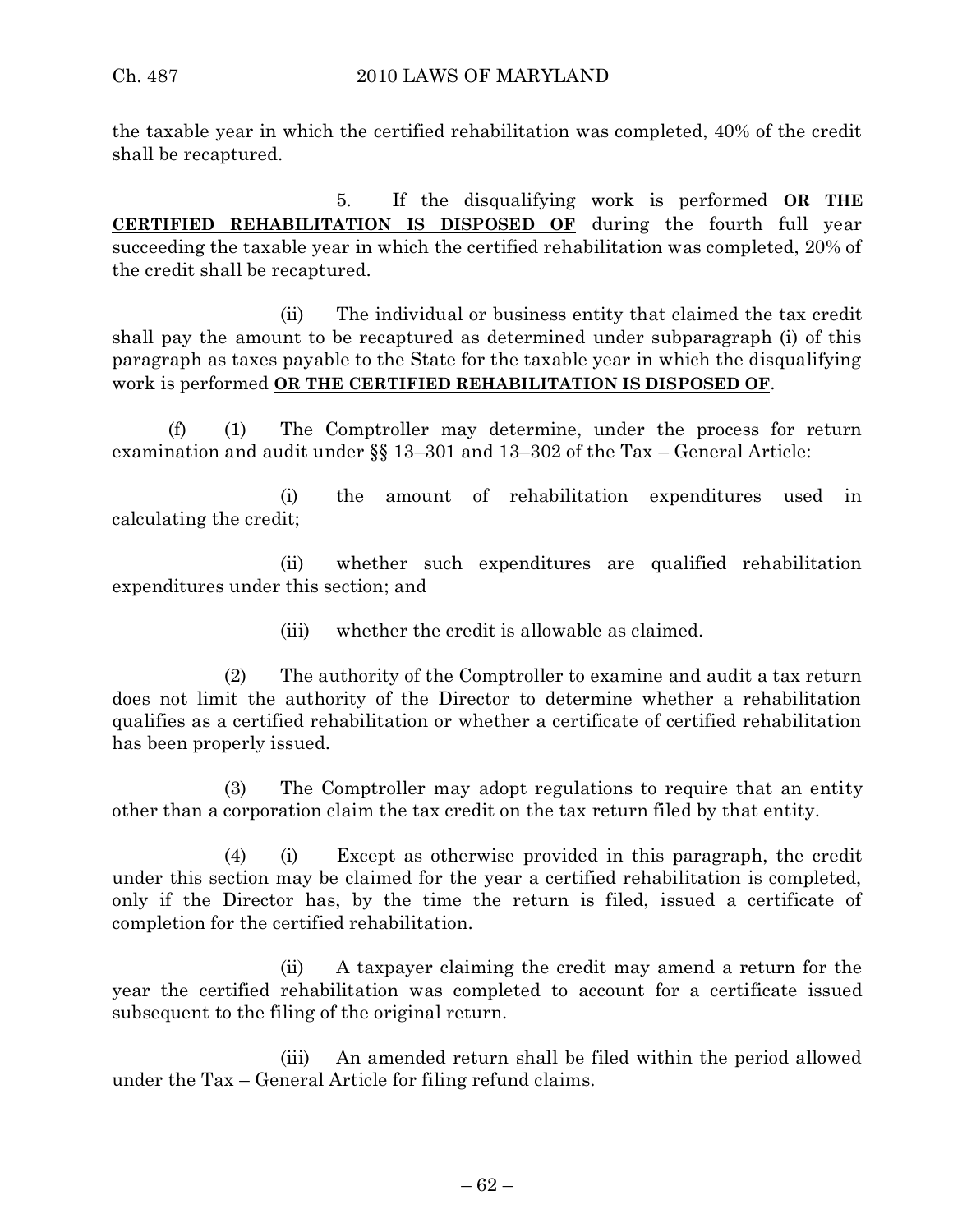(iv) The provisions of this paragraph do not extend the period in which a certified rehabilitation must be completed to be eligible for a tax credit under this section.

(v) An amended return may account for an amended certification issued by the Director for a certified rehabilitation.

(g) A refund payable under subsection (c) of this section:

(1) operates to reduce the income tax revenue from corporations if the person entitled to the refund is a corporation subject to the income tax under Title 10 of the Tax – General Article;

(2) operates to reduce insurance premium tax revenues if the person entitled to the refund is subject to taxation under Title 6 of the Insurance Article; and

(3) operates to reduce the income tax revenue from individuals if the person entitled to the refund is:

(i) an individual subject to the income tax under Title 10 of the Tax – General Article; or

(ii) an organization exempt from taxation under  $\S$  501(c)(3) of the Internal Revenue Code.

(h) (1) On or before December 15 of each fiscal year, the Director shall report to the Governor and, subject to § 2–1246 of the State Government Article, to the General Assembly, on:

(i) the initial credit certificates awarded for commercial rehabilitations under this section for that fiscal year; and

(ii) the tax credits awarded for certified rehabilitations completed in the preceding fiscal year**; AND**

# **(III) WHETHER THE TAX CREDITS AWARDED FOR CERTIFIED REHABILITATIONS COMPLETED IN THE PRECEDING FISCAL YEAR WERE LOCATED IN:**

- **1. A MAIN STREET MARYLAND COMMUNITY;**
- **2. BEGINNING IN FISCAL 2012, A SUSTAINABLE**

### **COMMUNITY;**

**3. A LOCAL HISTORIC DISTRICT; OR**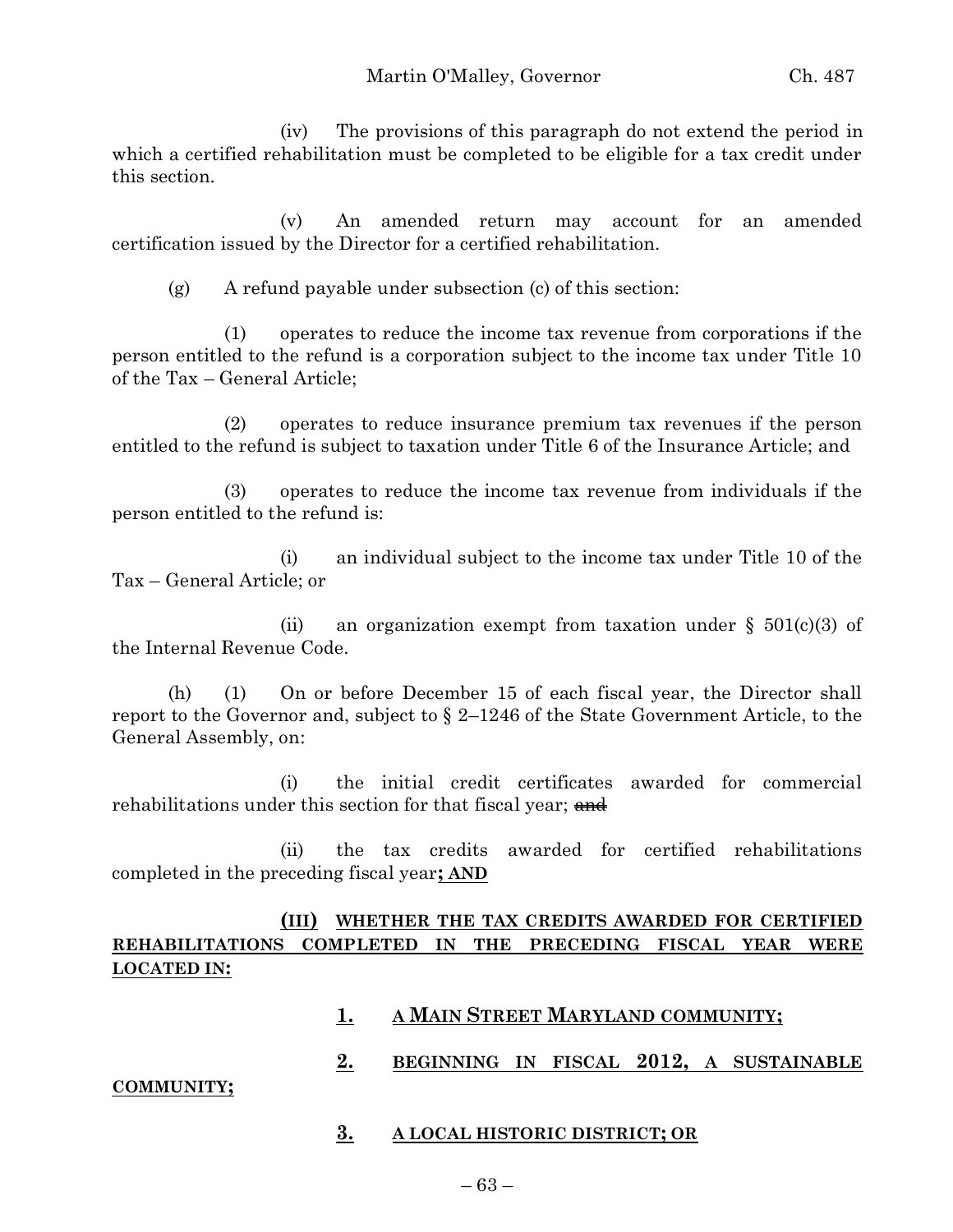#### **4. A NATIONAL REGISTER DISTRICT**.

(2) The report required under paragraph (1) of this subsection shall include for each initial credit certificate awarded for the fiscal year for a commercial rehabilitation:

(i) the name of the owner or developer of the commercial rehabilitation;

(ii) the name and address of the proposed or certified rehabilitation and the county where the project is located;

(iii) the dates of receipt and approval by the Director of all applications regarding the project, including applications:

1. for certification that a structure or property will qualify as a certified heritage **HISTORIC** structure **OR A QUALIFIED REHABILITATED STRUCTURE**; and

2. for approval of the proposed rehabilitation; and

(iv) the maximum amount of the credit stated in the initial credit certificate for the project and the estimated rehabilitation expenditures stated in the application for approval of the plan of proposed rehabilitation.

(3) The report required under paragraph (1) of this subsection shall include for each certified commercial rehabilitation completed during the preceding fiscal year:

(i) the name of the owner or developer of the commercial rehabilitation;

(ii) the name and address of the certified rehabilitation and the county where the project is located;

(iii) the dates of receipt and approval by the Director of all applications regarding the project; and

(iv) 1. the maximum amount of the credit stated in the initial credit certificate for the project and the estimated rehabilitation expenditures stated in the application for approval of the plan of proposed rehabilitation; and

2. the actual qualified rehabilitation expenditures and the final amount of the credit for which the project qualified.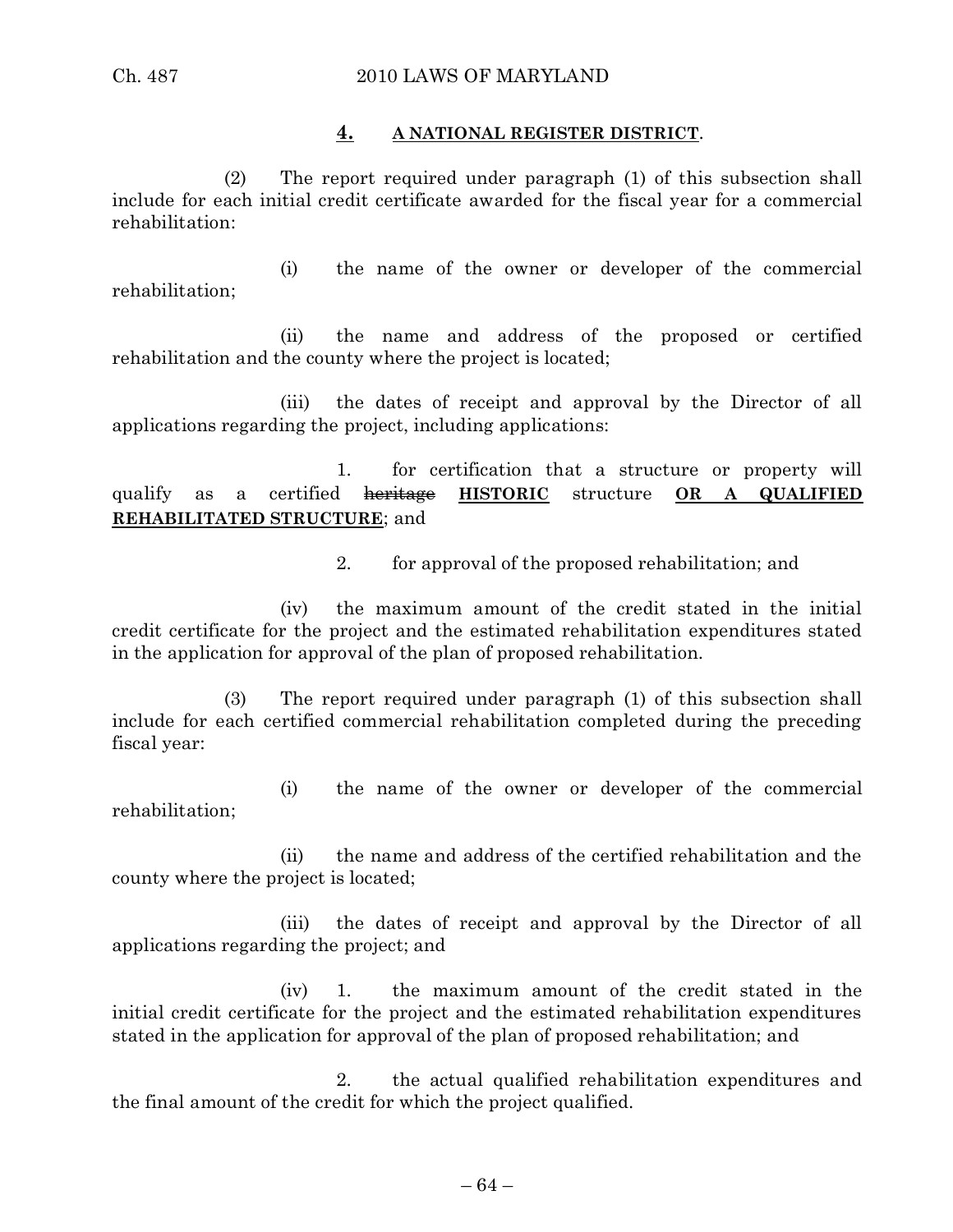(4) The report required under paragraph (1) of this subsection shall summarize for each category of certified rehabilitations:

(i) the total number of applicants for:

1. certification that a structure or property will qualify as a certified heritage **HISTORIC** structure **OR A QUALIFIED REHABILITATED STRUCTURE**;

- 2. approval of plans of proposed rehabilitations; or
- 3. certification of the completed rehabilitations;

(ii) the number of proposed projects for which plans of proposed rehabilitation were approved; and

(iii) the total estimated rehabilitation expenditures stated in approved applications for approval of plans of proposed rehabilitation and the total qualified rehabilitation expenditures for completed rehabilitations certified.

(5) The information required under paragraph (4) of this subsection shall be provided in the aggregate and separately for each of the following categories of certified rehabilitations:

- (i) owner–occupied single family residential structures; and
- (ii) commercial rehabilitations.

(i) (1) Subject to the provisions of this subsection, the provisions of this section and the tax credit authorized under this section shall terminate as of July 1, 2010 **2014**.

(2) On and after July 1, 2010 **2014**:

(i) the tax credit authorized under this section may be claimed

for:

1. a rehabilitation project, other than a commercial rehabilitation, for which an application for approval of a plan of proposed rehabilitation was received by the Director on or before June 30,  $\frac{2010}{2014}$ ; or

2. a commercial rehabilitation for which an initial credit certificate has been awarded under subsection (d) of this section; and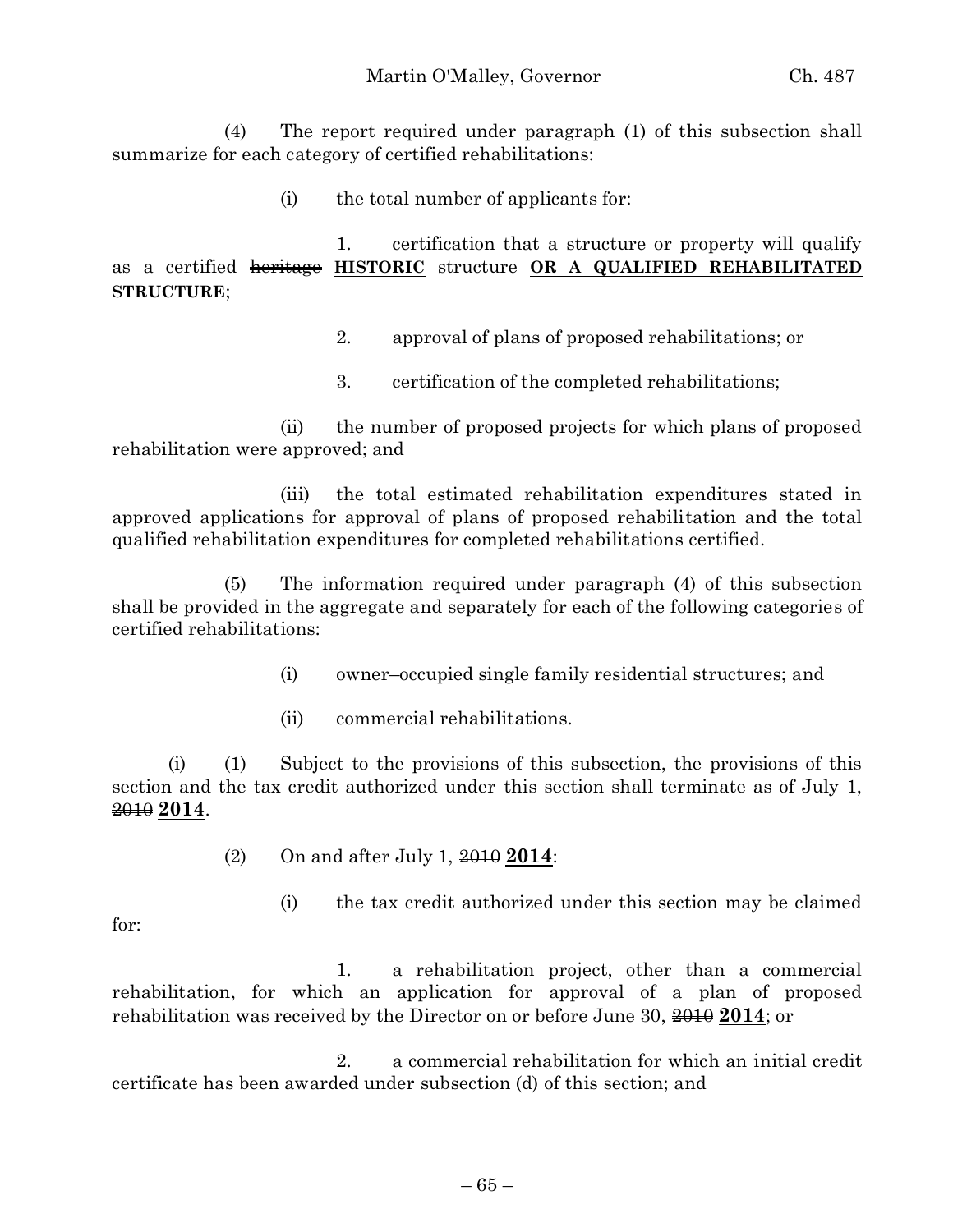(ii) the Director shall continue to report to the Governor and the General Assembly as required under subsection (h) of this section for as long as any rehabilitation project for which the tax credit may be claimed remains incomplete.

**(J) THE STATE CREDIT ALLOWED UNDER THIS SECTION MAY BE ALLOCATED AMONG THE PARTNERS, MEMBERS, OR SHAREHOLDERS OF AN ENTITY IN ANY MANNER AGREED TO BY THOSE PERSONS IN WRITING.**

SECTION 3. AND BE IT FURTHER ENACTED, That:

(a) Title 5, Subtitle 9 of the State Finance and Procurement Article, as enacted by Section 1 of this Act, shall be applicable to:

(1) Any project for rehabilitation of a single–family, owner–occupied residence for which an application for approval of a plan of proposed rehabilitation is received by the Director of the Maryland Historical Trust on or after July 1, 2010; and

 $\left( 2\right)$  Any commercial rehabilitation project for which an application of a plan of proposed rehabilitation is approved by the Director of the Maryland Historical Trust on or after July 1, 2010.

 $\left(\phi\right)$  Former § 5A–303 of the State Finance and Procurement Article. amended and transferred to the Session Laws by Section 2 of this Act, shall continue to be applicable to:

(1) Any project for rehabilitation of a single–family, owner–occupied residence for which an application for approval of a plan of proposed rehabilitation is received by the Director of the Maryland Historical Trust on or before June 30, 2010; and

 $\left( 2\right)$  Any commercial rehabilitation project for which an application of a plan of proposed rehabilitation is approved by the Director of the Maryland Historical Trust on or before June 30, 2010.

SECTION 4. AND BE IT FURTHER ENACTED, That any unencumbered funds in the Heritage Structure Rehabilitation Tax Credit Reserve Fund established under former § 5A–303 of the State Finance and Procurement Article, as amended and transferred to the Session Laws by Section 2 of this Act, shall revert to the General Fund on June 30, 2014.

SECTION 5. AND BE IT FURTHER ENACTED, That subsection (j) of Section 2 of this Act shall be construed to apply retroactively and shall be applied to and interpreted to affect any commercial rehabilitation project for which an application of a plan of proposed rehabilitation is approved by the Director of the Maryland Historical Trust on or after January 1, 2005.